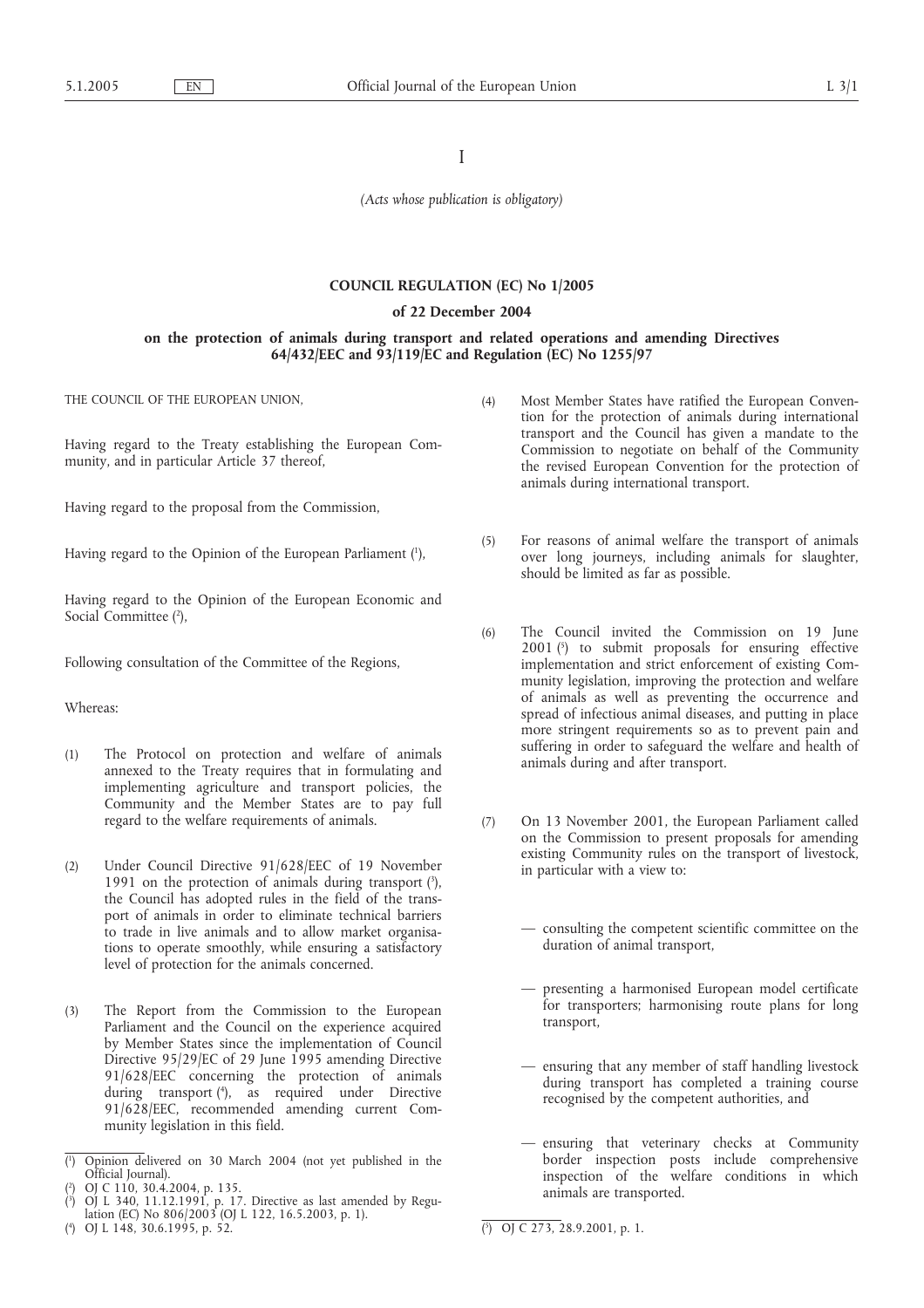- (8) The Scientific Committee on Animal Health and Animal Welfare adopted an opinion on the welfare of animals during transport on 11 March 2002. Community legislation should therefore be amended to take into account new scientific evidence while giving priority to the need for its enforceability to be properly ensured in the immediate future.
- (9) Specific provisions for poultry, cats and dogs will be set out in appropriate proposals when the relevant opinions of the European Food Safety Authority (EFSA) are available.
- (10) In the light of experience gained under Directive 91/628/EEC in harmonising Community legislation on the transport of animals, and the difficulties encountered due to the differences in transposition of that Directive at national level, it is more appropriate to set out Community rules in this field in a regulation. Pending the adoption of detailed provisions for certain species having particular needs and representing a very limited part of the Community livestock, it is appropriate to allow Member States to establish or maintain additional national rules applying to transport of animals of such species.
- (11) In order to ensure a consistent and effective application of this Regulation across the Community in the light of its basic principle according to which animals must not be transported in a way likely to cause injury or undue suffering to them, it is appropriate to set out detailed provisions addressing the specific needs arising in relation to the various types of transport. Such detailed provisions should be interpreted and applied in accordance with the aforesaid principle and should be timely updated whenever, in particular in the light of new scientific advice, they appear no longer to ensure compliance with the above principle for particular species or types of transport.
- (12) Transport for commercial purposes is not limited to transport where an immediate exchange of money, goods or services takes place. Transport for commercial purposes includes, in particular, transport which directly or indirectly involves or aims at a financial gain.
- (13) The unloading and subsequent reloading of animals could also be a source of stress for them and contact at control posts, formerly referred to as staging points, could in certain conditions lead to the spread of infectious diseases. It is therefore appropriate to provide for specific measures safeguarding the health and welfare of animals when resting at control posts. As a result, it is necessary to amend the provisions of Council Regulation (EC) No 1255/97 of 25 June 1997 concerning Community criteria for staging points and amending the route plan referred to in the Annex to Directive 91/628/EEC (1).
- (14) Poor welfare is often due to lack of education. Therefore, training should be a prerequisite for any person handing animals during transport and training should be provided only by organisations approved by the competent authorities.
- (15) Welfare conditions of animals during transport result mainly from the day-to-day conduct of the transporters. Checks by competent authorities may be hindered as transporters can freely operate in different Member States. Therefore, transporters should be more accountable and transparent concerning their status and operations. In particular they should provide proof of their authorisation, systematically report any difficulty and keep precise records of their actions and the results.
- (16) Animal transport involves not only transporters but also other categories of operators such as farmers, traders, assembly centres and slaughterhouses. As a consequence, some obligations regarding the welfare of animals should be extended to any operator involved in the transport of animals.
- (17) Assembly centres play a critical role in the transport of some livestock species. Therefore, assembly centres should ensure that Community legislation on the protection of animals during transport is known and respected by their employees and visitors.
- (18) Long journeys are likely to have more detrimental effects on the welfare of animals than short ones. Hence specific procedures should be designed to ensure better enforcement of the standards, in particular by increasing the traceability of such transport operations.

<sup>(</sup> 1 ) OJ L 174, 2.7.1997, p. 1. Regulation as last amended by Regulation (EC) No 1040/2003 (OJ L 151, 19.6.2003, p. 21).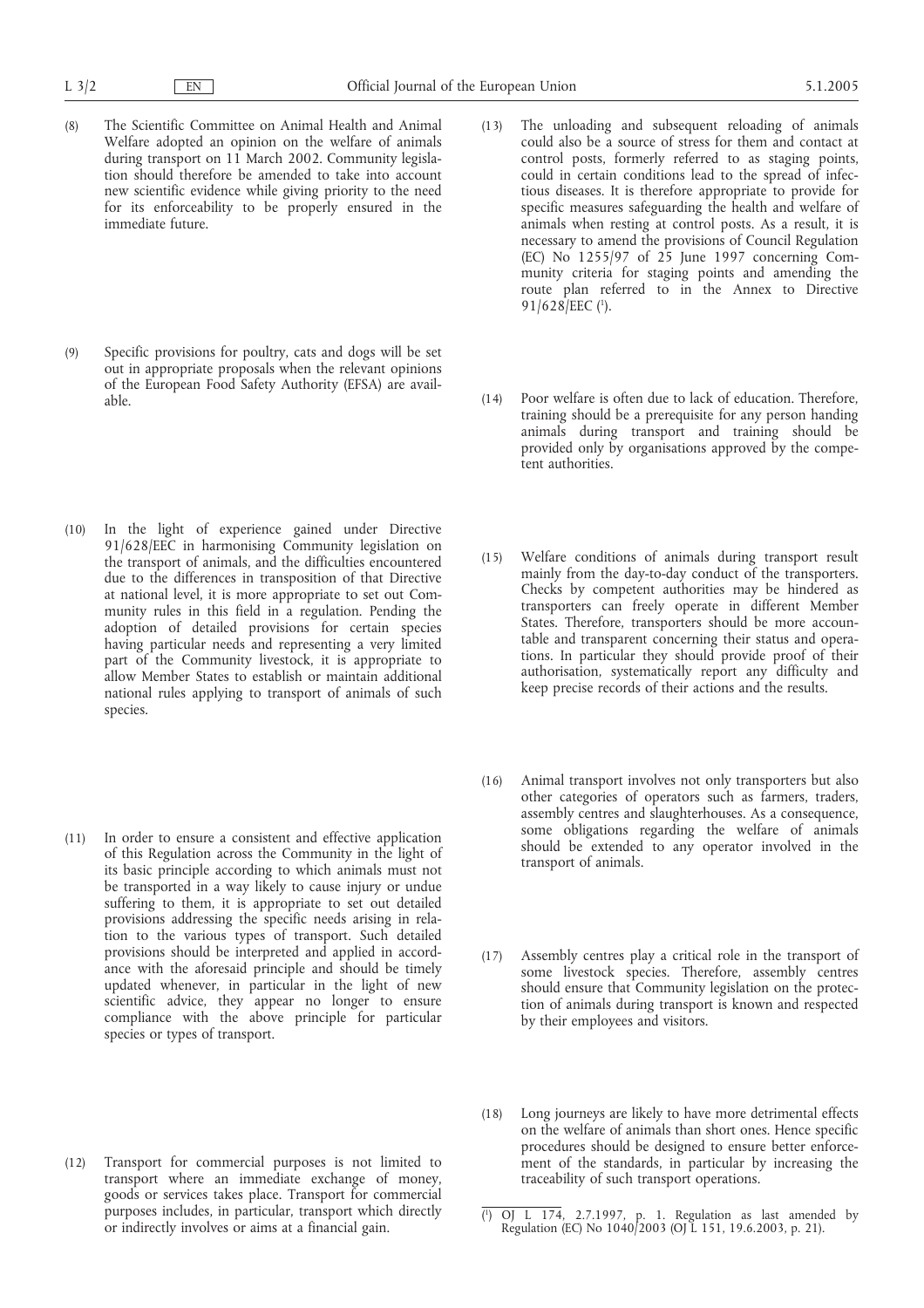- (19) Council Regulation (EEC) No 3820/85 of 20 December 1985 on the harmonisation of certain social legislation relating to road transport (1 ) provides for maximum driving periods and minimum rest periods for road drivers. It is appropriate that journeys for animals are similarly regulated. Council Regulation (EEC) No 3821/ 85 of 20 December 1985 on recording equipment in road transport (2 ) provides for recording equipment to be installed and used to ensure effective checking on compliance with social legislation concerning road transport. It is necessary that such record data be made available and checked so as to enforce travelling time limits under animal welfare legislation.
- (20) Insufficient exchange of information between competent authorities leads to inadequate enforcement of Community legislation for the protection of animals during transport. Accordingly, it is necessary to set up flexible procedures to improve the level of collaboration between the competent authorities in the different Member States.
- (21) Registered Equidae, as defined in Article 2(c) of Directive 90/426/EEC (3), are frequently transported for non-commercial purposes and such transports must be carried out in line with the overall objectives of this Regulation. Having regard to the nature of such movements, it appears appropriate to derogate from certain provisions where registered Equidae are transported for competition, races, cultural events or breeding. However, it is not appropriate to apply such derogation to Equidae transported, directly or after transit through a market or marshalling centre, to a slaughterhouse for slaughter, which in accordance with Article 2(d) and 8(1), second indent of Directive 90/426/EEC, are to be considered as 'Equidae for slaughter'.
- (22) Inadequate follow-up of infringements of legislation on animal welfare encourages non-compliance with such legislation and leads to distortion of competition. Therefore, uniform procedures should be established throughout the Community to increase checks and the imposition of penalties for infringements of animal welfare legislation. The Member States should lay down rules on penalties applicable to infringements of

the provisions of this Regulation and ensure that they are implemented. Those penalties must be effective, proportionate and dissuasive.

- (23) A significant number of animals are transported by livestock vessels over very long journeys from and within the Community and transport by sea can be checked at the place of departure. Therefore, it is essential to set up specific measures and standards for this mode of transport.
- (24) In the interests of consistency of Community legislation, Council Directive 64/432/EEC of 26 June 1964 on animal health problems affecting intra-Community trade in bovine animals and swine (4 ) should be amended so as to adapt it to this Regulation as regards the approval of assembly centres and the requirements for transporters.
- (25) Council Directive 93/119/EC of 22 December 1993 on the protection of animals at the time of slaughter and killing (5 ) should also be amended so as to adapt it to this Regulation as regards the use of electric prods.
- (26) Rules and information procedures laid down by Council Directive 89/608/EEC of 21 November 1989 on mutual assistance between the administrative authorities of the Member States and cooperation between the latter and the Commission to ensure the correct application of legislation on veterinary and zootechnical matters (6 ) should be applied to animal welfare during transport in order to ensure compliance with this Regulation.
- (27) Commission Decision 98/139/EC  $(7)$  lays down certain detailed rules concerning on-the-spot checks carried out in the veterinary field by Commission experts in the Member States which should help to ensure that this Regulation is complied with in a uniform manner.
- (28) This Regulation sets out provisions concerning ventilation in road vehicles transporting livestock on long journeys. Accordingly, Council Regulation (EC) No 411/98 of 16 February 1998 on additional animal protection standards applicable to road vehicles used for the carriage of livestock on journeys exceeding eight hours (8 ) should be repealed.

( 8 ) OJ L 52, 21.2.1998, p. 8.

<sup>(</sup> 1 ) OJ L 370, 31.12.1985, p. 1.

 $(^2$ ) OJ L 370, 31.12.1985, p. 8. Regulation as last amended by Commission Regulation (EC) No 432/2004 (OJ L 71, 10.3.2004, p. 3).

<sup>(</sup> 3 ) OJ L 224, 18.8.1990, p. 42. Directive as last amended by Directive 2004/68/EC (OJ L 139, 30.4.2004, p. 320).

<sup>(</sup> 4 ) OJ P 121, 29.7.1964, p. 1977/64. Directive as last amended by Regulation (EC) No 21/2004 (OJ L 5, 9.1.2004, p. 8).

<sup>(</sup> 5 ) OJ L 340, 31.12.1993, p. 21. Directive as amended by Regulation (EC) No 806/2003 (OJ L 122, 16.5.2003, p. 1).

<sup>(</sup> 6  $OJ$  L 351, 2.12.1989, p. 34. 7

<sup>(</sup> ) OJ L 38, 12.2.1998, p. 10.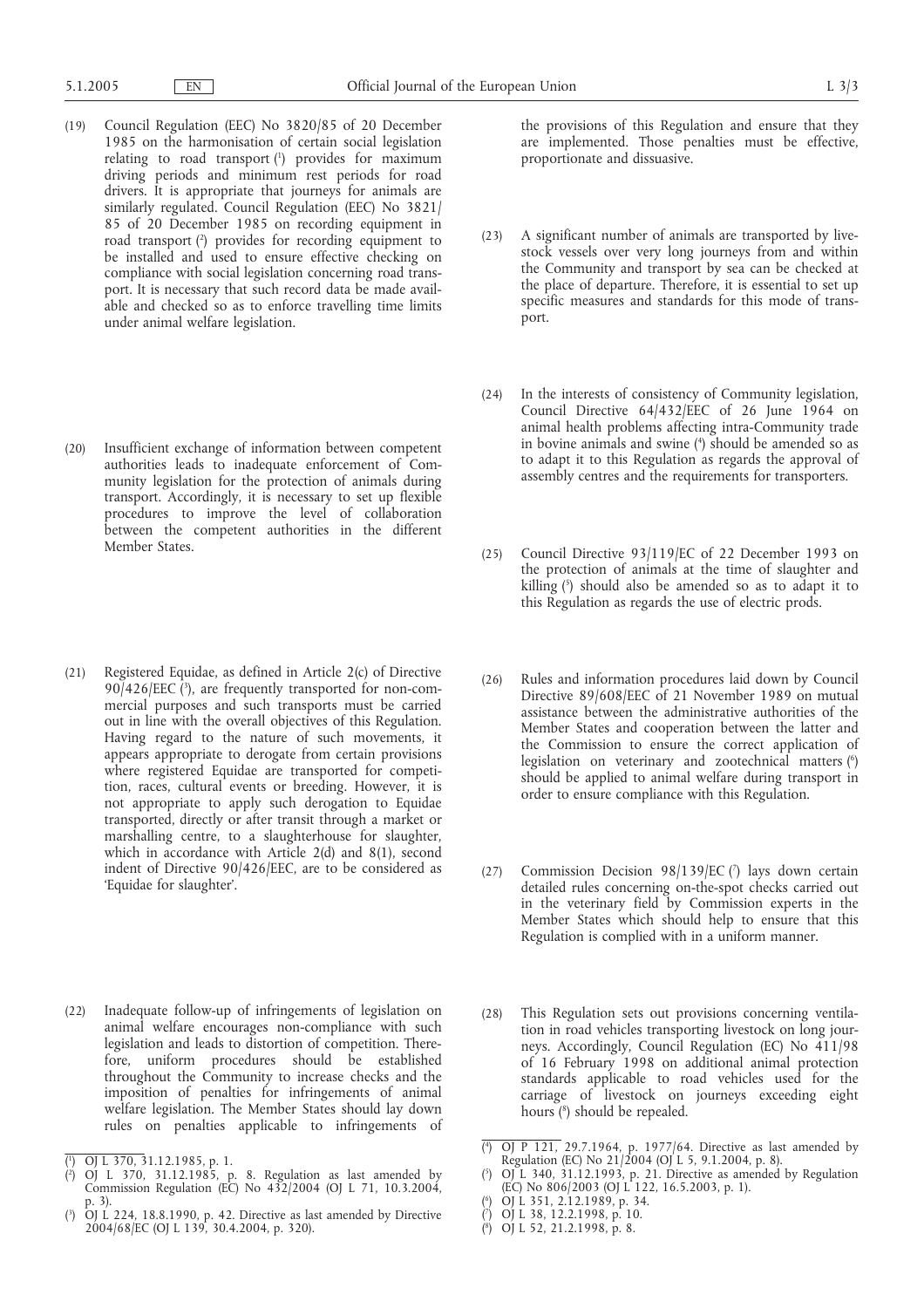- (29) It is appropriate to provide for a simple procedure for the Council to update certain important technical elements of this Regulation in particular in the light of an assessment of its impact on transport of live animals within an enlarged Community and establish the specifications of the Navigation System to be used for all means of transport by road in the light of the future technological developments in the area such as the coming into fruition of the Galileo system.
- (30) It is appropriate to provide for a possibility to establish derogations to take account of the remoteness of certain regions from the mainland of the Community, in particular for outermost regions referred to in Article 299 of the Treaty.
- (31) The measures necessary for the implementation of this Regulation should be adopted in accordance with Council Decision 1999/468/EC of 28 June 1999 laying down the procedures for the exercise of implementing powers conferred on the Commission (1 ),

HAS ADOPTED THIS REGULATION:

# CHAPTER I

### **SCOPE, DEFINITIONS AND GENERAL CONDITIONS FOR THE TRANSPORT OF ANIMALS**

#### *Article 1*

### **Scope**

1. This Regulation shall apply to the transport of live vertebrate animals carried out within the Community, including the specific checks to be carried out by officials on consignments entering or leaving the customs territory of the Community.

- 2. Only Articles 3 and 27 shall apply to:
- (a) the transport of animals carried out by farmers using agricultural vehicles or means of transport belonging to them in cases where the geographical circumstances call for transport for seasonal transhumance of certain types of animals;
- (b) transport carried out by farmers, of their own animals, in their own means of transport for a distance of less than 50 km from their holding.

3. This Regulation shall not be an obstacle to any stricter national measures aimed at improving the welfare of animals during transport taking place entirely within the territory of a

Member State or during sea transport departing from the territory of a Member State.

4. This Regulation shall apply without prejudice to Community veterinary legislation.

5. This Regulation shall not apply to the transport of animals which does not take place in connection with an economic activity and to the transport of animals directly to or from veterinary practices or clinics, under the advice of a veterinarian.

#### *Article 2*

#### **Definitions**

For the purposes of this Regulation the following definitions shall apply:

- (a) 'animals' means live vertebrate animals;
- (b) 'assembly centres' means places such as holdings, collection centres and markets, at which domestic Equidae or domestic animals of bovine, ovine, caprine or porcine species originating from different holdings are grouped together to form consignments;
- (c) 'attendant' means a person directly in charge of the welfare of the animals who accompanies them during a journey;
- (d) 'border inspection post' means any inspection post designated and approved in accordance with Article 6 of Directive 91/496/EEC (2 ), for carrying out veterinary checks on animals arriving from third countries at the border of the territory of the Community;
- (e) 'Community veterinary legislation' means legislation listed in Chapter I of Annex A to Directive 90/425/EEC (3) and any subsequent implementing rules;
- (f) 'competent authority' means the central authority of a Member State competent to carry out checks on animal welfare or any authority to which it has delegated that competence;
- (g) 'container' means any crate, box, receptacle or other rigid structure used for the transport of animals which is not a means of transport;
- (h) 'control posts' means control posts as referred to in Regulation (EC) No 1255/97;
- (i) 'exit point' means a border inspection post or any other place designated by a Member State where animals leave the customs territory of the Community;
- ( 2 ) OJ L 268, 24.9.1991, p. 56. Directive as last amended by the 2003 Act of Accession.

<sup>(</sup> 3 ) OJ L 224, 18.8.1990, p. 29. Directive as last amended by Directive 2002/33/EC of the European Parliament and of the Council (OJ L 315, 19.11.2002, p. 14).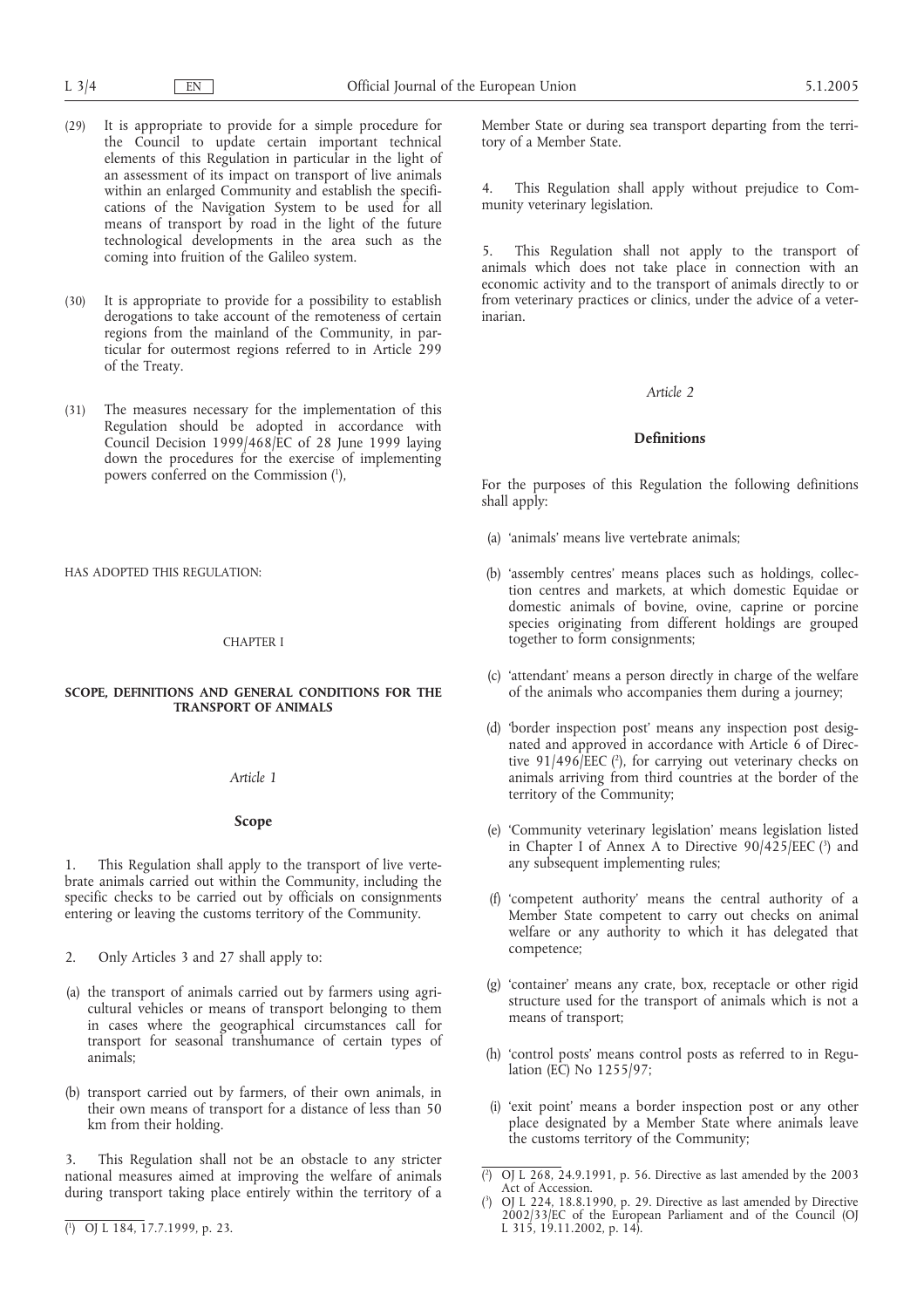- (j) 'journey' means the entire transport operation from the place of departure to the place of destination, including any unloading, accommodation and loading occurring at intermediate points in the journey;
- (k) 'keeper' means any natural or legal person, except a transporter, in charge of or handling animals whether on a permanent or temporary basis;
- (l) 'livestock vessel' means a vessel which is used or intended to be used for the carriage of domestic Equidae or domestic animals of bovine, ovine, caprine or porcine species other than a roll-on-roll-off vessel, and other than a vessel carrying animals in moveable containers;
- (m) 'long journey' means a journey that exceeds 8 hours, starting from when the first animal of the consignment is moved;
- (n) 'means of transport' means road or rail vehicles, vessels and aircraft used for the transport of animals;
- (o) 'navigation systems' means satellite-based infrastructures providing global, continuous, accurate and guaranteed timing and positioning services or any technology providing services deemed equivalent for the purpose of this Regulation;
- (p) 'official veterinarian' means the veterinarian appointed by the competent authority of the Member State;
- (q) 'organiser' means:
	- (i) a transporter who has subcontracted to at least one other transporter for a part of a journey; or
	- (ii) a natural or legal person who has contracted to more than one transporter for a journey; or
	- (iii) a person who has signed Section 1 of the journey log as set out in Annex II;
- (r) 'place of departure' means the place at which the animal is first loaded on to a means of transport provided that it had been accommodated there for at least 48 hours prior to the time of departure.

However, assembly centres approved in accordance with Community veterinary legislation may be considered as place of departure provided that:

(i) the distance travelled between the first place of loading and the assembly centre is less than 100 km; or

- (ii) the animals have been accommodated with sufficient bedding, untied, if possible, and watered for at least six hours prior to the time of departure from the assembly centre;
- (s) 'place of destination' means the place at which an animal is unloaded from a means of transport and
	- (i) accommodated for at least 48 hours prior to the time of departure; or
	- (ii) slaughtered;
- (t) 'place of rest or transfer' means any stop during the journey which is not a place of destination, including a place where animals have changed the means of transport, with or without being unloaded;
- (u) 'registered Equidae' means registered Equidae as referred to in Directive 90/426/EEC (1);
- (v) 'roll-on-roll-off vessel' means a sea-going vessel with facilities to enable road or rail vehicles to roll on and roll off the vessel;
- (w) 'transport' means the movement of animals effected by one or more means of transport and the related operations, including loading, unloading, transfer and rest, until the unloading of the animals at the place of destination is completed;
- (x) 'transporter' means any natural or legal person transporting animals on his own account, or for the account of a third party;
- (y) 'unbroken Equidae' means Equidae that cannot be tied or led by a halter without causing avoidable excitement, pain or suffering;
- (z) 'vehicle' means a means of transport fitted with wheels which is propelled or towed.

## *Article 3*

### **General conditions for the transport of animals**

No person shall transport animals or cause animals to be transported in a way likely to cause injury or undue suffering to them.

In addition, the following conditions shall be complied with:

- (a) all necessary arrangements have been made in advance to minimise the length of the journey and meet animals' needs during the journey;
- (b) the animals are fit for the journey;
- (c) the means of transport are designed, constructed, maintained and operated so as to avoid injury and suffering and ensure the safety of the animals;

<sup>(</sup> 1 ) OJ L 224, 18.8.1990, p. 42. Directive as last amended by Directive 2004/68/EC (OJ L 139, 30.4.2004, p. 320).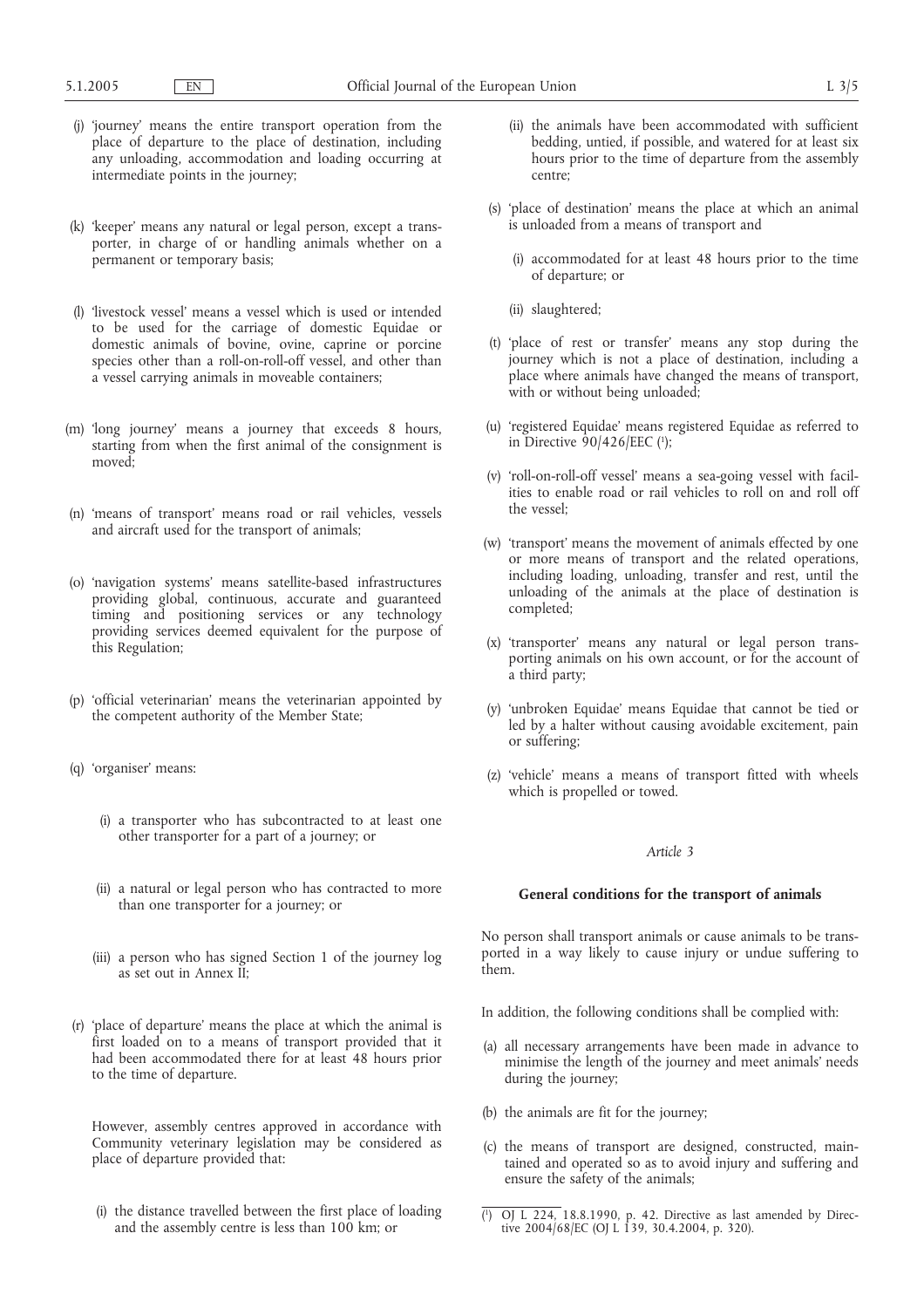- (d) the loading and unloading facilities are adequately designed, constructed, maintained and operated so as to avoid injury and suffering and ensure the safety of the animals;
- (e) the personnel handling animals are trained or competent as appropriate for this purpose and carry out their tasks without using violence or any method likely to cause unnecessary fear, injury or suffering;
- (f) the transport is carried out without delay to the place of destination and the welfare conditions of the animals are regularly checked and appropriately maintained;
- (g) sufficient floor area and height is provided for the animals, appropriate to their size and the intended journey;
- (h) water, feed and rest are offered to the animals at suitable intervals and are appropriate in quality and quantity to their species and size.

### CHAPTER II

#### **ORGANISERS, TRANSPORTERS, KEEPERS AND ASSEMBLY CENTRES**

2. Transporters shall identify a natural person responsible for the transport and ensure that information on the planning, execution and completion of the part of the journey under their control can be obtained at any time.

- 3. Organisers shall ensure that for each journey:
- (a) the welfare of the animals is not compromised by insufficient coordination of the different parts of the journey; and the weather conditions are taken into account; and
- (b) a natural person is responsible for providing information on the planning, execution and completion of the journey to the competent authority at any time.

4. For long journeys between Member States and with third countries for domestic Equidae other than registered Equidae, and domestic animals of bovine, ovine, caprine and porcine species, transporters and organisers shall comply with the provisions on the journey log set out in Annex II.

*Article 6*

# **Transporters**

No person shall act as a transporter unless he holds an authorisation issued by a competent authority pursuant to Article 10(1) or, for long journeys, Article 11(1). A copy of the authorisation shall be made available to the competent authority when the animals are transported.

2. Transporters shall notify to the competent authority any changes in relation to the information and documents referred to in Article 10(1) or, for long journeys, Article 11(1), no more than 15 working days from the date the changes took place.

3. Transporters shall transport animals in accordance with the technical rules set out in Annex I.

4. Transporters shall entrust the handling of the animals to personnel who have received training on the relevant provisions of Annexes I and II.

5. No person shall drive, or act as an attendant on a road vehicle transporting domestic Equidae or domestic animals of bovine, ovine, caprine or porcine species or poultry unless he holds a certificate of competence pursuant to Article 17(2). The certificate of competence shall be made available to the competent authority when the animals are transported.

#### *Article 4*

# **Transport documentation**

1. No person shall transport animals without carrying documentation in the means of transport stating:

(a) their origin and their ownership;

- (b) their place of departure;
- (c) the date and time of departure;
- (d) their intended place of destination;

(e) the expected duration of the intended journey.

2. The transporter shall make the documentation provided for in paragraph 1 available to the competent authority upon request.

### *Article 5*

# **Planning obligations for the transport of animals**

1. No person shall contract or subcontract the transport of animals except to transporters authorised in accordance with Article 10(1) or Article 11(1).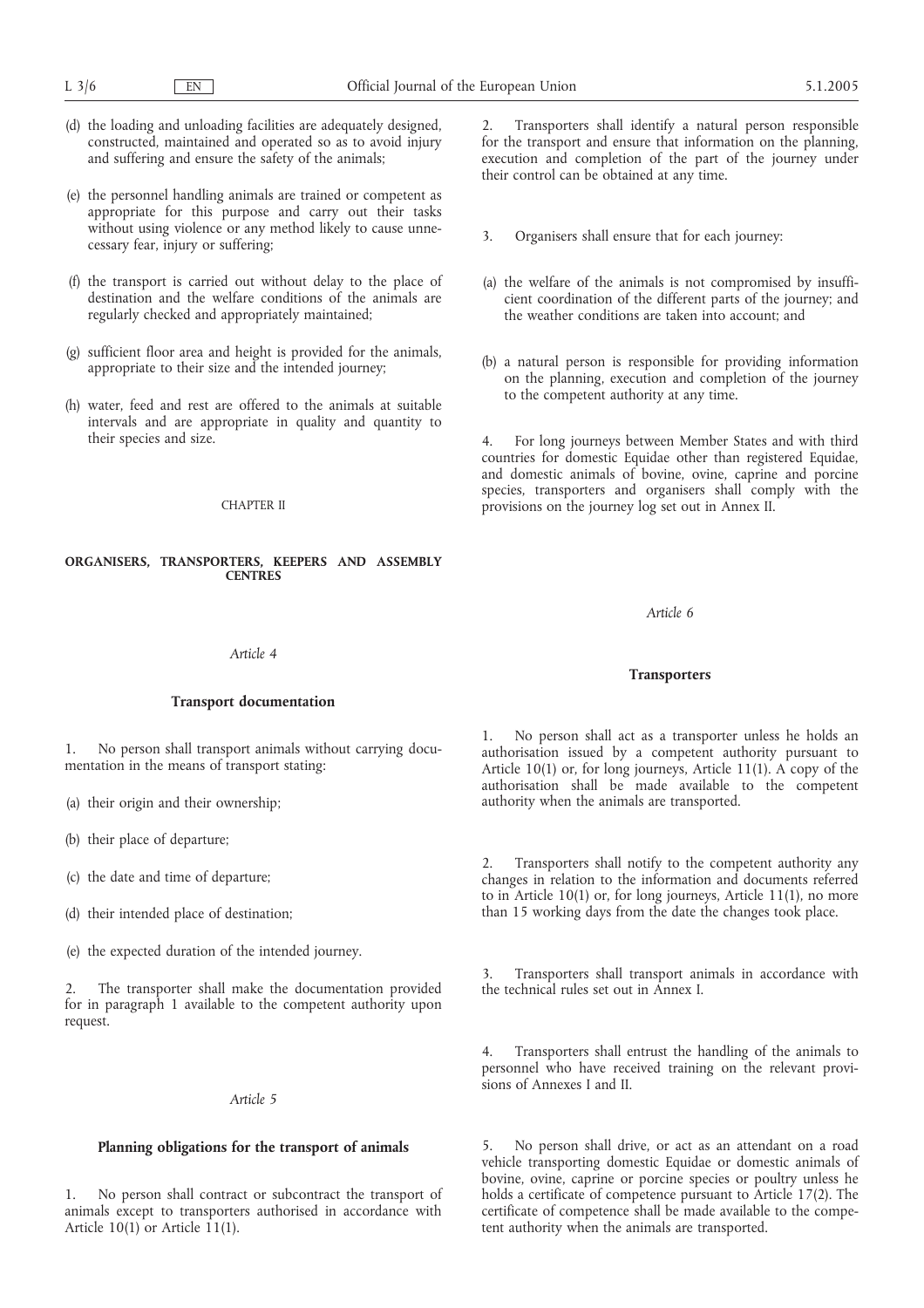Transporters shall ensure that an attendant accompanies any consignment of animals except in the following cases:

(a) where animals are transported in containers which are secured, adequately ventilated and, where necessary, contain enough food and water, in dispensers which cannot be tipped over, for a journey of twice the anticipated journey time;

(b) where the driver performs the functions of attendant.

7. Paragraphs 1, 2, 4 and 5 shall not apply to persons transporting animals up to a maximum distance of 65 km counted from the place of departure to the place of destination.

8. Transporters shall make available the certificate of approval as provided for in Article 18(2) or Article 19(2) to the competent authority of the country to which animals are transported.

9. Transporters of domestic Equidae, except registered Equidae, and domestic animals of the bovine, ovine, caprine and porcine species over long road journeys shall use a navigation system as referred to in Annex I, Chapter VI, paragraph 4.2, as from 1 January 2007 for means of transport by road for the first time in service and as from 1 January 2009 for all means of transport by road. They shall keep the records obtained by such navigation system for at least three years and shall make them available to the competent authority upon request, in particular when the checks referred to in Article 15(4) are carried out. Implementing measures concerning this paragraph may be adopted in accordance with the procedure referred to in Article 31(2).

# *Article 7*

#### **Prior inspection and approval of means of transport**

1. No person shall transport animals by road for a long journey unless the means of transport has been inspected and approved under Article 18(1).

2. No person shall transport by sea, for more than 10 nautical miles, domestic Equidae and domestic animals of bovine, ovine, caprine or porcine species from a Community port unless the livestock vessel has been inspected and approved under Article 19(1).

3. The provisions of paragraph 1 and paragraph 2 apply to containers used for the transport of domestic Equidae or domestic animals of bovine, ovine, caprine or porcine species by road and/or by water, for long journeys.

# *Article 8*

## **Keepers**

Keepers of animals at the place of departure, transfer or destination shall ensure that the technical rules set out in Chapters I and III, section 1, of Annex I in respect of the animals being transported are met.

2. Keepers shall check all animals arriving at a place of transit or a place of destination and determine if the animals are or have been subject to a long journey between Member States and with third countries. In the case of long journeys for domestic Equidae, other than registered Equidae, and domestic animals of bovine, ovine, caprine and porcine species, keepers shall comply with the provisions on the journey log set out in Annex II.

#### *Article 9*

### **Assembly centres**

1. Operators of assembly centres shall ensure that animals are treated in accordance with the technical rules set out in Chapters I and III, section 1, of Annex I.

2. Operators of assembly centres that are approved in accordance with Community veterinary legislation shall in addition:

- (a) entrust the handling of animals only to personnel who have followed training courses on the relevant technical rules set out in Annex I;
- (b) regularly inform people admitted to the assembly centre of their duties and obligations under this Regulation and of the penalties for any infringement;
- (c) make permanently available to people admitted to the assembly centre the details of the competent authority to whom any possible infringement of the requirements of this Regulation are to be notified;
- (d) in case of non-compliance with this Regulation by any person present at the assembly centre, and without prejudice to any action taken by the competent authority, take the necessary measures to remedy the non-compliance observed and to prevent its recurrence;
- (e) adopt, monitor and enforce the necessary internal rules in order to ensure compliance with points (a) to (d).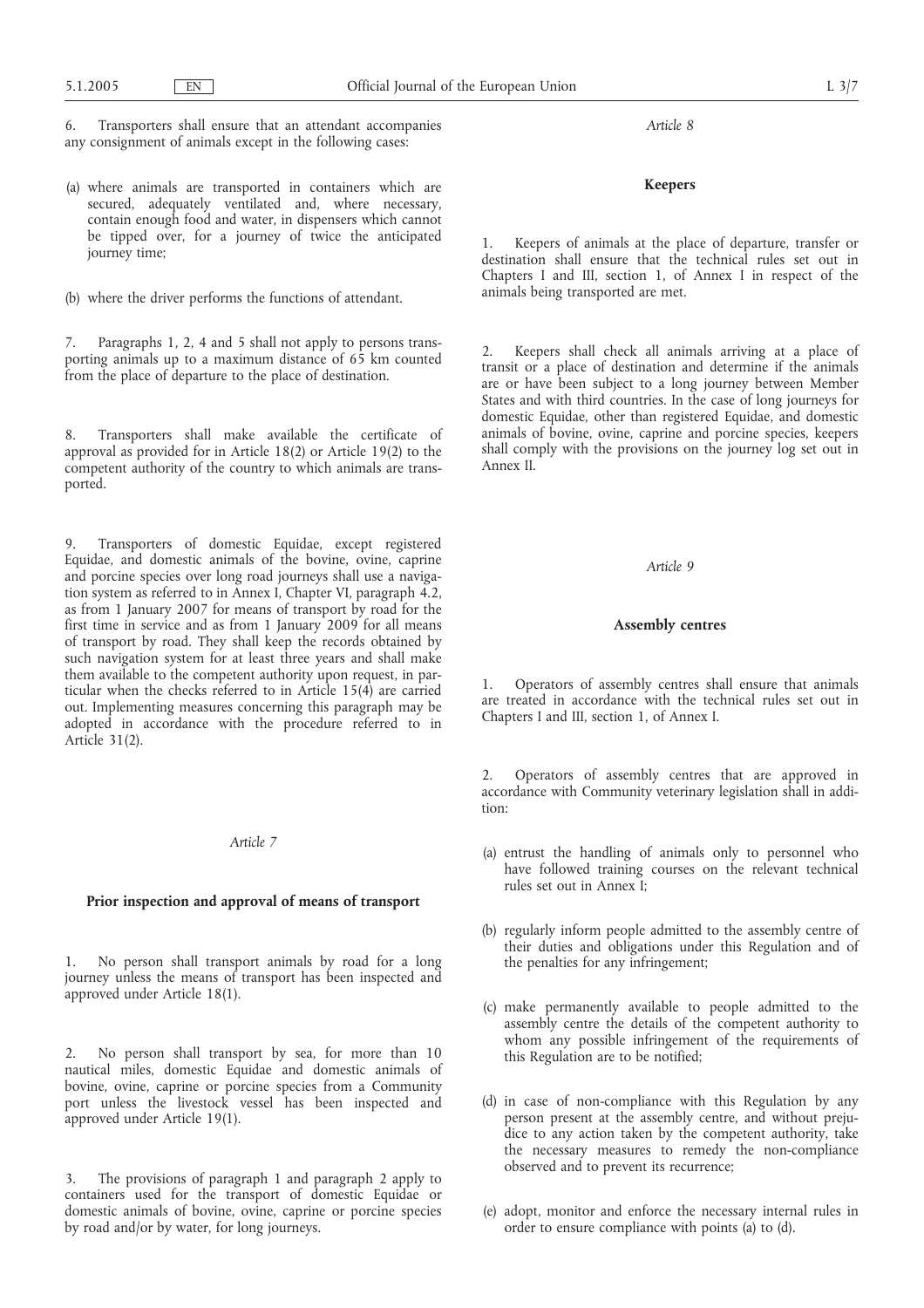CHAPTER III

#### **DUTIES AND OBLIGATIONS OF THE COMPETENT AUTHORITIES**

# *Article 10*

# **Requirements for transporter authorisation**

1. The competent authority shall grant authorisations to transporters provided that:

- (a) the applicants are established, or in case of applicants established in a third country, are represented, in the Member State where they apply for authorisation;
- (b) the applicants have demonstrated that they have sufficient and appropriate staff, equipment and operational procedures at their disposal to enable them to comply with this Regulation, including where appropriate Good Practice Guides;
- (c) the applicants or their representatives have no record of serious infringements of Community legislation and/or national legislation on the protection of animals in the three years preceding the date of the application. This provision shall not apply where the applicant demonstrates to the satisfaction of the Competent Authority that it has taken all necessary measures to avoid further infringements.

The competent authority shall issue authorisations as provided for in paragraph 1 in accordance with the specimen set out in Chapter I of Annex III. Such authorisations shall be valid for not more than five years from the date of issue and shall not be valid for long journeys.

#### *Article 11*

#### **Requirements for long journeys transporter authorisations**

1. The competent authority shall grant authorisations to transporters carrying out long journeys upon application, provided that:

- (a) they comply with the provisions of Article 10(1);
- (b) the applicants have submitted the following documents:
	- (i) valid certificates of competence for drivers and attendants as provided for in Article 17(2) for all drivers and attendants carrying out long journeys;
	- (ii) valid certificates of approval as provided for in Article 18(2) for all means of transport by road to be used for long journeys;
- (iii) details of the procedures enabling transporters to trace and record the movements of road vehicles under their responsibility and to contact the drivers concerned at any time during long journeys;
- (iv) contingency plans in the event of emergencies.

2. For the purpose of paragraph 1(b)(iii) transporters carrying on long journeys of domestic Equidae, other than registered Equidae, and domestic animals of the bovine, ovine, caprine and porcine species, shall demonstrate that they use the navigation system referred to in Article 6(9):

- (a) for means of transport by road for the first time in service, as from 1 January 2007;
- (b) for all means of transport by road, as from 1 January 2009.

3. The competent authority shall issue such authorisations in accordance with the specimen set out in Chapter II of Annex III. Such authorisations shall be valid for not more than five years from the date of issue and shall be valid for all journeys, including long journeys.

# *Article 12*

#### **Limitation on applications for authorisation**

Transporters shall apply for an authorisation pursuant to Article 10 or to Article 11 to no more than one competent authority, in no more than one Member State.

#### *Article 13*

#### **Issue of authorisations by the competent authority**

1. The competent authority may limit the scope of an authorisation provided for in Article 10(1) or for long journeys, in Article 11(1) according to criteria that may be verified during transport.

2. The competent authority shall issue each authorisation provided for in Article 10(1) or for long journeys, in Article 11(1) with a number unique in the Member State. The authorisation shall be drawn up in the official language(s) of the Member State of issue and in English when the transporter is likely to operate in another Member State.

3. The competent authority shall record authorisations provided for in Article 10(1) or Article 11(1) in a manner enabling the competent authority to identify transporters rapidly, in particular in the event of failure to comply with the requirements of this Regulation.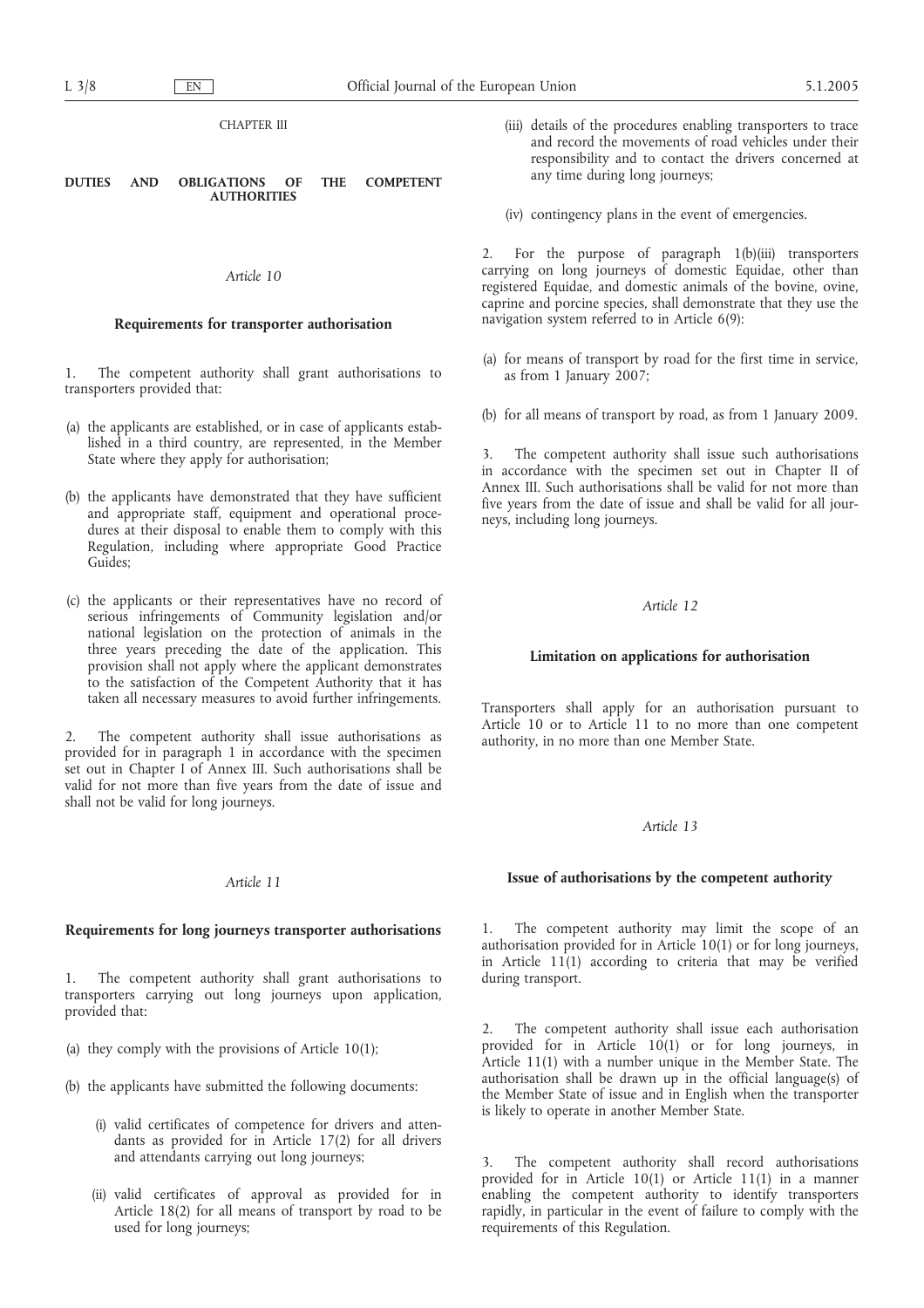The competent authority shall record authorisations issued pursuant to Article 11(1) in an electronic database. The transporter's name and authorisation number shall be made publicly available during the period of validity of the authorisation. Subject to Community and/or national rules regarding privacy protection, public access to other data in relation to transporters' authorisations shall be granted by Member States. The database shall also include decisions notified under Article  $26(4)(c)$  and (6).

## *Article 14*

# **Checks and other measures related to journey log to be carried out by the competent authority before long journeys**

1. In the case of long journeys between Member States and with third countries for domestic Equidae and domestic animals of bovine, ovine, caprine and porcine species, the competent authority of the place of departure shall:

(a) carry out appropriate checks to verify that:

- (i) transporters indicated in the journey log have the corresponding valid transporter authorisations, the valid certificates of approval for means of transport for long journeys and valid certificates of competence for drivers and attendants;
- (ii) the journey log submitted by the organiser is realistic and indicates compliance with this Regulation;
- (b) where the outcome of the checks provided for in point (a) is not satisfactory, require the organiser to change the arrangements for the intended long journey so that it complies with this Regulation;
- (c) where the outcome of the checks provided for in point (a) is satisfactory, the competent authority shall stamp the journey log;
- (d) send details as soon as possible of the intended long journeys set out in the journey log to the competent authority of the place of destination, of the exit point or of the control post via the information exchange system referred to in Article 20 of Directive 90/425/EEC.

2. By way of derogation to paragraph 1(c), the stamping of the journey log shall not be required for transports using the system referred to in Article 6(9).

*Article 15*

# **Checks to be carried out by the competent authority at any stage of a long journey**

1. The competent authority shall carry out at any stage of the long journey appropriate checks on a random or targeted basis to verify that declared journey times are realistic and that the journey complies with this Regulation and in particular that travel times and rest periods have complied with the limits set out in Chapter V of Annex I.

2. In the case of long journeys between Member States and with third countries, the checks at the place of departure for fitness for transport, as referred to in Chapter I of Annex I, shall be performed before the loading as part of the animal health checks as set out in the corresponding veterinary Community legislation, within the time limits provided by such legislation.

3. When the place of destination is a slaughterhouse, the checks provided for in paragraph 1 may be performed as part of the animal welfare inspection as set out in Regulation (EC) No 854/2004 of the European Parliament and of the Council of 29 April 2004 laying down specific rules for the organisation of official controls on products of animal origin intended for human consumption (1).

The records of the movements of the means of transport by road obtained from navigation system may be used for carrying out these checks where appropriate.

# *Article 16*

# **Training of staff and equipment of the competent authority**

The competent authority shall ensure that its staff are duly trained and equipped to check data recorded by:

- the recording equipment for road transport as provided for by Regulation (EEC) No 3821/85;
- the navigation system.

## *Article 17*

# **Training courses and certificate of competence**

1. Training courses shall be available for personnel of transporters and assembly centres for the purposes of Article 6(4) and Article 9(2)(a).

<sup>(</sup> 1 ) OJ L 226, 25.6.2004, p. 83.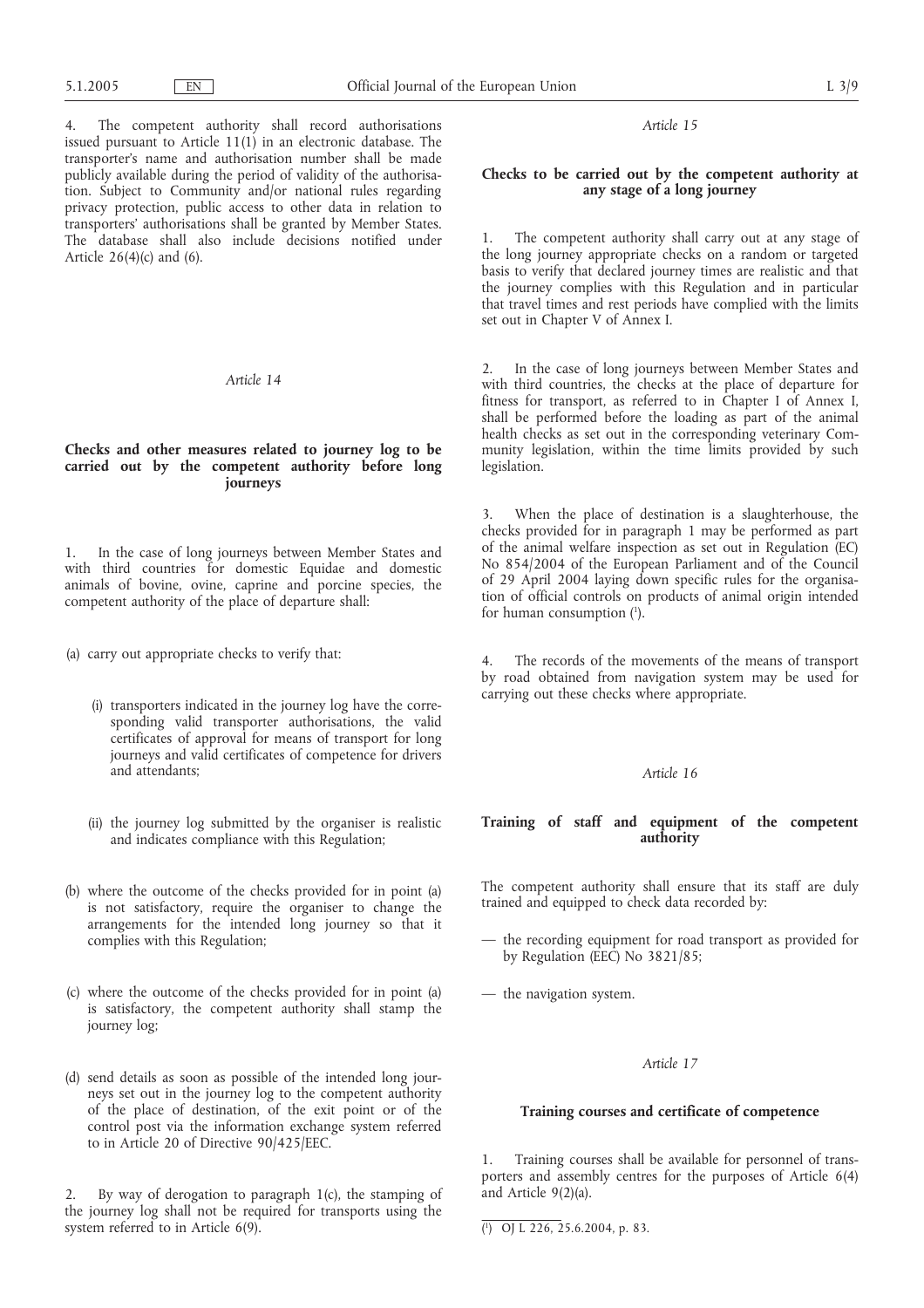The certificate of competence for drivers and attendants of road vehicles transporting domestic Equidae or domestic animals of bovine, ovine, caprine or porcine species or poultry as referred to in Article  $6(5)$  shall be granted in accordance with Annex IV. The certificate of competence shall be drawn up in the official language(s) of the Member State of issue and in English when the driver or attendant is likely to operate in another Member State. The certificate of competence shall be issued by the competent authority or body designated for this purpose by the Member States and in accordance with the specimen set out in Chapter III of Annex III. The scope of the said certificate of competence may be limited to a specific species or group of species.

#### *Article 18*

# **Certificate of approval of means of transport by road**

The competent authority or body designated by a Member State shall grant a certificate of approval for means of transport by road used for long journeys upon application, provided that the means of transport:

- (a) are not the subject of an application submitted to or an approval by another competent authority in the same or another Member State;
- (b) have been inspected by the competent authority or body designated by a Member State and found to comply with the requirements of Chapters II and VI of Annex I applicable to the design, the construction and the maintenance of means of transport by road used for long journeys.

2. The competent authority or body designated by a Member State shall issue each certificate with a number unique in the Member State and in accordance with the specimen set out in Chapter IV of Annex III. The certificate shall be drawn up in the official language(s) of the Member State of issue and in English. Certificates shall be valid for a period of not more than five years from the date of issue and shall become invalid as soon as the means of transport are modified or refitted in a way that affects the welfare of the animals.

3. The competent authority shall record the certifications of the approval of the means of transport by road for long journeys in an electronic database in a manner enabling them to be rapidly identified by the competent authorities in all Member States, in particular in the event of failure to comply with the requirements of this Regulation.

4. Member States may grant derogations to the provisions of this Article and to the provisions of Chapter V, paragraph 1.4, point (b) and Chapter VI of Annex I for means of transport by road in respect of journeys not exceeding 12 hours in order to reach the final place of destination.

*Article 19*

# **Certificate of approval of livestock vessels**

The competent authority or body designated by a Member State shall grant a certificate of approval for a livestock vessel upon application, provided that the vessel is:

- (a) operated from the Member State where the application is made;
- (b) is not the subject of an application submitted to or an approval by another competent authority in the same or another Member State;
- (c) has been inspected by the competent authority or body designated by a Member State and found to comply with the requirements of Section 1 of Chapter IV of Annex I regarding the construction and equipment for livestock vessels.

2. The competent authority or body designated by a Member State shall issue each certificate with a number unique in the Member State. The certificate shall be drawn up in at least one of the official language(s) of the Member State of issue and in English. Certificates shall be valid for a period of not more than five years from the date of issue and shall become invalid as soon as the means of transport are modified or refitted in a way that affects the welfare of the animals.

3. The competent authority shall record approved livestock vessels in a manner enabling them to be rapidly identified, in particular in the event of failure to comply with this Regulation.

4. The competent authority shall record the certifications of the approval of livestock vessels in an electronic database, in a manner enabling them to be rapidly identified, in particular in the event of failure to comply with the requirements of this Regulation.

#### *Article 20*

#### **Livestock vessel inspection on loading and unloading**

1. The competent authority shall inspect livestock vessels before any loading of animals in order to verify in particular that:

(a) the livestock vessel is built and equipped for the number and the type of animals to be transported;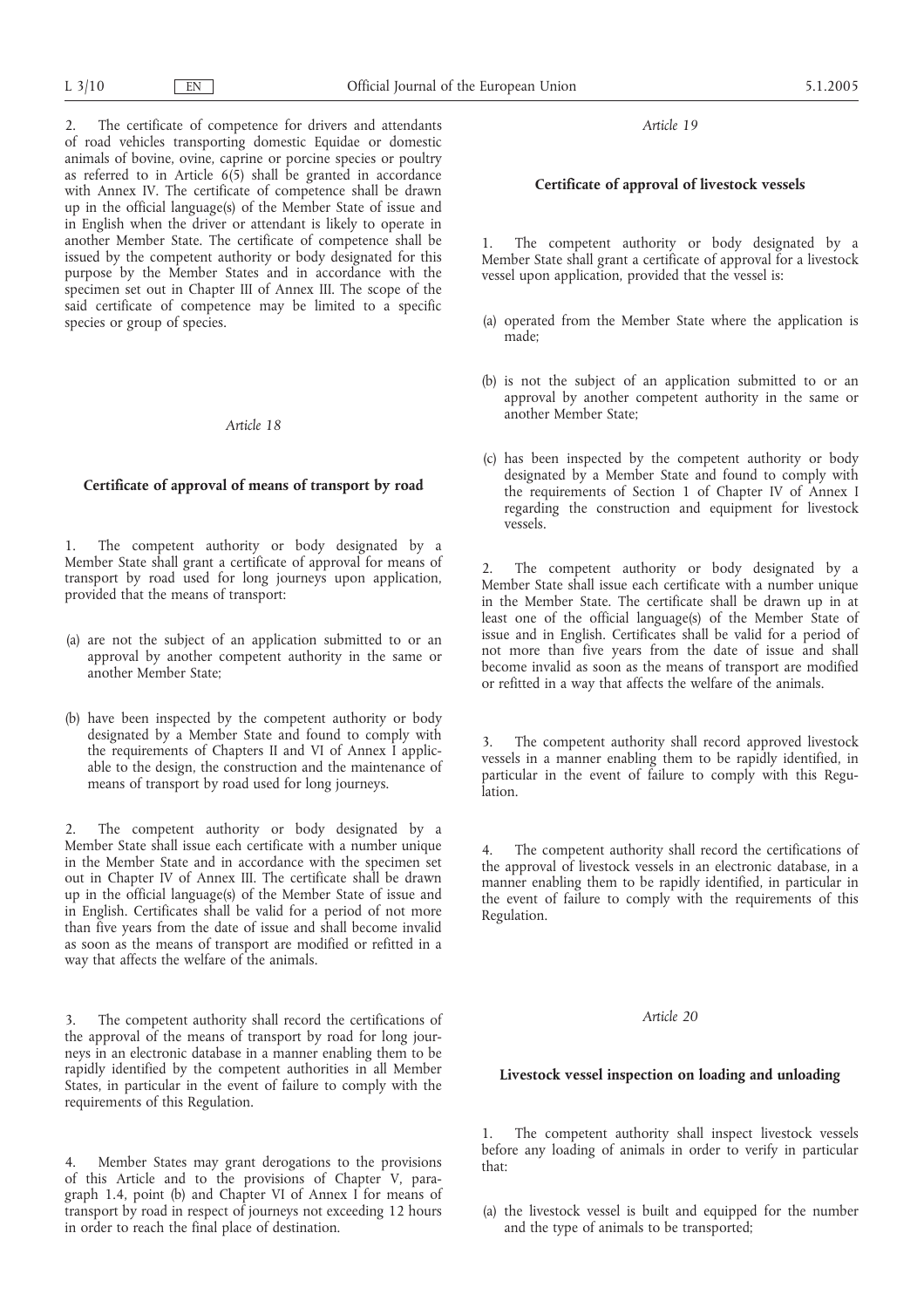- (b) compartments where animals are to be accommodated remain in a good state of repair;
- (c) the equipment referred to in Chapter IV of Annex I remains in good working order.

The competent authority shall inspect the following before and during any loading/unloading of livestock vessels to ensure that:

- (a) the animals are fit to continue their journey;
- (b) loading/unloading operations are being carried out in compliance with Chapter III of Annex I;
- (c) feed and water arrangements are in accordance with Section 2 of Chapter IV of Annex I.

*Article 21*

# **Checks at exit points and border inspection posts**

1. Without prejudice to the checks provided for in Article 2 of Regulation (EC) No 639/2003, where animals are presented at exit points or border inspection posts, official veterinarians of the Member States shall check that the animals are transported in compliance with this Regulation and in particular:

- (a) that transporters have submitted a copy of a valid authorisation as provided for in Article  $10(1)$  or, for long journeys, in Article 11(1);
- (b) that drivers of road vehicles transporting domestic Equidae, domestic animals of bovine, ovine, caprine or porcine species or poultry and attendants have presented a valid certificate of competence as provided for in Article 17(2);
- (c) that the animals are fit to continue their journey;
- (d) that the means of transport by which the animals are to continue their journey complies with Chapter II and where applicable Chapter VI of Annex I;
- (e) that, in case of export, transporters have provided evidence that the journey from the place of departure to the first place of unloading in the country of final destination complies with any international agreement listed in Annex V applicable in the third countries concerned;
- (f) whether domestic Equidae and domestic animals of bovine, ovine, caprine and porcine species have been or are to be transported over long journeys.

2. In the case of long journeys for domestic Equidae and domestic animals of bovine, ovine, caprine and porcine species, official veterinarians of exit points and border inspection posts shall perform and record the checks listed in Section 3 'Place of destination' of the journey log in Annex II. Records of those checks and the check provided for in paragraph 1 shall be kept by the competent authority for a period of at least three years from the date of the checks, including a copy of the corresponding record sheet or print-out as referred to in Annex I or Annex IB to Regulation (EEC) No 3821/85 if the vehicle is covered by that Regulation.

3. Where the competent authority considers that animals are not fit to complete their journey, they shall be unloaded, watered, fed and rested.

#### *Article 22*

#### **Delay during transport**

1. The competent authority shall take the necessary measures to prevent or reduce to a minimum any delay during transport or suffering by animals when unforeseeable circumstances impede the application of this Regulation. The competent authority shall ensure that special arrangements are made at the place of transfers, exit points and border inspection posts to give priority to the transport of animals.

2. No consignment of animals shall be detained during transport unless it is strictly necessary for the welfare of the animals or reasons of public safety. No undue delay shall occur between the completion of the loading and departure. If any consignment of animals has to be detained during transport for more than two hours, the competent authority shall ensure that appropriate arrangements are made for the care of the animals and, where necessary, their feeding, watering, unloading and accommodation.

#### CHAPTER IV

#### **ENFORCEMENT AND EXCHANGE OF INFORMATION**

#### *Article 23*

# **Emergency measures in the event of non-compliance with this Regulation by transporters**

1. Where a competent authority finds that any provision of this Regulation is not being complied with, or has not been complied with, it shall take, or require the person responsible for the animals to take, any necessary action required to safeguard the welfare of the animals.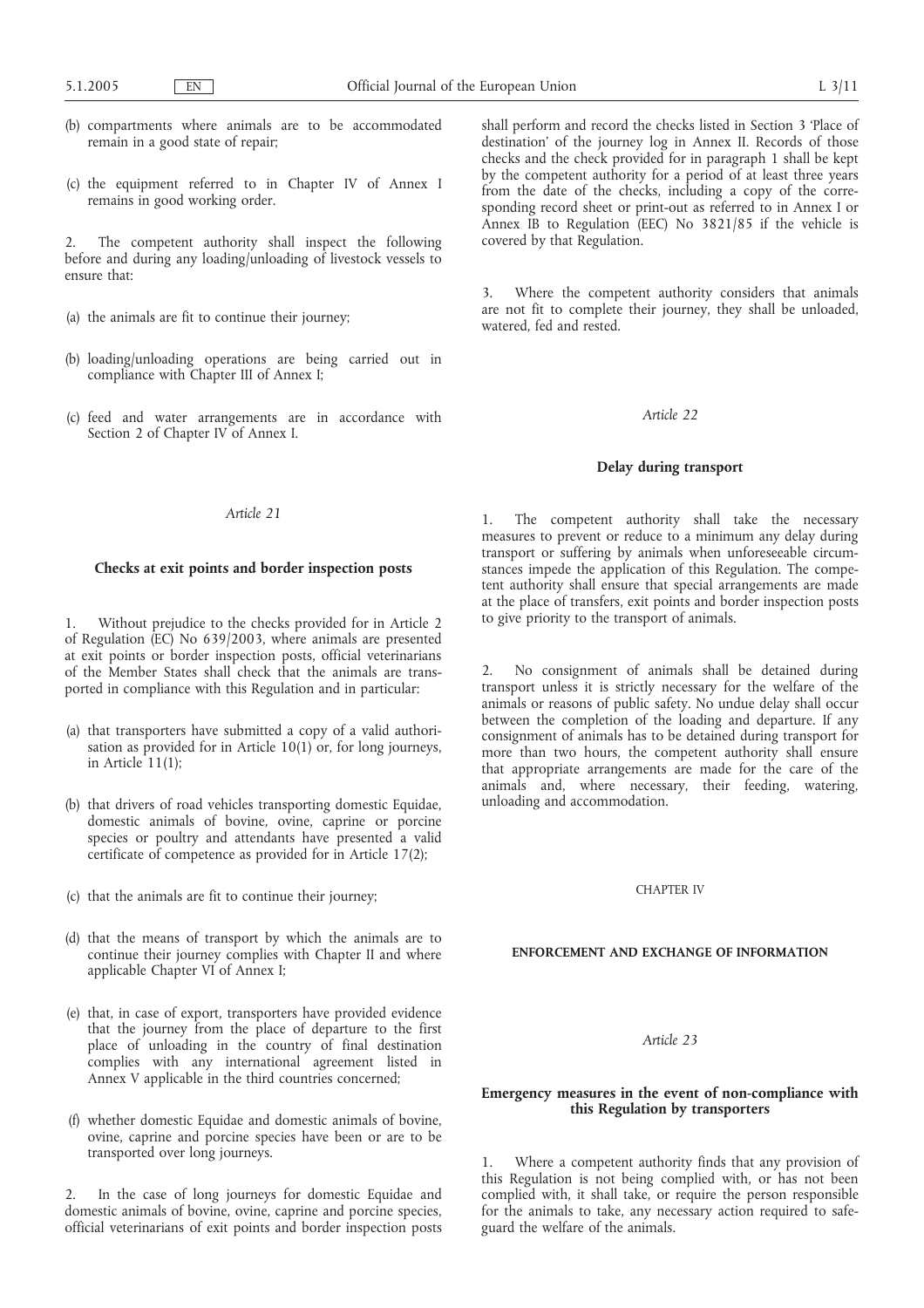Such action shall not be likely to cause unnecessary or additional suffering to the animals and shall be proportionate to the seriousness of the risks involved. The Competent authority shall recover the costs of such action in the appropriate manner.

2. Depending on the circumstances of each case, such action may include:

- (a) a change of driver or attendant;
- (b) temporarily repairing the means of transport so as to prevent immediate injury to the animals;
- (c) transferring the consignment or part of it to another means of transport;
- (d) returning the animals to their place of departure by the most direct route, or allow the animals to continue to their place of destination by the most direct route, whichever is in the best interest of the welfare of the animals;
- (e) unloading the animals and holding them in suitable accommodation with appropriate care until the problem is resolved.

Where there is no other means of safeguarding the welfare of the animals, they shall be humanely killed or euthanised.

3. Where action is to be taken due to non-compliance with this Regulation as referred to in paragraph 1, and it is necessary to transport the animals in breach of some of the provisions of this Regulation, the competent authority shall issue an authorisation for the transport of the animals. The authorisation shall identify the animals concerned and define the conditions under which they may be transported until this Regulation is fully complied with. Such authorisation shall accompany the animals.

4. The competent authority shall immediately arrange to have the necessary measures carried out if the person responsible for the animals cannot be contacted or fails to comply with instructions.

5. Decisions taken by the competent authorities and the reasons for such decisions shall be notified as soon as possible to the transporter or his representative and to the competent authority which granted the authorisation as provided for in Article 10(1) or Article 11(1). If necessary the competent authorities shall provide assistance to the transporter to facilitate implementation of the required emergency measures.

# *Article 24*

## **Mutual assistance and exchange of information**

1. The rules and information procedures set out in Council Directive 89/608/EEC (1) shall apply for the purposes of this Regulation.

Each Member State shall communicate details of a contact point for the purposes of this Regulation to the Commission, including, where available, an electronic address, within three months of the date of entry into force of this Regulation as well as any update of such data. The Commission shall forward details of the contact point to the other Member States within the framework of the Standing Committee on the Food Chain and Animal Health.

#### *Article 25*

# **Penalties**

The Member States shall lay down the rules on penalties applicable to infringements of the provisions of this Regulation and shall take all measures necessary to ensure that they are implemented. The penalties provided for must be effective, proportionate and dissuasive. The Member States shall notify those provisions, as well as provisions for the application of Article 26, to the Commission by 5 July 2006 at the latest and shall notify it without delay of any subsequent amendment affecting them.

## *Article 26*

### **Infringements and notification of infringements**

1. In the case of any infringements of this Regulation, the competent authority shall take the specific measures provided for in paragraphs 2 to 7.

2. Where a competent authority establishes that a transporter has not observed, or a means of transport does not comply with this Regulation, it shall notify without delay the competent authority which granted the authorisation to the transporter or the certificate of approval of the means of transport and, where the driver is involved in the failure to observe the requirements of this Regulation, the one that issued the driver's certificate of competence. Any relevant data and documents shall accompany such notification.

Where a competent authority of a place of destination finds that the journey took place in breach of this Regulation, it shall notify without delay the competent authority of the place of departure. Any relevant data and documents shall accompany such notification.

4. Where a competent authority establishes that a transporter has not observed, or a means of transport does not comply with this regulation, or where a competent authority receives a notification as provided for in paragraph (2) or (3) it shall, if appropriate:

(a) require the transporter concerned to remedy the breaches observed and establish systems to prevent their recurrence;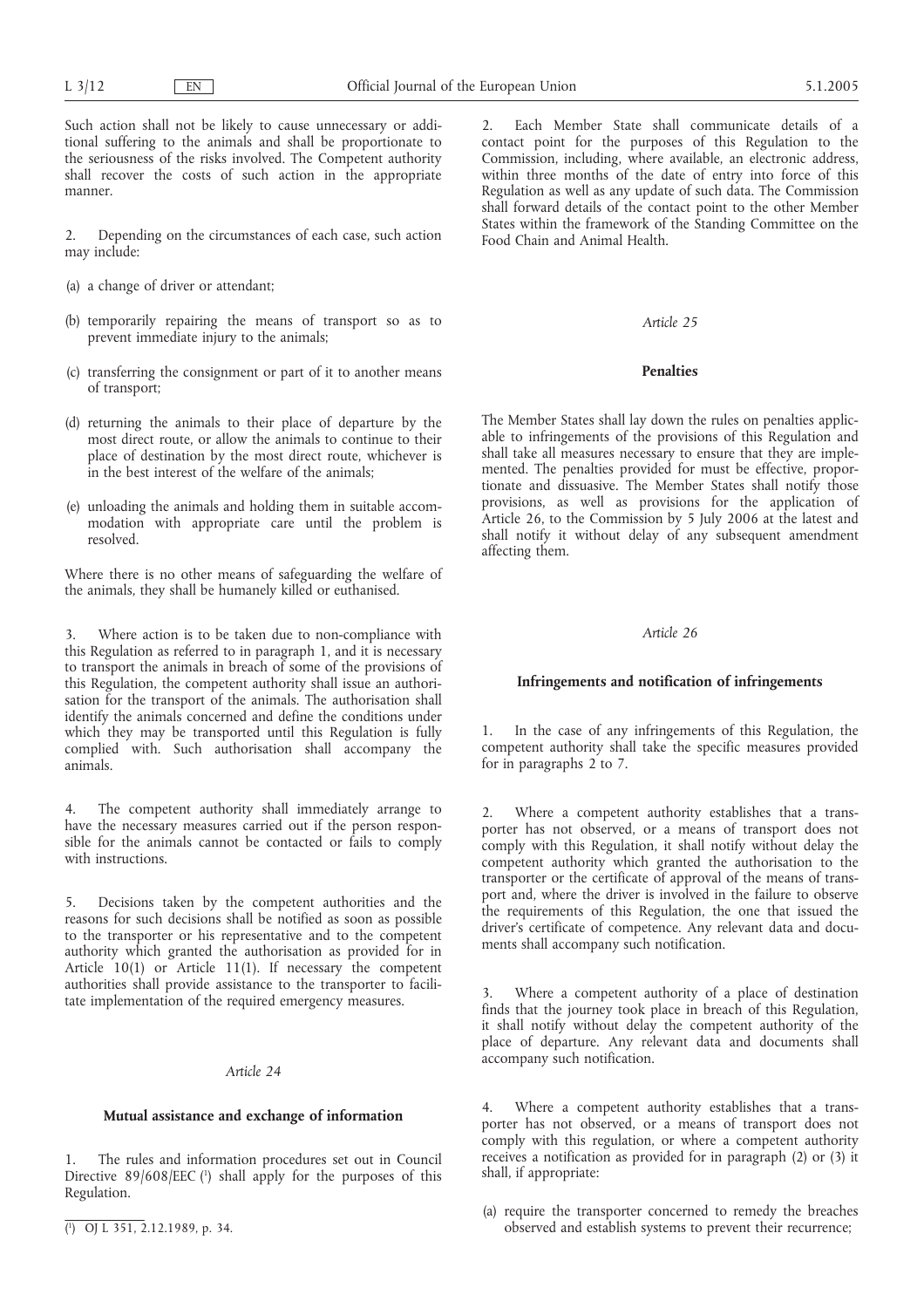- (b) subject the transporter concerned to additional checks, in particular requiring the presence of a veterinarian at loading of the animals;
- (c) suspend or withdraw the authorisation of the transporter or the certificate of approval of the means of transport concerned.

5. In the case of infringement of this Regulation by a driver or attendant holding a certificate of competence as provided for in Article 17(2), the competent authority may suspend or withdraw the certificate of competence, in particular if the infringement shows that the driver or attendant lacks sufficient knowledge or awareness to transport animals in compliance with this Regulation.

6. In the case of repeated or serious infringements of this Regulation, a Member State may temporarily prohibit the transporter or means of transport concerned from transporting animals on its territory, even if the transporter or the means of transport is authorised by another Member State, provided that all the possibilities afforded by mutual assistance and exchange of information as provided for in Article 24 have been exhausted.

7. Member States shall ensure that all the contact points as provided for in Article 24(2) are notified without delay of any decision taken under paragraph 4(c), or paragraphs 5 or 6 of this Article.

# *Article 27*

# **Inspections and annual reports by the competent authorities**

1. The competent authority shall check that the requirements of this Regulation have been complied with, by carrying out non-discriminatory inspections of animals, means of transport and accompanying documents. Such inspections must be carried out on an adequate proportion of the animals transported each year within each Member State, and may be carried out at the same time as checks for other purposes. The proportion of inspections shall be increased where it is established that the provisions of this Regulation have been disregarded. The above proportions shall be determined in accordance with the procedures referred to in Article 31(2).

2. Member States shall submit to the Commission by 30 June each year an annual report for the previous year on the inspections provided for in paragraph 1. The report shall be accompanied by an analysis of the major deficiencies detected and an action plan to address them.

# *Article 28*

# **On-the-spot checks**

Veterinary experts from the Commission may, in collaboration with the authorities of the Member State concerned and insofar as is necessary to ensure uniform application of this Regulation, make on-the-spot checks in accordance with the procedures laid down in Article 45 of Regulation (EC) No 882/2004 (1 ) of the European Parliament and of the Council.

#### *Article 29*

#### **Guides to good practice**

Member States shall encourage the development of guides to good practice which shall include guidance on compliance with this Regulation and in particular with Article  $10(1)$ . Such guides shall be drawn up at national level, among a number of Member States, or at Community level. Dissemination and use of national and Community guides shall be encouraged.

#### CHAPTER V

### **IMPLEMENTING POWERS AND COMMITTEE PROCEDURE**

## *Article 30*

# **Amendment of the Annexes and implementing rules**

1. The Annexes to the Regulation shall be amended by the Council, acting by a qualified majority, on a proposal from the Commission, with a view in particular to their adaptation to technological and scientific progress, except as regards Chapter IV and Chapter VI, paragraph 3.1, of Annex I, Sections 1 to 5 of Annex II, Annex III, IV, V and VI which may be amended in accordance with the procedure referred to in Article 31(2).

Any detailed rules necessary for the implementation of this Regulation may be adopted in accordance with the procedure referred to in Article  $31(2)$ .

3. Certificates or other documents provided for by the Community veterinary legislation for live animals may be supplemented in accordance with the procedure referred to in Article 31(2) in order to take into account of the requirements of this Regulation.

4. The obligation to hold a certificate of competence as provided for in Article 6(5) may be extended to drivers or attendants of other domestic species in accordance with the procedure referred to in Article 31(2).

5. Derogations from paragraph 2(e) of Chapter I of Annex I may be adopted by the Commission in case of exceptional market support measures due to movement restrictions under veterinary disease control measures. The Committee referred to in Article 31 shall be informed of any measures adopted.

<sup>(</sup> 1 ) OJ L 191, 28.5.2004, p. 1.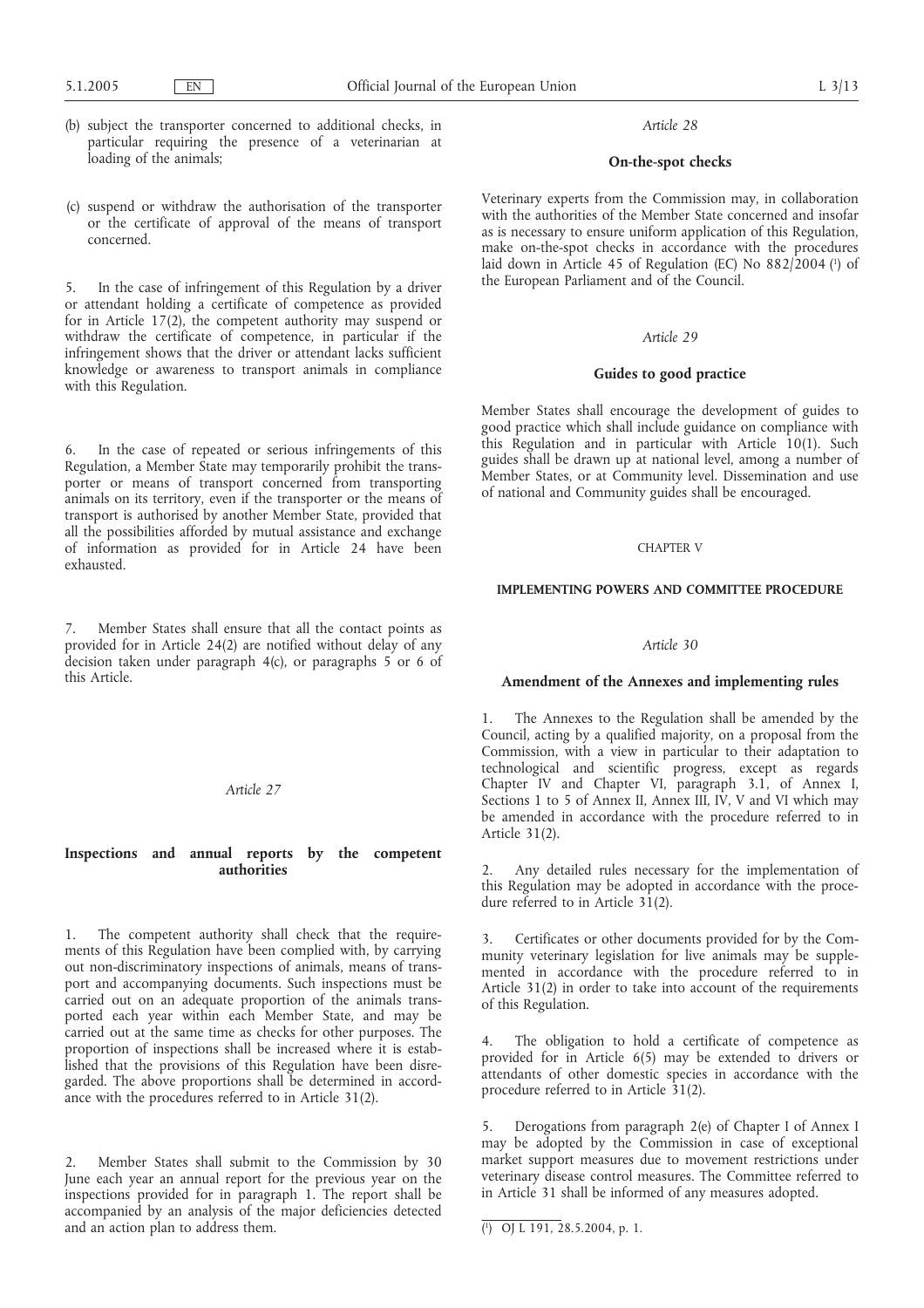6. Derogations concerning requirements for long journeys to take account of the remoteness of certain regions from the mainland of the Community, may be adopted in accordance with the procedure as referred to in Article  $31(2)$ .

7. By way of derogation to this Regulation, Member States may continue to apply the current national provisions concerning transport of animals within their outermost regions, originating from or arriving at those regions. They shall inform the Commission thereof.

8. Pending the adoption of detailed provisions for species not explicitly mentioned in the Annexes, Member States may establish or maintain additional national rules applying to transport of animals of such species.

# *Article 31*

### **Committee procedure**

1. The Commission shall be assisted by the Standing Committee on the Food Chain and Animal Health, set up by Regulation (EC) No 178/2002 of the European Parliament and of the Council (1 ).

Where reference is made to this paragraph, Articles 5 and 7 of Decision 1999/468/EC shall apply.

The period referred to in Article 5(6) of Decision 1999/468/EC shall be set at three months.

3. The Committee shall adopt its rules of procedure.

# *Article 32*

#### **Report**

Within four years from the date mentioned in Article 37, second subparagraph, the Commission shall present a report to the European Parliament and to the Council on the impact of this Regulation on the welfare of animals being transported and on the trade flows of live animals within the enlarged Community. In particular, the report shall take into account scientific evidence on welfare needs of animals, and the report on the implementation of the navigation system, as referred to in Annex I, Chapter VI, paragraph 4.3, as well as the socio-economic implications of this Regulation, including regional aspects. This report may be accompanied if necessary by appropriate legislative proposals concerning long journeys, in particular as regards journey times, resting periods and space allowances.

#### CHAPTER VI

# **FINAL PROVISIONS**

*Article 33*

#### **Repeals**

Directive 91/628/EEC and Regulation (EC) No 411/98 shall be repealed from 5 January 2007. References to the repealed Directive and Regulation shall be construed as references to this Regulation.

#### *Article 34*

#### **Amendments to Directive 64/432/EEC**

Directive 64/432/EEC is hereby amended as follows:

- 1) Article 11 shall be amended as follows:
	- (a) in paragraph 1 the following point shall be inserted as follows:
		- '(ee) comply with the provisions of Directive 98/58/EC and Regulation (EC) No 1/2005 (\*) applicable to them;

(\*) OJ L 3, 5.1.2005.'

(b) paragraph (4) shall be replaced by the following:

'4. The competent authority may suspend or withdraw approval in the event of failure to comply with this Article or other appropriate provisions of this Directive, or of Regulation (EC) No 1/2005 or other Community veterinary legislation listed in Chapter I of Annex A to Directive 90/425/EEC (\*). Approval may be restored when the competent authority is satisfied that the assembly centre is in full compliance with all the appropriate provisions referred to in this paragraph.

- $\overline{(*)}$  OJ L 224, 18.8.1990, p. 29.'
- 2) Article 12 shall be replaced by the following:

*'Article 12*

1. Member States shall ensure that transporters meet the following additional conditions:

- (a) for the carriage of animals they must use means of transport that are:
	- (i) constructed in such a way that the animal faeces, litter or feed can not leak or fall out of the vehicle; and

<sup>(</sup> 1 ) OJ L 31, 1.2.2002, p. 1. Regulation as last amended by Regulation (EC) No 1642/2003 (OJ L 245, 29.9.2003, p. 4).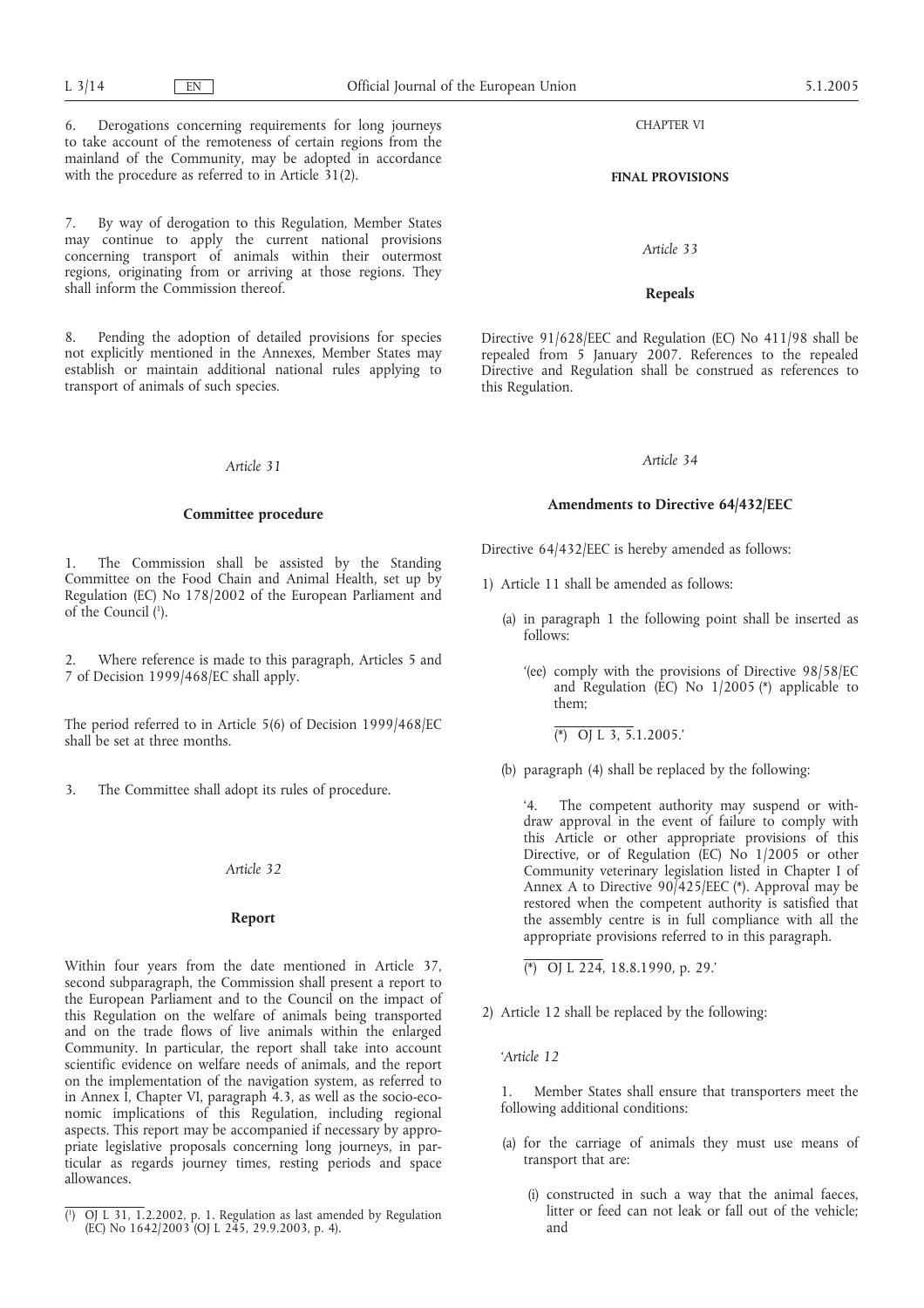- (ii) cleaned and disinfected immediately after every transport of animals or of any product which could affect animal health, and if necessary before any new loading of animals, using disinfectants officially authorised by the competent authority;
- (b) they must either:
	- (i) have appropriate cleaning and disinfection facilities approved by the competent authority, including facilities for storing litter and dung; or
	- (ii) provide documentary evidence that these operations are performed by a third party approved by the competent authority.

The transporter must ensure that for each vehicle used for the transport of animals a register is kept containing at least the following information which shall be retained for a minimum period of three years:

- (a) places, dates and times of pick-up, and the name or business name and address of the holding or assembly centre where the animals are picked up;
- (b) places, dates and times of delivery, and the name or business name and address of the consignee(s);
- (c) the species and number of animals carried;
- (d) date and place of disinfection;
- (e) details of accompanying documentation including the number;
- (f) expected duration of each journey.

3. Transporters shall ensure that the consignment or animals do not at any time, between leaving the holdings or the assembly centre of origin and arriving at their destination, come into contact with animals of a lower health status.

Member States shall ensure that transporters observe the provisions of this Article relating to the appropriate documentation that must accompany the animals.

5. This Article shall not apply to persons transporting animals up to a maximum distance of 65 km counted from the place of departure to the place of destination.

6. In the event of failure to comply with this Article, the provisions concerning infringements and notifications of infringements provided for in Article 26 of Regulation (EC)

No 1/2005 shall apply *mutatis mutandis* in relation to animal health<sup>'</sup>

# *Article 35*

### **Amendment to Directive 93/119/EC**

In Annex A to Directive 93/119/EC, paragraph 3 of Part II shall be replaced by the following:

'3. Animals must be moved with care. Passageways must be so constructed as to minimise the risk of injury to animals, and so arranged as to exploit their gregarious tendencies. Instruments intended for guiding animals must be used solely for that purpose, and only for short periods. The use of instruments which administer electric shocks shall be avoided as far as possible. In any case, these instruments shall only be used for adult bovine animals and adult pigs which refuse to move, and only when they have room ahead of them in which to move. Shocks shall last no longer than one second, be adequately spaced, and shall only be applied to the muscles of the hindquarters. Shocks shall not be used repeatedly if the animal fails to respond.'.

### *Article 36*

#### **Amendments to Regulation (EC) No 1255/97**

Regulation (EC) No 1255/97 is hereby amended as follows:

- 1) the words 'staging points' shall be replaced by the words 'control posts' everywhere in the Regulation;
- 2) in Article 1, paragraph 1 shall be replaced by the following:

'1. Control posts are places where animals are rested for at least 12 hours or more pursuant to point 1.5. or 1.7(b) of Chapter V of Annex I to Regulation (EC) 1/2005 (\*).

 $\overline{(*)$  OJ L 3, 5.1.2005.'

3) Article 3 shall be replaced by the following:

*'Article 3*

1. The competent authority shall approve and issue an approval number to each control post. Such approval may be limited to a particular species or to certain categories of animal and health status. Member States shall notify the Commission of the list of approved control posts and any updates.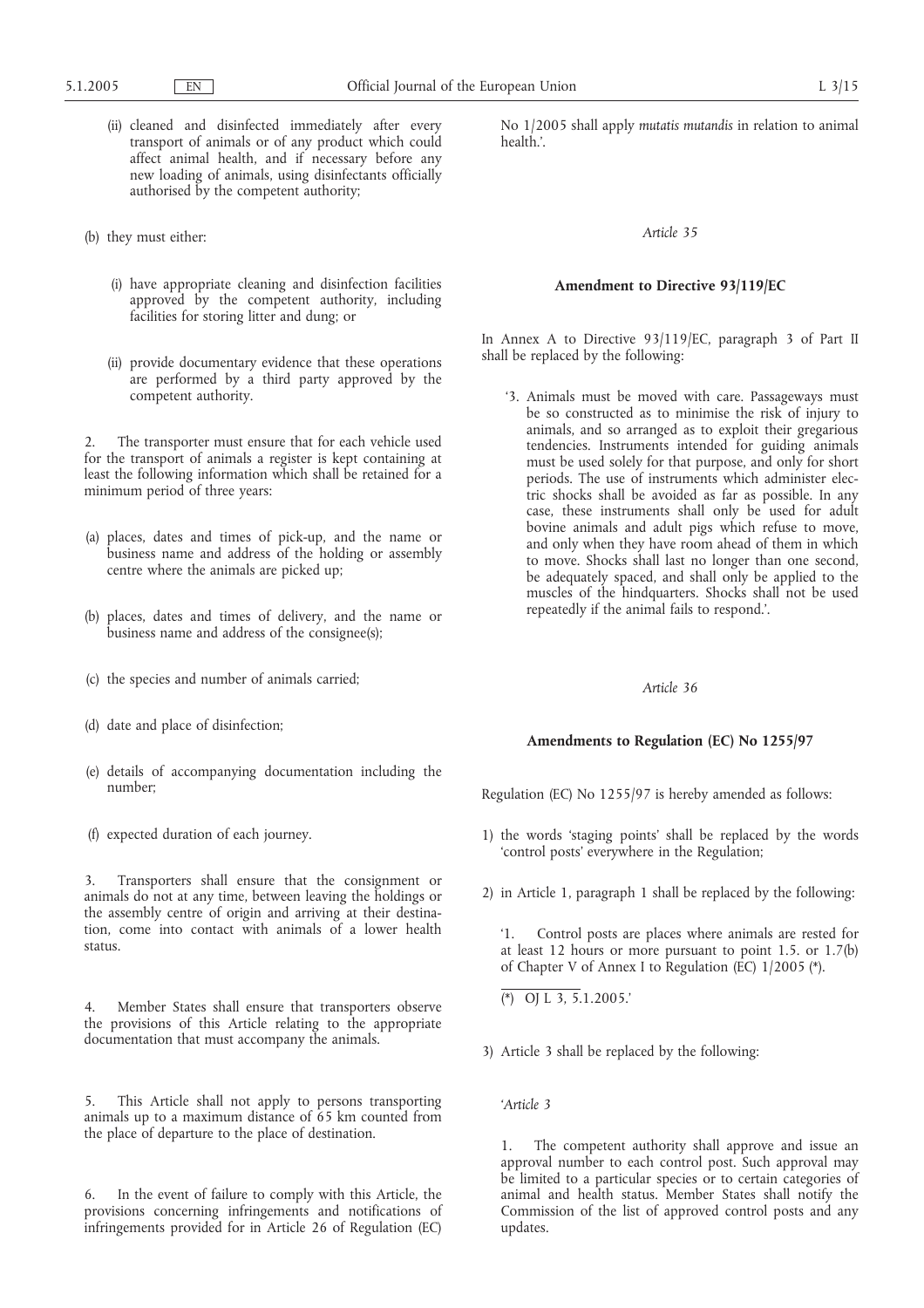Member States shall also notify the Commission of the detailed arrangements in application of the provisions in Article 4(2), in particular the period of use as control posts and the double purpose of approved premises.

2. Control posts shall be listed by the Commission in accordance with the procedure referred to in Article 31(2) of Regulation (EC) No 1/2005 upon a proposal of the competent authority of the Member State concerned.

3. Member States may only propose control posts for listing once the competent authority has checked that it complies with the relevant requirements and approved it. For the purpose of such approval, the competent authority as defined in Article  $2(6)$  of Directive  $90/425/EEC$  shall ensure that control posts fulfil all the requirements in Annex I to this Regulation; in addition, such control posts shall:

- (a) be located in an area which is not subject to prohibition or restrictions in accordance with relevant Community legislation;
- (b) be under the control of an official veterinarian who shall ensure, *inter alia*, compliance with the provisions of this Regulation;
- (c) operate in compliance with all the relevant Community rules regarding animal health, the movement of animals and the protection of animals at the time of slaughter;
- (d) undergo regular inspection, at least twice a year, to ascertain that the requirements for approval continue to be fulfilled.

4. A Member State must, in serious cases, particularly on animal health or welfare grounds, suspend the use of a control post situated in its territory. It shall inform the Commission and the other Member States of such suspension and of its reasons. The suspension of the use of the control post may only be lifted after notification to the Commission and the other Member States on its reasons.

5. The Commission, in accordance with the procedure referred to in Article 31(2) of Regulation (EC)  $N_0$  1/2005, may suspend the use of a control post or withdraw it from the list, if on-the-spot checks carried out by the experts of the Commission as referred to in Article 28 of that Regulation indicate non-compliance with the relevant Community legislation.';

4) in Article 4, the following paragraph shall be added:

'4. The competent authority of the place of departure shall notify the movement of animals passing through control posts through the information exchange system referred to in Article 20 of Directive 90/425/EEC.';

5) Article 6 shall be replaced by the following:

## *'Article 6*

1. Before the animals leave the control post, the official veterinarian or any veterinarian designated for this purpose by the competent authority shall confirm on the journey log as referred to in Annex II of Regulation (EC) No 1/2005 that the animals are fit to continue their journey. Member States may stipulate that expenditure incurred as a result of the veterinary check shall be borne by the operator concerned.

2. The rules relating to the exchange of messages between authorities to comply with the requirements of this Regulation shall be laid down in accordance with the procedure laid down in Article 31(2) of Regulation (EC) No 1/2005';

6) Article 6a shall be replaced by the following:

# *'Article 6a*

This Regulation shall be amended by the Council, acting by a qualified majority, on a proposal from the Commission, with a view in particular to adapting it to technological and scientific progress, except as regards any amendments to the Annex which are necessary to adapt it to the animal health situation which may be adopted in accordance with the procedure laid down in Article 31(2) of Regulation (EC) No 1/2005';

7) in Article 6b, the first sentence, shall be replaced by the following:

# *'Article 6b*

The Member States shall apply the provisions of Article 26 of Council Regulation (EC) No  $1/2005$  to penalise any infringement of the provisions of this Regulation and shall take all measures necessary to ensure that they are implemented.';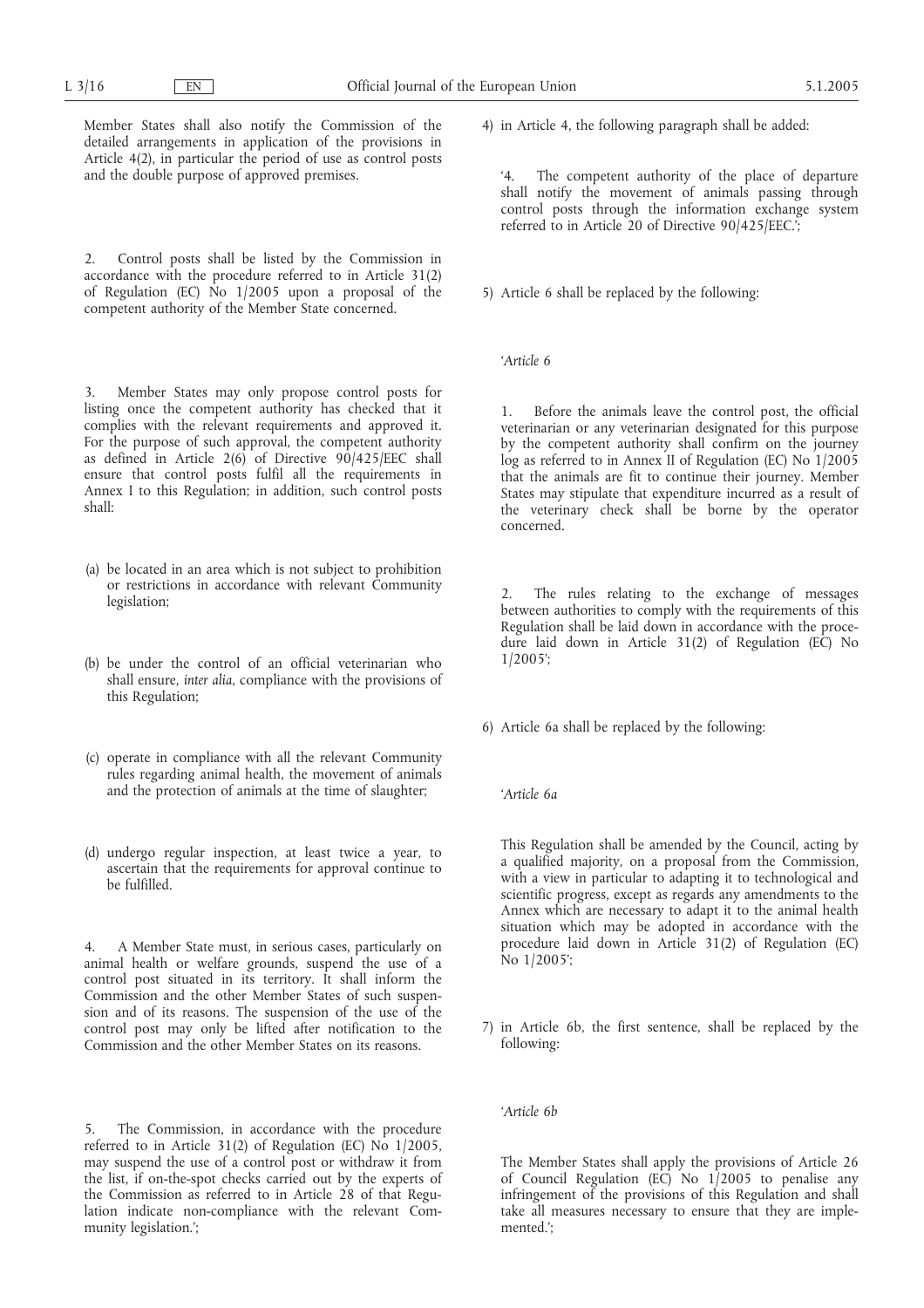8) Annex I shall be amended as follows:

(a) the title shall be replaced by the following:

*'ANNEX*

# **COMMUNITY CRITERIA FOR CONTROL POSTS'**

- (b) Section A shall be replaced by the following:
	- 'A. HEALTH AND HYGIENE MEASURES
	- 1. Every control posts must
		- (a) be located, designed, constructed and operated as to ensure sufficient bio-security preventing the spreading of serious infectious diseases to other holdings and between consecutive consignments of animals passing through these premises;
		- (b) be constructed, equipped and operated as to ensure that cleaning and disinfection procedures can be carried out. A lorry wash shall be provided on the spot. Such facilities must be operational under all weather conditions;
		- (c) be cleansed and disinfected before and after each use, as required by the official veterinarian.
	- 2. Personnel and equipment entering into contact with the animals accommodated shall be exclusively dedicated to the premises concerned unless they have been subject to a cleaning and disinfection procedure after being in contact with the animals or their faeces or urine. In particular the person in charge of the control post shall provide clean equipment and protective clothes, which shall be kept exclusively for the use of any persons entering the control post, and shall make available suitable equipment for cleansing and disinfecting the above items.
	- 3. Bedding material shall be removed when a consignment of animals is moved from an enclosure and, after the cleansing and disinfecting operations provided for in point 1(c), shall be replaced by fresh bedding.
	- 4. Animals litter, faeces and urine shall not be collected from the premises unless they have been subject to an appropriate treatment in order to avoid the spreading of animal diseases.
	- 5. Appropriate sanitary breaks between two consecutive consignments of animals shall be respected and if appropriate adapted depending on whether they come from a similar region, zone or compartment. In particular, control posts shall be comple-

tely cleared of animals for a period of at least 24 hours after a maximum of 6 days' use and after cleansing and disinfecting operations have been carried out, and prior to the arrival of any new consignment.

- 6. Before accepting animals, control posts shall:
	- (a) have started the cleansing and disinfection operations within 24 hours following the departure of all animals previously held there in accordance with the provisions of Article 4(3) of this Regulation;
	- (b) have remained clear of animals until the cleansing and disinfection operation is completed to the satisfaction of the official veterinarian.';
- (c) Section B, paragraph 1 shall be replaced by the following:
	- '1. In addition to the provisions of Chapters II and III of Annex I to Regulation (EC) No 1/2005 applying to means of transport for loading and unloading animals, every control post must have suitable equipment and facilities available for the purpose of loading and unloading animals from the means of transport. In particular, such equipment and facilities must have a non-slip floor covering and, if necessary, be provided with lateral protection. Bridges, ramps and gangways must be fitted with sides, railings or some other means of protection to prevent animals falling off them. Loading and unloading ramps should have the minimum possible incline. Passageways must have floor coverings which minimise the risk of slipping and be so constructed as to minimise the risk of injury to animals. Particular care must be taken to ensure that no appreciable gap or step is allowed between the vehicle floor and the ramp or the ramp and the floor of the unloading area requiring animals to jump or likely to cause them to slip or stumble.';

9) Annex II shall be deleted.

# *Article 37*

# **Entry into force and date of application**

This Regulation shall enter into force on the 20th day following that of its publication in the *Official Journal of the European Union*.

It shall apply as from 5 January 2007.

However, Article 6(5) shall apply as from 5 January 2008.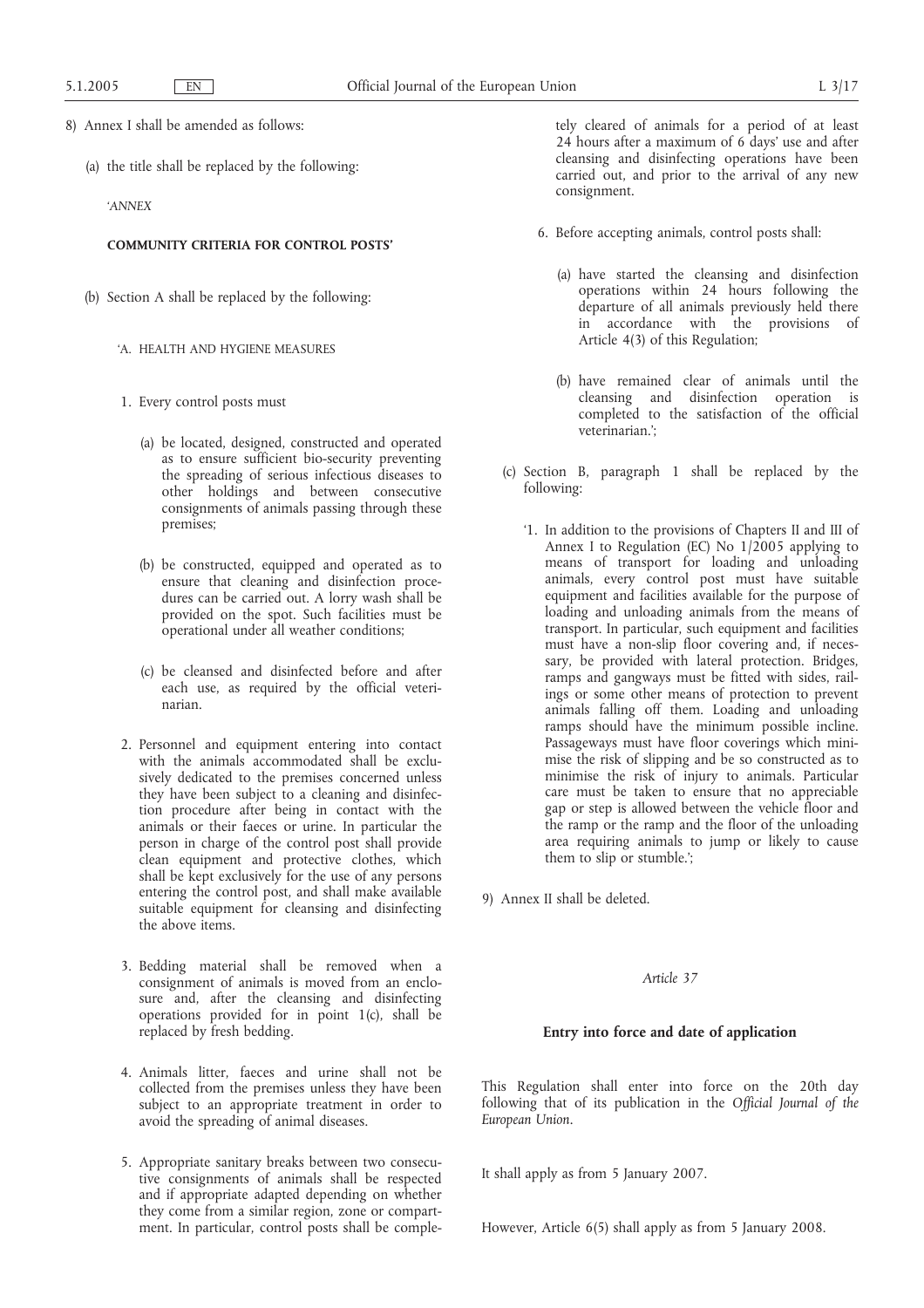This Regulation shall be binding in its entirety and directly applicable in all Member States.

Done at Brussels, 22 December 2004.

*For the Council The President* C. VEERMAN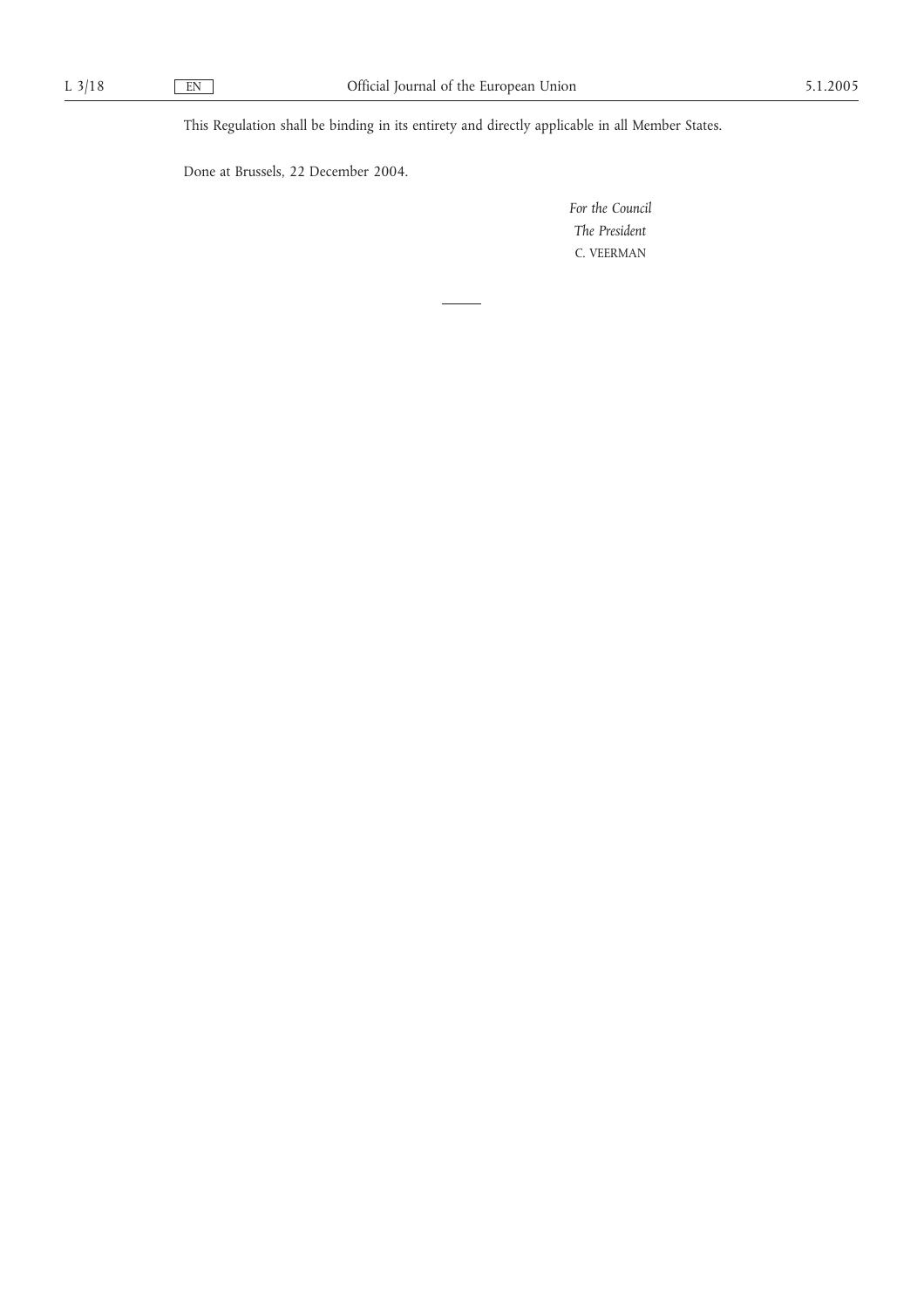## *ANNEX I*

### **TECHNICAL RULES**

(as referred to in Article 6(3), Article 8(1), Article 9(1) and  $(2)(a)$ )

### CHAPTER I

### **FITNESS FOR TRANSPORT**

- 1. No animal shall be transported unless it is fit for the intended journey, and all animals shall be transported in conditions guaranteed not to cause them injury or unnecessary suffering.
- 2. Animals that are injured or that present physiological weaknesses or pathological processes shall not be considered fit for transport and in particular if:
	- (a) they are unable to move independently without pain or to walk unassisted;
	- (b) they present a severe open wound, or prolapse;
	- (c) they are pregnant females for whom 90 % or more of the expected gestation period has already passed, or females who have given birth in the previous week;
	- (d) they are new-born mammals in which the navel has not completely healed;
	- (e) they are pigs of less than three weeks, lambs of less than one week and calves of less than ten days of age, unless they are transported less than 100 km;
	- (f) they are dogs and cats of less than eight weeks of age, unless they are accompanied by their mother;
	- (g) they are cervine animals in velvet.
- 3. However, sick or injured animals may be considered fit for transport if they are:
	- (a) slightly injured or ill and transport would not cause additional suffering; in cases of doubt, veterinary advice shall be sought;
	- (b) transported for the purposes of Council Directive 86/609/EEC (<sup>1</sup>) if the illness or injury is part of a research programme;
	- (c) transported under veterinary supervision for or following veterinary treatment or diagnosis. However, such transport shall be permitted only where no unnecessary suffering or ill treatment is caused to the animals concerned;
	- (d) animals that have been submitted to veterinary procedures in relation to farming practices such as dehorning or castration, provided that wounds have completely healed.
- 4. When animals fall ill or are injured during transport, they shall be separated from the others and receive first-aid treatment as soon as possible. They shall be given appropriate veterinary treatment and if necessary undergo emergency slaughter or killing in a way which does not cause them any unnecessary suffering.
- 5. Sedatives shall not be used on animals to be transported unless strictly necessary to ensure the welfare of the animals and shall only be used under veterinary supervision.
- 6. Lactating females of bovine, ovine and caprine species not accompanied by their offspring shall be milked at intervals of not more than 12 hours.
- 7. Requirements of paragraphs 2(c) and 2(d) do not apply for registered Equidae if the purpose of the journeys is to improve the health and welfare conditions of birth, or for newly born foals with their registered mares, provided that in both cases the animals are permanently accompanied by an attendant, dedicated to them during the journey.

<sup>(</sup> 1 ) OJ L 358, 18.12.1986 p. 1. Directive as last amended by Directive 2003/65/EC of the European Parliament and of the Council (OJ L 230, 16.9.2003, p. 32).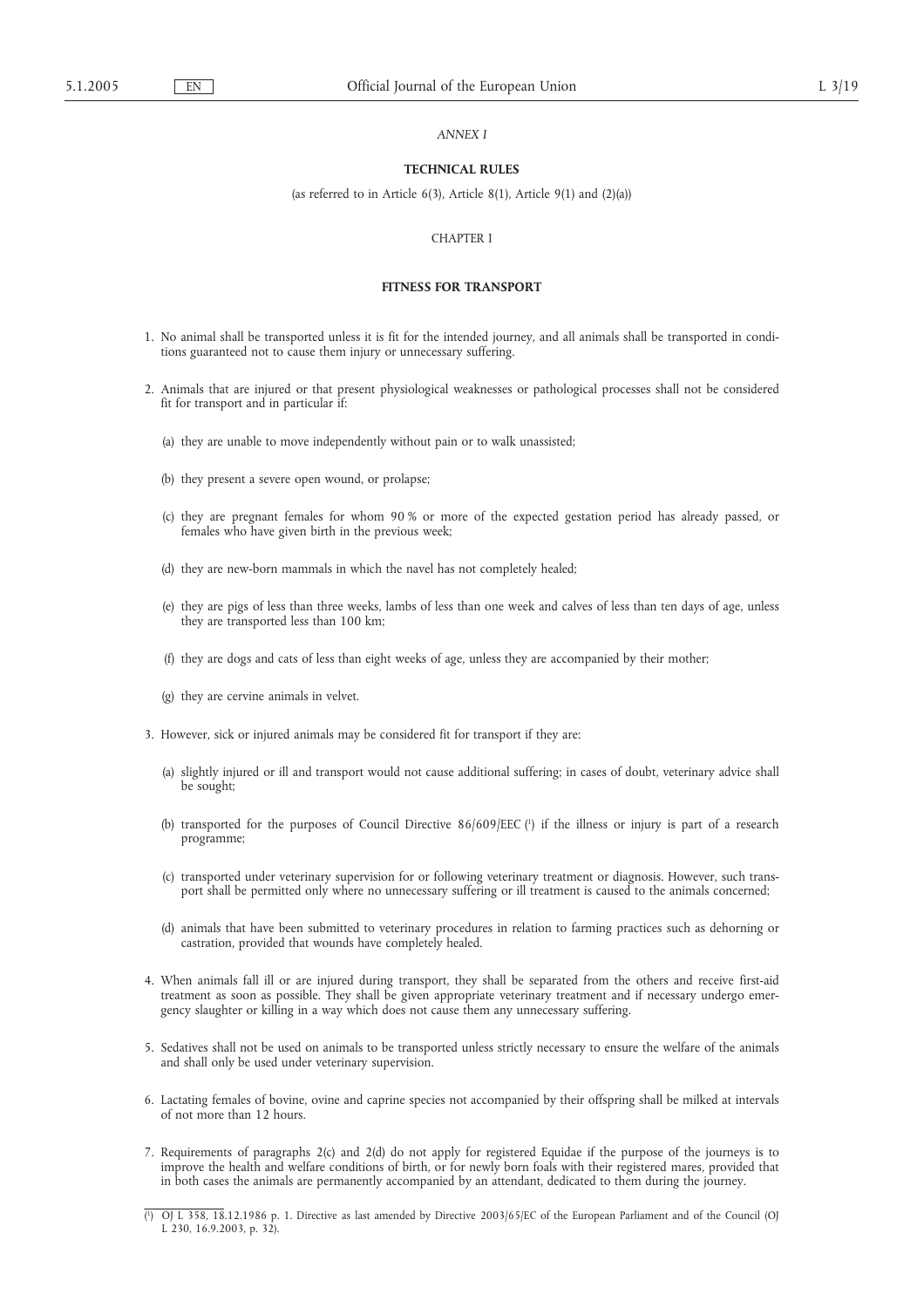## CHAPTER II

### **MEANS OF TRANSPORT**

#### 1. **Provisions for all means of transport**

- 1.1. Means of transport, containers and their fittings shall be designed, constructed, maintained and operated so as to:
	- (a) avoid injury and suffering and to ensure the safety of the animals;
	- (b) protect the animals from inclement weather, extreme temperatures and adverse changes in climatic conditions;
	- (c) be cleaned and disinfected;
	- (d) prevent the animals escaping or falling out and be able to withstand the stresses of movements;
	- (e) ensure that air quality and quantity appropriate to the species transported can be maintained;
	- (f) provide access to the animals to allow them to be inspected and cared for;
	- (g) present a flooring surface that is anti-slip;
	- (h) present a flooring surface that minimises the leakage of urine or faeces;
	- (i) provide a means of lighting sufficient for inspection and care of the animals during transport.
- 1.2. Sufficient space shall be provided inside the animals' compartment and at each of its levels to ensure that there is adequate ventilation above the animals when they are in a naturally standing position, without on any account hindering their natural movement.
- 1.3. For wild animals and for species other than domestic Equidae or domestic animals of bovine, ovine, caprine and porcine species where appropriate, the following documents shall accompany the animals:
	- (a) a notice indicating that the animals are wild, timid or dangerous;
	- (b) written instructions about feeding, watering and any special care required.
- 1.4. Partitions shall be strong enough to withstand the weight of animals. Fittings shall be designed for quick and easy operation.
- 1.5. Piglets of less than 10 kgs, lambs of less than 20 kgs, calves of less than six months and foals of less than four months of age shall be provided with appropriate bedding material or equivalent material which guarantees their comfort appropriate to the species, the number of animals being transported, the journey time, and the weather. This material has to ensure adequate absorption of urine and faeces.
- 1.6. Without prejudice to Community or national rules on crew and passenger safety, where transport on a vessel, an aircraft or a rail wagon is to last more than three hours, a means of killing suitable for the species shall be available to the attendant or a person on board who has the necessary skill to perform this task humanely and efficiently.

#### 2. **Additional provisions for transport by road or rail**

- 2.1. Vehicles in which animals are transported shall be clearly and visibly marked indicating the presence of live animals, except when the animals are transported in containers marked in accordance with paragraph 5.1.
- 2.2. Road vehicles shall carry suitable equipment for loading and unloading.
- 2.3. When assembling trains and during all other movement of rail wagons every precaution shall be taken to avoid jolting of a rail wagon containing animals.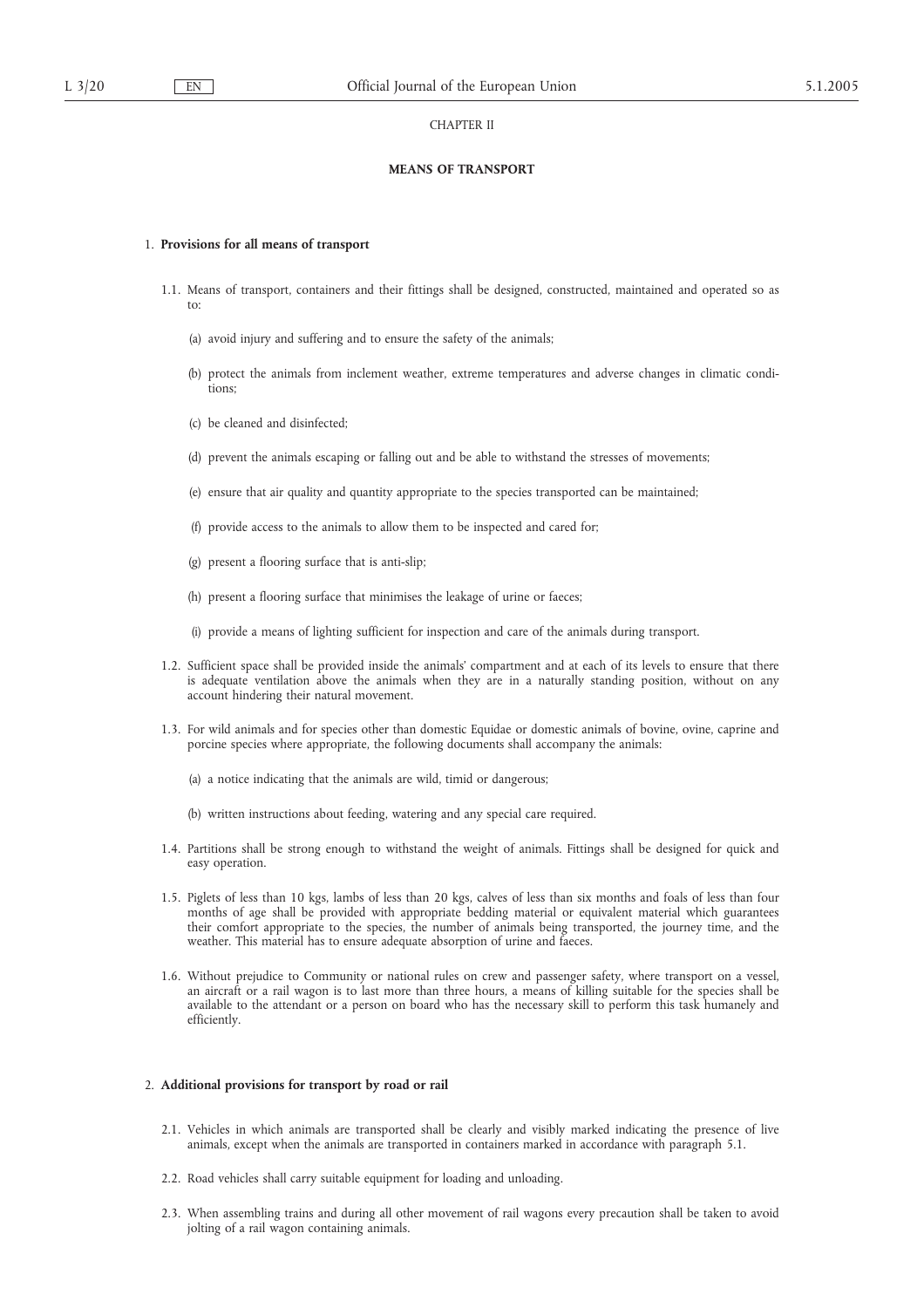#### 3. **Additional provisions for transport on roll-on-roll-off vessels**

- 3.1. Before loading onto a vessel the master shall verify that when vehicles are loaded:
	- (a) on enclosed decks, the vessel is equipped with an appropriate forced ventilation system and it is fitted with an alarm system and an adequate secondary source of power in case of failure;
	- (b) on open decks, adequate protection from sea water is provided.
- 3.2. Road vehicles and rail wagons shall be equipped with a sufficient number of adequately designed, positioned and maintained securing points enabling them to be securely fastened to the vessel. Road vehicles and rail wagons shall be secured to the vessel before the start of the sea journey to prevent them being displaced by the motion of the vessel.

#### 4. **Additional provisions for transport by air**

- 4.1. Animals shall be transported in containers, pens or stalls appropriate for the species, which comply with International Air Transport Association (IATA) live animals Regulations, in its version referred to in Annex VI.
- 4.2. Animals shall be transported only in conditions where air quality, temperature and pressure can be maintained within an appropriate range during the entire journey, having regard to the species of animals.

## 5. **Additional provisions for transport in containers**

- 5.1. Containers in which animals are transported shall be clearly and visibly marked, indicating the presence of live animals and with a sign indicating the top of the container.
- 5.2. During transport and handling, containers shall always be kept upright and severe jolts or shaking shall be minimised. Containers shall be secured so as to prevent displacement due to the movement of the means of transport.
- 5.3. Containers of more that 50 kg shall be equipped with a sufficient number of adequately designed, positioned and maintained securing points enabling them to be securely fastened to the means of transport where they are to be loaded. Containers shall be secured to the means of transport before the start of the journey to prevent displacement due to the motion of the means of transport.

#### CHAPTER III

### **TRANSPORT PRACTICES**

#### 1. **Loading, unloading and handling**

- 1.1. Due regard shall be paid to the need of certain categories of animals, such as wild animals, to become acclimatised to the mode of transport prior to the proposed journey.
- 1.2. Where loading or unloading operations last for more than four hours, except for poultry:
	- (a) appropriate facilities shall be available in order to keep, feed and water the animals outside the means of transport without being tied;
	- (b) operations shall be supervised by an authorised veterinarian and particular precautions shall be taken to ensure that the welfare of the animals is properly maintained during these operations.

#### *Facilities and procedures*

- 1.3. Facilities for loading and unloading, including the flooring, shall be designed, constructed, maintained and operated so as to:
	- (a) prevent injury and suffering and minimise excitement and distress during animal movements as well as to ensure the safety of the animals. In particular, surfaces shall not be slippery and lateral protections shall be provided so as to prevent animals from escaping;
	- (b) be cleaned and disinfected.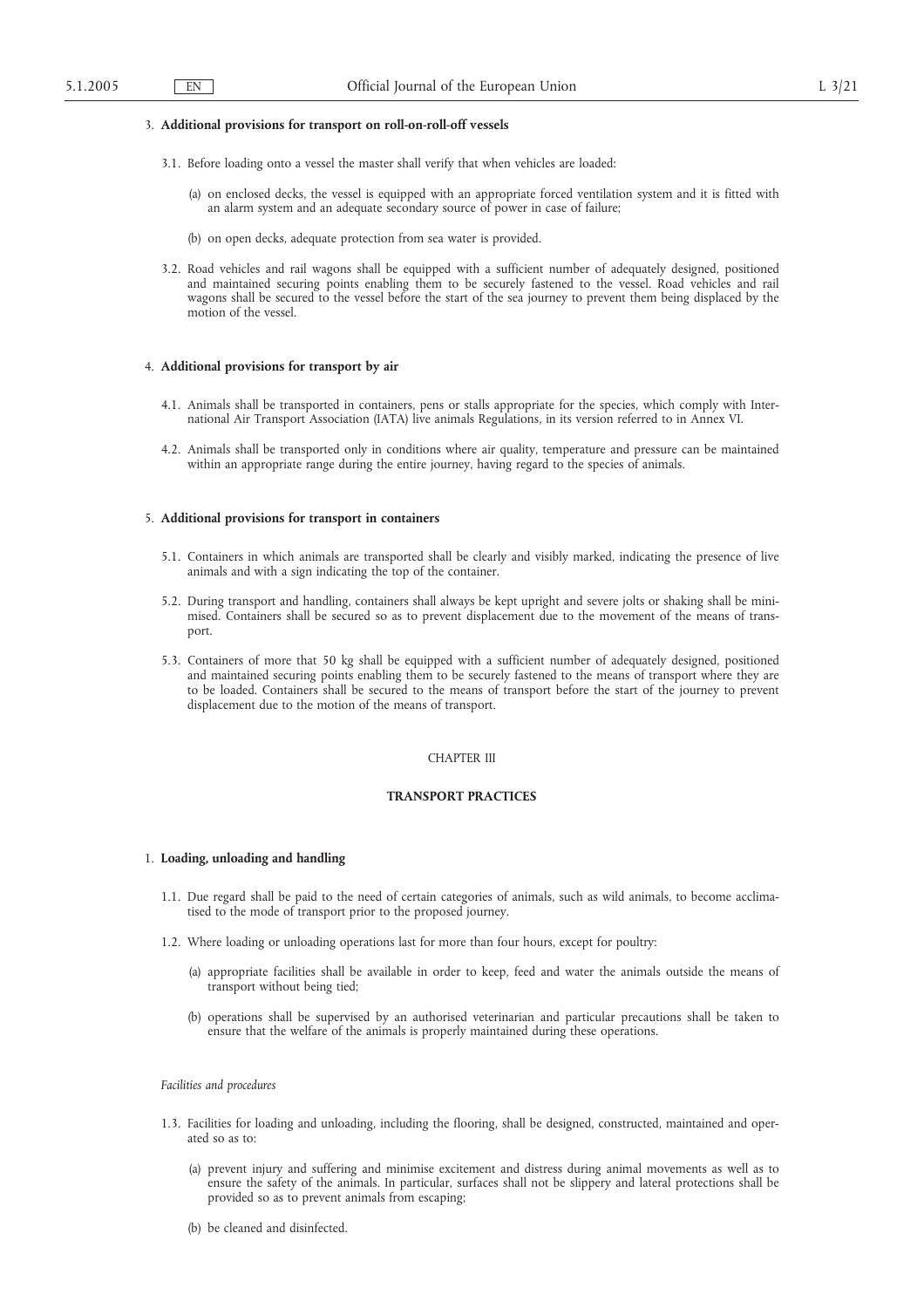- 1.4. (a) Ramps shall not be steeper than an angle of 20 degrees, that is 36,4 % to the horizontal for pigs, calves and horses and an angle of 26 degrees 34 minutes, that is 50 % to the horizontal for sheep and cattle other than calves. Where the slope is steeper than 10 degrees, that is 17,6 % to the horizontal, ramps shall be fitted with a system, such as provided by foot battens, which ensure that the animals climb or go down without risks or difficulties;
	- (b) lifting platforms and upper floors shall have safety barriers so as to prevent animals falling or escaping during loading and unloading operations.
- 1.5. Goods which are being transported in the same means of transport as animals shall be positioned so that they do not cause injury, suffering or distress to the animals.
- 1.6. Appropriate lighting shall be provided during loading and unloading.
- 1.7. When containers loaded with animals are placed one on top of the other on the means of transport, the necessary precautions shall be taken:
	- (a) to avoid, or in the case of poultry, rabbits and fur animals, to limit urine and faeces falling on the animals placed underneath;
	- (b) to ensure stability of the containers;
	- (c) to ensure that ventilation is not impeded.

#### *Handling*

- 1.8. It shall be prohibited to:
	- (a) strike or kick the animals;
	- (b) apply pressure to any particularly sensitive part of the body in such a way as to cause them unnecessary pain or suffering;
	- (c) suspend the animals themselves by mechanical means;
	- (d) lift or drag the animals by head, ears, horns, legs, tail or fleece, or handle them in such a way as to cause them unnecessary pain or suffering;
	- (e) use prods or other implements with pointed ends;
	- (f) knowingly obstruct any animal which is being driven or led through any part where animals are handled.
- 1.9. The use of instruments which administer electric shocks shall be avoided as far as possible. In any case, these instruments shall only be used for adult bovine animals and adult pigs which refuse to move and only when they have room ahead of them in which to move. The shocks shall last no longer than one second, be adequately spaced and shall only be applied to the muscles of the hindquarters. Shocks shall not be used repeatedly if the animal fails to respond.
- 1.10. Markets or assembly centres shall provide equipment for tethering animals when necessary. Animals not used to being tied shall remain untied. Animals shall have access to water.
- 1.11. Animals shall not be tied by the horns, the antlers, the nose rings nor by legs tied together. Calves shall not be muzzled. Domestic Equidae older than eight months shall wear halters during transport except for unbroken horses.

When animals need to be tied, the ropes, tethers or other means used shall be:

- (a) strong enough not to break during normal transport conditions;
- (b) such as to allow the animals, if necessary, to lie down and to eat and drink;
- (c) designed in such a way as to eliminate any danger of strangulation or injury, and so as to allow animals to be quickly released.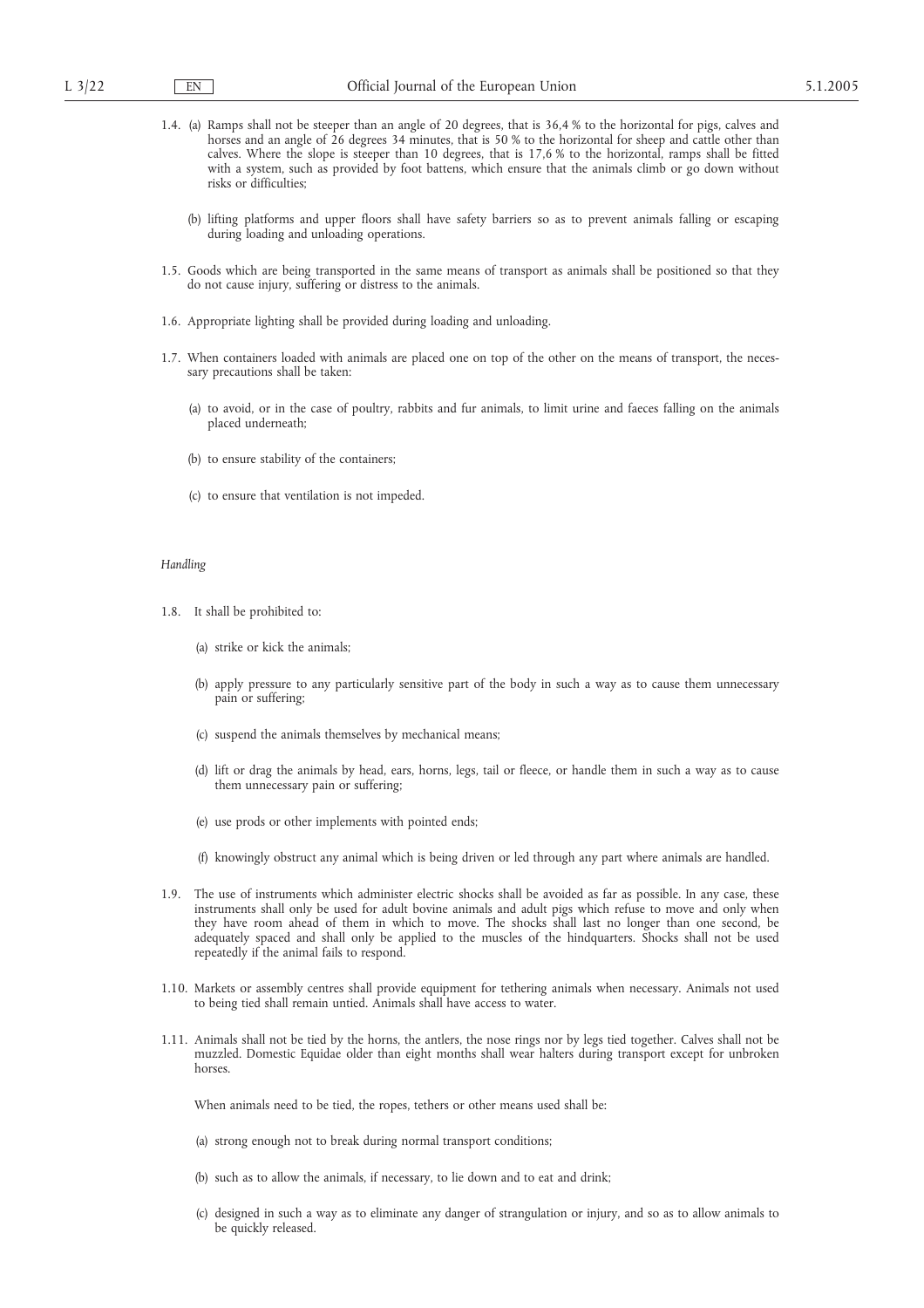### *Separation*

- 1.12. Animals shall be handled and transported separately in the following cases:
	- (a) animals of different species;
	- (b) animals of significantly different sizes or ages;
	- (c) adult breeding boars or stallions;
	- (d) sexually mature males from females;
	- (e) animals with horns from animals without horns;
	- (f) animals hostile to each other;
	- (g) tied animals from untied animals.
- 1.13. Points (a), (b), (c) and (e) of paragraph 1.12. shall not apply where the animals have been raised in compatible groups, are accustomed to each other, where separation will cause distress or where females are accompanied by dependent young.

## 2. **During transport**

- 2.1. Space allowances shall at least comply with the figures laid down, in respect of the animals and the means of transport referred to, in Chapter VII.
- 2.2. Domestic Equidae except mares travelling with their foals shall be transported in individual stalls when the vehicle is loaded onto a Roll-on-Roll-off vessel. Derogation to this provision may be granted under national rules provided that they are notified by the Member States to the Standing Committee on the food Chain and Animal Health.
- 2.3. Equidae shall not be transported in multi-deck vehicles except if animals are loaded on the lowest deck with no animals on higher deck. The minimum internal height of compartment shall be at least 75 cm higher than the height of the withers of the highest animal.
- 2.4. Unbroken Equidae shall not be transported in groups of more than four individuals.
- 2.5. Paragraphs 1.10. to 1.13. shall apply *mutatis mutandis* to the means of transport.
- 2.6. Sufficient ventilation shall be provided to ensure that the needs of the animals are fully met taking into account in particular the number and type of the animals to be transported and the expected weather conditions during the journey. Containers shall be stored in a way which does not impede their ventilation.
- 2.7. During transport, animals shall be offered water, feed and the opportunity to rest as appropriate to their species and age, at suitable intervals and in particular as referred to in Chapter V. If not otherwise specified, Mammals and Birds shall be fed at least every 24 hours and watered at least every 12 hours. The water and feed shall be of good quality and presented to the animals in a way which minimises contamination. Due regard shall be paid to the need of animals to become accustomed to the mode of feeding and watering.

#### CHAPTER IV

# **ADDITIONAL PROVISIONS FOR LIVESTOCK VESSELS OR VESSELS TRANSPORTING SEA CONTAINERS**

#### *SECTION 1*

## *Construction and equipment requirements for livestock vessels*

- 1. Strength for pen rails and decks shall be appropriate to the transported animals. Strength calculations of pen rails and decks shall be verified during construction or conversion of the livestock vessel by a classification society approved by the competent authority.
- 2. Compartments where animals are to be transported shall be equipped with a forced ventilation system which gives sufficient capacity to change the air in its entire volume as follows:
	- (a) 40 air changes per hour if the compartment is fully enclosed and the clear height is less or equal to 2,30 meters;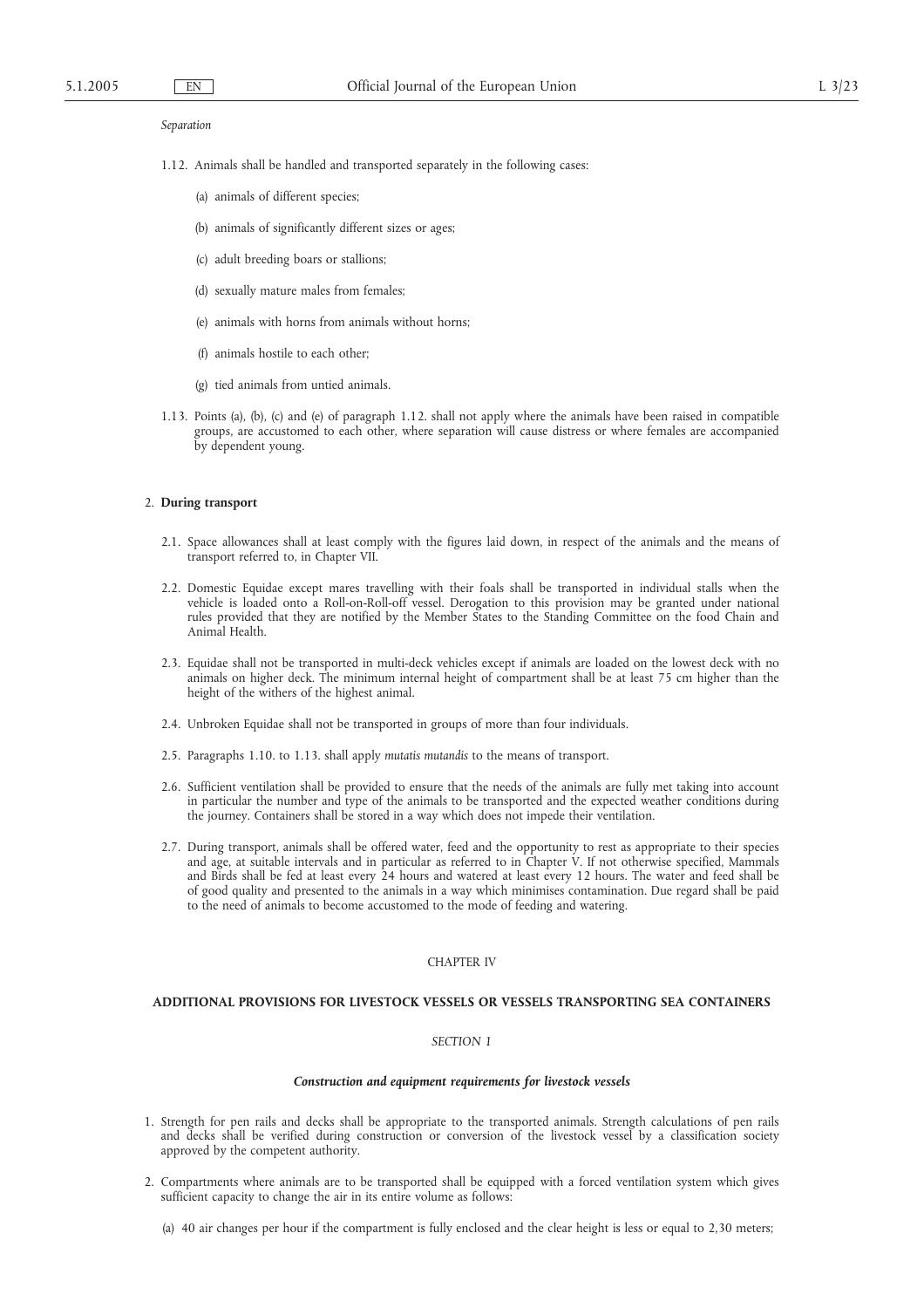- (b) 30 air changes per hour if the compartment is fully enclosed and the clear height is more than 2,30 meters;
- (c) 75 % of the above relevant capacity if the compartment is partially enclosed.
- 3. Storage or production capacity for fresh water shall be appropriate to meet the water requirement laid down in Chapter VI taking into account the maximum number and the type of animals to be transported as well as the maximum duration of the intended journeys.
- 4. The fresh water system shall be capable of supplying freshwater continuously in each livestock area and sufficient receptacles shall be available to ensure that all animals have easy and constant access to fresh water. Alternative pumping equipment shall be available to ensure water supply in the event of failure of the primary pumping system.
- 5. The drainage system shall be of appropriate capacity to drain fluids from pens and decks under all conditions. Drainpipes and channels shall collect the fluids in wells or tanks from where sewage can be discharged by means of pumps or ejectors. Alternative pumping equipment shall be available to ensure drainage in the event of failure of the primary pumping system.
- 6. Livestock areas, passageways and ramps to livestock areas shall be provided with sufficient lighting. Emergency lighting shall be available in case of a failure of the main electrical installation. Sufficient portable lighting shall be provided to allow the attendant adequate inspection and care of the animals.
- 7. A fire fighting system shall be appropriately installed in all livestock areas and fire equipment within the livestock areas shall comply with the most recent the International Convention for the Safety of Life at Sea (SOLAS) standards regarding fire protection, fire detection and fire extinction.
- 8. The following systems for livestock shall be equipped with a monitoring, control and alarm system in the wheelhouse:
	- (a) ventilation;
	- (b) fresh water supply and drainage;
	- (c) lighting;
	- (d) fresh water production if necessary.
- 9. A primary source of power shall be sufficient to supply continuous power for the systems for livestock referred to in paragraphs (2) (4) (5) and (6) under normal operation of the livestock vessel. A secondary source of power shall be sufficient to replace the primary source of power for a continuous period of three days.

#### *Feed and water supply on livestock vessels or vessels transporting sea containers*

Livestock vessels or vessels transporting sea containers with domestic Equidae and domestic animals of bovine, ovine, caprine and porcine species, for journeys exceeding 24 hours, shall carry from the time of departure sufficient bedding as well as sufficient feed and water to cover the minimum daily feed and water supply requirements set out in Table 1 for the intended journey plus 25 % or three days' spare supply of bedding, feed and water, whichever is the greater.

#### **Table 1**

| Category           | Feed<br>(in % of live weight of animals) |                   | Fresh water (litres per |
|--------------------|------------------------------------------|-------------------|-------------------------|
|                    | Fodder                                   | Concentrated feed | animal $(*)$            |
| Cattle and Equidae |                                          | 1,6               | 45                      |
| Sheep              |                                          | 1,8               | 4                       |
| Pigs               |                                          | 3                 | 10                      |

#### *Minimum daily feed and water supply on livestock vessels or vessels transporting sea containers*

(\*) The minimum water supply requirements laid down in the fourth column may be replaced for all species by a water supply of 10 % of the live weight of the animals.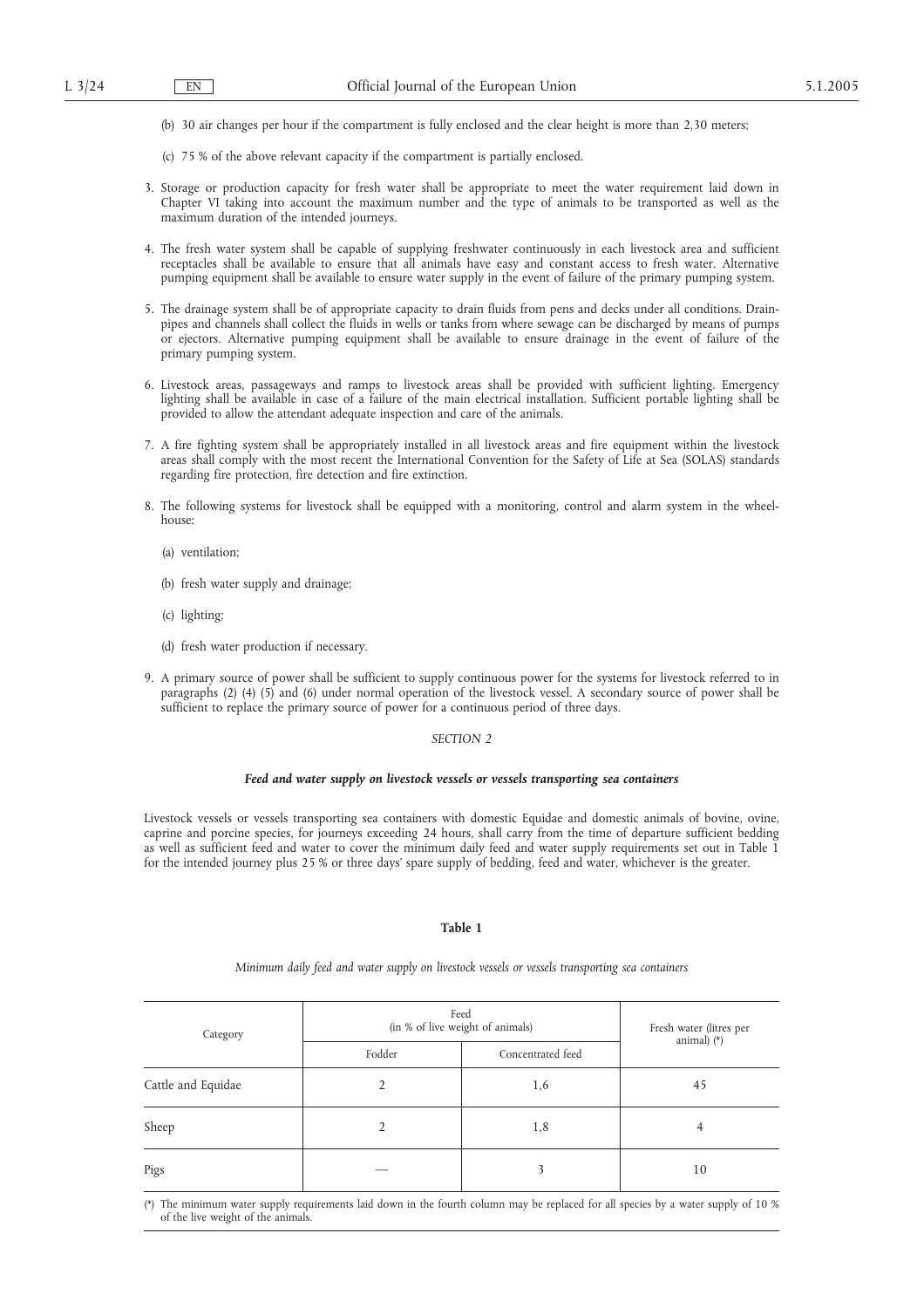Fodder may be replaced by concentrated feed and vice versa. However, due regard shall be paid to the need of certain categories of animals, to become accustomed to the change of feed with regard to their metabolic needs.

# CHAPTER V

### **WATERING AND FEEDING INTERVAL, JOURNEY TIMES AND RESTING PERIODS**

## 1. **Domestic Equidae, domestic animals of bovine, ovine, caprine and porcine species**

- 1.1. The requirements laid down in this Section apply to the movement of domestic Equidae, except registered Equidae, domestic animals of bovine, ovine, caprine and porcine species, except in the case of air transport.
- 1.2. Journey times for animals belonging to the species referred to in point 1.1. shall not exceed eight hours.
- 1.3. The maximum journey time in point 1.2. may be extended if the additional requirements of Chapter VI are met.
- 1.4. The watering and feeding intervals, journey times and rest periods when using road vehicles which meet the requirements in point 1.3. are defined as follows:
	- (a) Unweaned calves, lambs, kids and foals which are still on a milk diet and unweaned piglets must, after nine hours of travel, be given a rest period of at least one hour sufficient in particular for them to be given liquid and if necessary fed. After this rest period, they may be transported for a further nine hours;
	- (b) Pigs may be transported for a maximum period of 24 hours. During the journey, they must have continuous access to water;
	- (c) Domestic Equidae may be transported for a maximum period of 24 hours. During the journey they must be given liquid and if necessary fed every eight hours;
	- (d) All other animals of the species referred to in point 1.1. must, after 14 hours of travel, be given a rest period of at least one hour sufficient for them in particular to be given liquid and if necessary fed. After this rest period, they may be transported for a further 14 hours.
- 1.5. After the journey time laid down, animals must be unloaded, fed and watered and be rested for at least 24 hours.
- 1.6. Animals must not be transported by train if the maximum journey time exceeds that laid down in point 1.2. However, the journey times laid down in point 1.4. shall apply where the conditions laid down in points 1.3. and 1.4, except for rest periods, are met.
- 1.7. (a) Animals must not be transported by sea if the maximum journey time exceeds that laid down in point 1.2, unless the conditions laid down in points 1.3. and 1.4, apart from journey times and rest periods, are met.
	- (b) In the case of transport by sea on a regular and direct link between two geographical points of the Community by means of vehicles loaded on to vessels without unloading of the animals, the latter must be rested for 12 hours after unloading at the port of destination or in its immediate vicinity unless the journey time at sea is such that the voyage can be included in the general scheme of points 1.2. to 1.4.
- 1.8. In the interests of the animals, the journey times in points 1.3, 1.4. and 1.7(b) may be extended by two hours, taking account in particular of proximity to the place of destination.
- 1.9. Without prejudice to the provisions of points 1.3. to 1.8, Member States are authorised to provide for a maximum non-extendible journey time of eight hours for the transport of animals destined for slaughter, where the transport is carried out exclusively from a place of departure to a place of destination both situated on their own territory.

#### 2. **Other species**

- 2.1. For poultry, domestic birds and domestic rabbits, suitable food and water shall be available in adequate quantities, save in the case of a journey lasting less than:
	- (a) 12 hours disregarding loading and unloading time; or
	- (b) 24 hours for chicks of all species, provided that it is completed within 72 hours after hatching.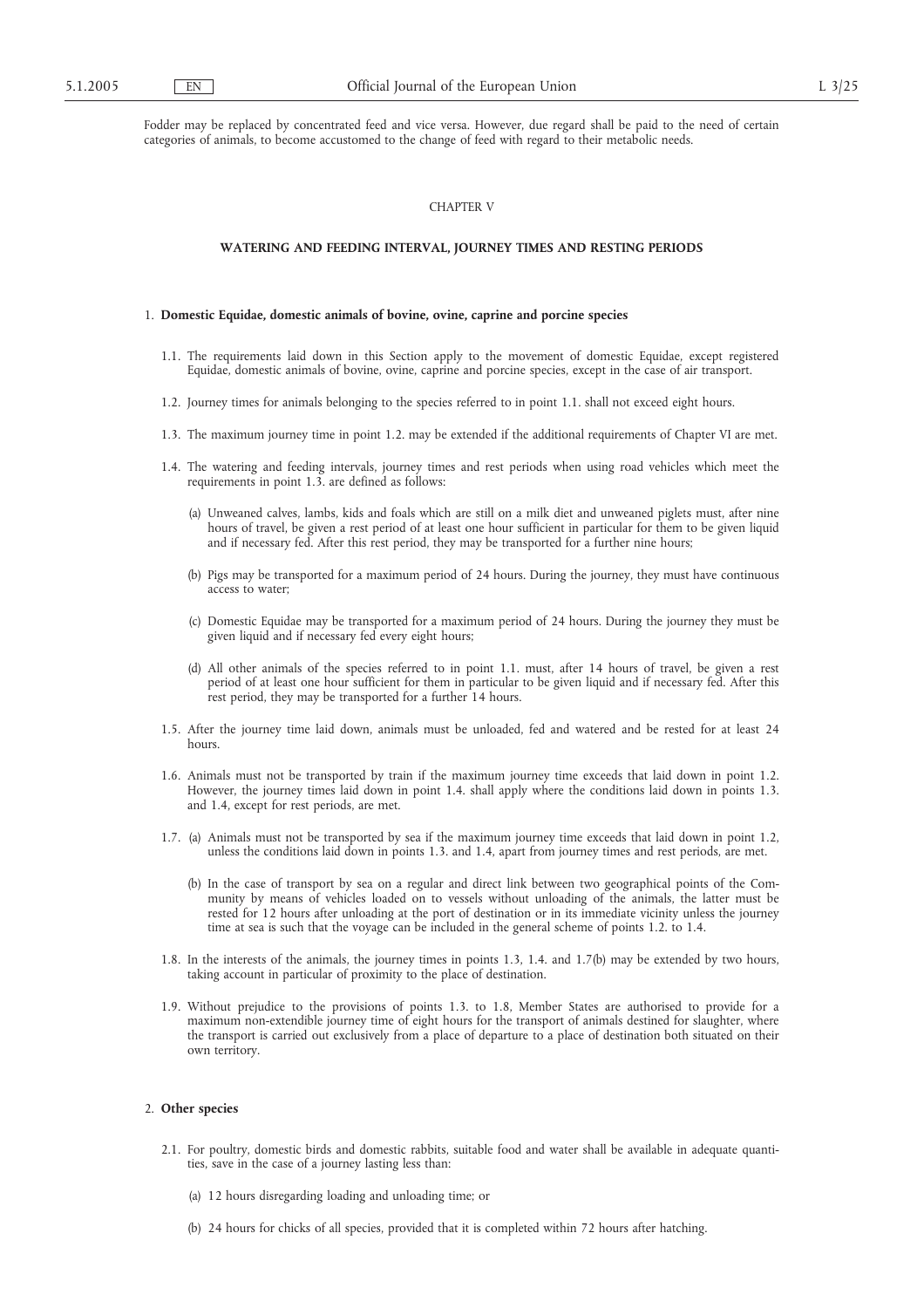- 2.2. Dogs and cats being transported shall be fed at intervals of not more than 24 hours and given water at intervals of not more than eight hours. There shall be clear written instructions about feeding and watering.
- 2.3. Other species other than those referred to in point 2.1. or 2.2. shall be transported in accordance with the written instructions about feeding and watering and taking into account any special care required.

#### CHAPTER VI

## **ADDITIONAL PROVISIONS FOR LONG JOURNEYS OF DOMESTIC EQUIDAE AND DOMESTIC ANIMALS OF BOVINE, OVINE, CAPRINE AND PORCINE SPECIES**

#### 1. **All long journeys**

*Roof*

1.1. The means of transport shall be equipped with a roof of light-colour and be properly insulated.

#### *Floor and Bedding*

1.2. Animals shall be provided with appropriate bedding or equivalent material which guarantees their comfort appropriate to the species, the number of animals being transported, the journey time, and the weather. This material has to ensure adequate absorption of urine and faeces.

#### *Feed*

- 1.3. The means of transport shall carry a sufficient quantity of appropriate feedingstuff for the feeding requirements of the animals in question during the journey concerned. The feedingstuffs shall be protected from the weather and from contaminants such as dust, fuel, exhaust gases and animal urine and dung.
- 1.4. Where specific feeding equipment is used for the feeding of animals, that equipment shall be transported in the means of transport.
- 1.5. Where feeding equipment as referred to in paragraph 1.4. is used, it shall be so designed that, if necessary, it is attached to the means of transport to prevent its being overturned. When the means of transport is moving and when the equipment is not in use, it shall be stored separate from the animals.

#### *Partitions*

- 1.6. Equidae shall be transported in individual stalls except mares travelling with their foals.
- 1.7. The means of transport must be fitted with partitions so that separate compartments may be created, while providing all the animals with free access to water.
- 1.8. The partitions shall be constructed in such a way that they can be placed in different positions so that the size of compartment can be adapted to specific requirements, and to the type, size and number of animals.

#### *Minimum criteria for certain species*

- 1.9. Except if accompanied by their mother, long journeys are only permitted for domestic Equidae and domestic animals of bovine and porcine species if:
	- domestic Equidae are older than four months, with the exception of registered Equidae,
	- calves are older than fourteen days,
	- pigs are heavier than 10 kgs.

Unbroken horses shall not be transported on long journeys.

#### 2. **Water supply for transport by road, rail or sea containers**

- 2.1. The means of transport and sea containers shall be equipped with a water supply that makes it possible for the attendant to provide water instantly whenever it is necessary during the journey, so that each animal has access to water.
- 2.2. The watering devices shall be in good working order and be appropriately designed and positioned for the categories of animals to be watered on board the vehicle.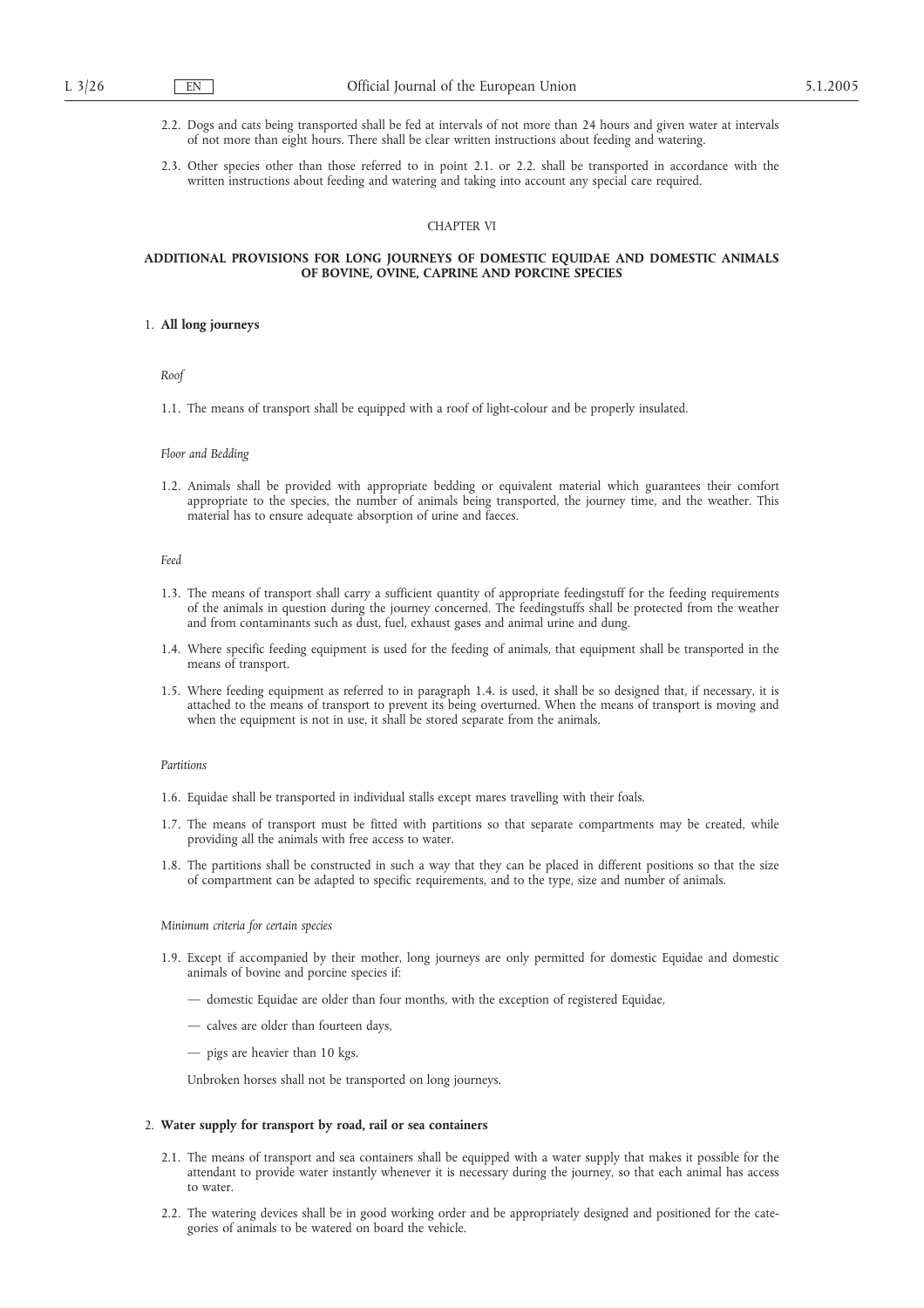- 2.3. The water tanks' total capacity for each means of transport shall be at least equal to 1,5 % of its maximum payload. Water tanks must be designed so that they can be drained and cleaned after each journey and must be fitted with a system allowing their water level to be checked. They must be connected to drinking devices within the compartments and maintained in good working order.
- 2.4. A derogation from point 2.3. may apply to sea containers exclusively used on vessels that supply water to them from the vessel's own water tanks.

#### 3. **Ventilation for means of transport by road and temperature monitoring**

- 3.1. Ventilation systems on means of transport by road shall be designed, constructed and maintained in such way that, at any time during the journey, whether the means of transport is stationary or moving, they are capable of maintaining a range of temperatures from  $5 \,^{\circ}\text{C}$  to 30  $^{\circ}\text{C}$  within the means of transport, for all animals, with a  $+/-$  5 °C tolerance, depending on the outside temperature.
- 3.2. The ventilation system must be capable of ensuring even distribution throughout with a minimum airflow of nominal capacity of 60 m3/h/KN of payload. It must be capable of operating for at least 4 hours, independently of the vehicle engine.
- 3.3. Means of transport by road must be fitted with a temperature monitoring system as well as with a means of recording such data. Sensors must be located in the parts of the lorry which, depending on its design characteristics, are most likely to experience the worst climatic conditions. Temperature recordings obtained in such manner shall be dated and made available to the competent authority upon request.
- 3.4. Means of transport by road must be fitted with a warning system in order to alert the driver when the temperature in the compartments where animals are located reaches the maximum or the minimum limit.
- 3.5. The Commission shall elaborate before 31 July 2005 a report on the basis of an opinion of the European Food Safety Authority, accompanied by appropriate draft measures with a view to establishing a range of maximum and minimum temperatures for the transported animals, to be adopted in accordance with the procedure referred to in Article 31(2), taking into account the prevailing temperatures within certain regions of the Community having particular climatic conditions.

# 4. **Navigation System**

- 4.1. Means of transport by road must be equipped as from 1 January 2007 for means of transport by road for the first time in service and as from 1 January 2009 onwards for all means of transport, with the appropriate Navigation System allowing for recording and providing information equivalent to those mentioned in the journey log as referred to in Annex II, Section 4, and information concerning opening/closing of the loading flap.
- 4.2. The Commission shall submit to the Council, by 1 January 2008, the results of study of navigation systems and the application of such technology for the purpose of this Regulation.
- 4.3. The Commission shall submit to the Council, not later than 1 January 2010, a report on the implementation of the Navigation System referred to in paragraph 4.2, accompanied by any proposals it would deem appropriate, aimed in particular at defining specifications of the Navigation System to be used for all means of transport. The Council shall act on such proposals by qualified majority.

### CHAPTER VII

# **SPACE ALLOWANCES**

Space allowances for animals shall comply at least with the following figures:

### A. **Domestic equidae**

*Transport by rail*

| Adult horses                                                    | $1,75 \text{ m}^2 (0,7 \times 2,5 \text{ m}) (*)$                            |  |  |
|-----------------------------------------------------------------|------------------------------------------------------------------------------|--|--|
| Young horses $(6 - 24$ months) (for journeys of up to 48 hours) | $1,2 \text{ m}^2 (0,6 \times 2 \text{ m})$                                   |  |  |
| Young horses $(6 - 24$ months) (for journeys over 48 hours)     | $2,4 \text{ m}^2 (1,2 \times 2 \text{ m})$                                   |  |  |
| Ponies (under 144 cm)                                           | $1 \text{ m}^2 (0.6 \times 1.8 \text{ m})$<br>1.4 m <sup>2</sup> (1 × 1.4 m) |  |  |
| Foals $(0 - 6$ months)                                          |                                                                              |  |  |
| (*) The standard useable width of wagons is 2 to 2 m.           |                                                                              |  |  |

*Note*: During long journeys, foals and young horses must be able to lie down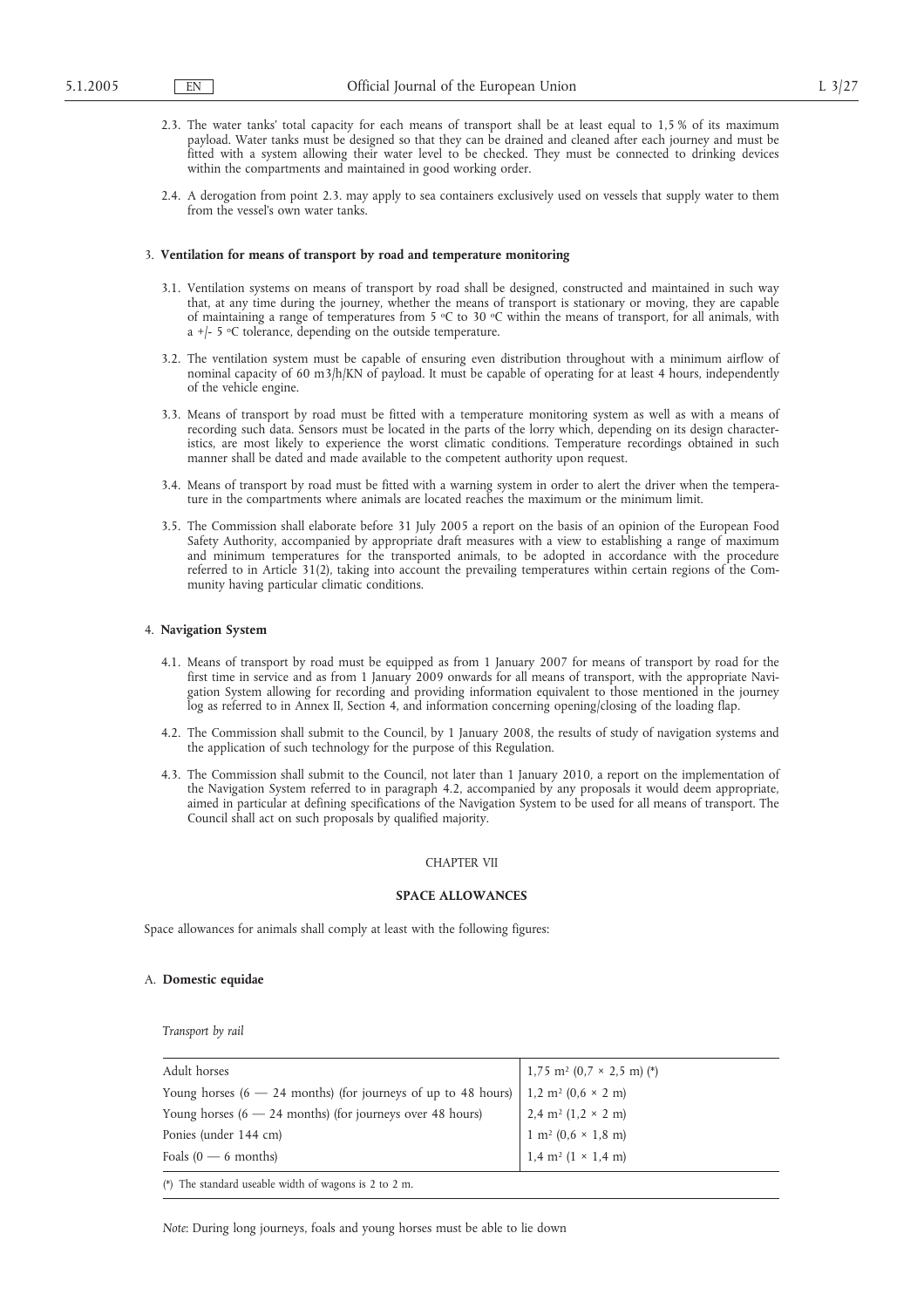These figures may vary by a maximum of 10 % for adult horses and ponies and by a maximum of 20 % for young horses and foals, depending not only on the horses' weight and size but also on their physical condition, the meteorological conditions and the likely journey time.

*Transport by road*

| Adult horses                                                                                          | $1,75 \text{ m}^2 (0,7 \times 2,5 \text{ m})$ |
|-------------------------------------------------------------------------------------------------------|-----------------------------------------------|
| Young horses (6 – 24 months) (for journeys of up to 48 hours)   1,2 m <sup>2</sup> (0,6 $\times$ 2 m) |                                               |
| Young horses $(6 - 24$ months) (for journeys over 48 hours)                                           | $2,4$ m <sup>2</sup> (1,2 $\times$ 2 m)       |
| Ponies (under 144 cm)                                                                                 | $1 \text{ m}^2 (0.6 \times 1.8 \text{ m})$    |
| Foals $(0 - 6$ months)                                                                                | $1,4 \text{ m}^2 (1 \times 1,4 \text{ m})$    |

*Note*: During long journeys, foals and young horses must be able to lie down

These figures may vary by a maximum of 10 % for adult horses and ponies and by a maximum of 20 % for young horses and foals, depending not only on the horses' weight and size but also on their physical condition, the meteorological conditions and the likely journey time.

# *Transport by air*

Loading density of horses in relation to surface area

| $0 - 100$ kg   | $0.42 \text{ m}^2$     |
|----------------|------------------------|
| $100 - 200$ kg | $0.66$ m <sup>2</sup>  |
| $200 - 300$ kg | $0.87 \; \mathrm{m}^2$ |
| $300 - 400$ kg | $1,04 \; \mathrm{m}^2$ |
| $400 - 500$ kg | $1,19 \; \mathrm{m}^2$ |
| $500 - 600$ kg | $1,34 \; \mathrm{m}^2$ |
| $600 - 700$ kg | $1,51 \; \mathrm{m}^2$ |
| $700 - 800$ kg | $1.73 \text{ m}^2$     |
|                |                        |

#### *Transport by sea*

| Live weight in kg | m <sup>2</sup> /animal |  |
|-------------------|------------------------|--|
| $200 - 300$       | $0,90 - 1,175$         |  |
| $300 - 400$       | $1,175 - 1,45$         |  |
| $400 - 500$       | $1,45 - 1,725$         |  |
| $500 - 600$       | $1,725 - 2$            |  |
| $600 - 700$       | $2 - 2.25$             |  |

# B. **Bovine animals**

*Transport by rail*

| Category            | Approximate weight (in kg) | Area in m <sup>2</sup> /animal |
|---------------------|----------------------------|--------------------------------|
| Small calves        | 50                         | $0,30$ to $0,40$               |
| Medium sized calves | 110                        | $0,40$ to $0,70$               |
| Heavy calves        | 200                        | $0,70$ to $0.95$               |
| Medium sized cattle | 325                        | 0,95 to 1,30                   |
| Heavy cattle        | 550                        | 1,30 to 1,60                   |
| Very heavy cattle   | > 700                      | > 1,60                         |
|                     |                            |                                |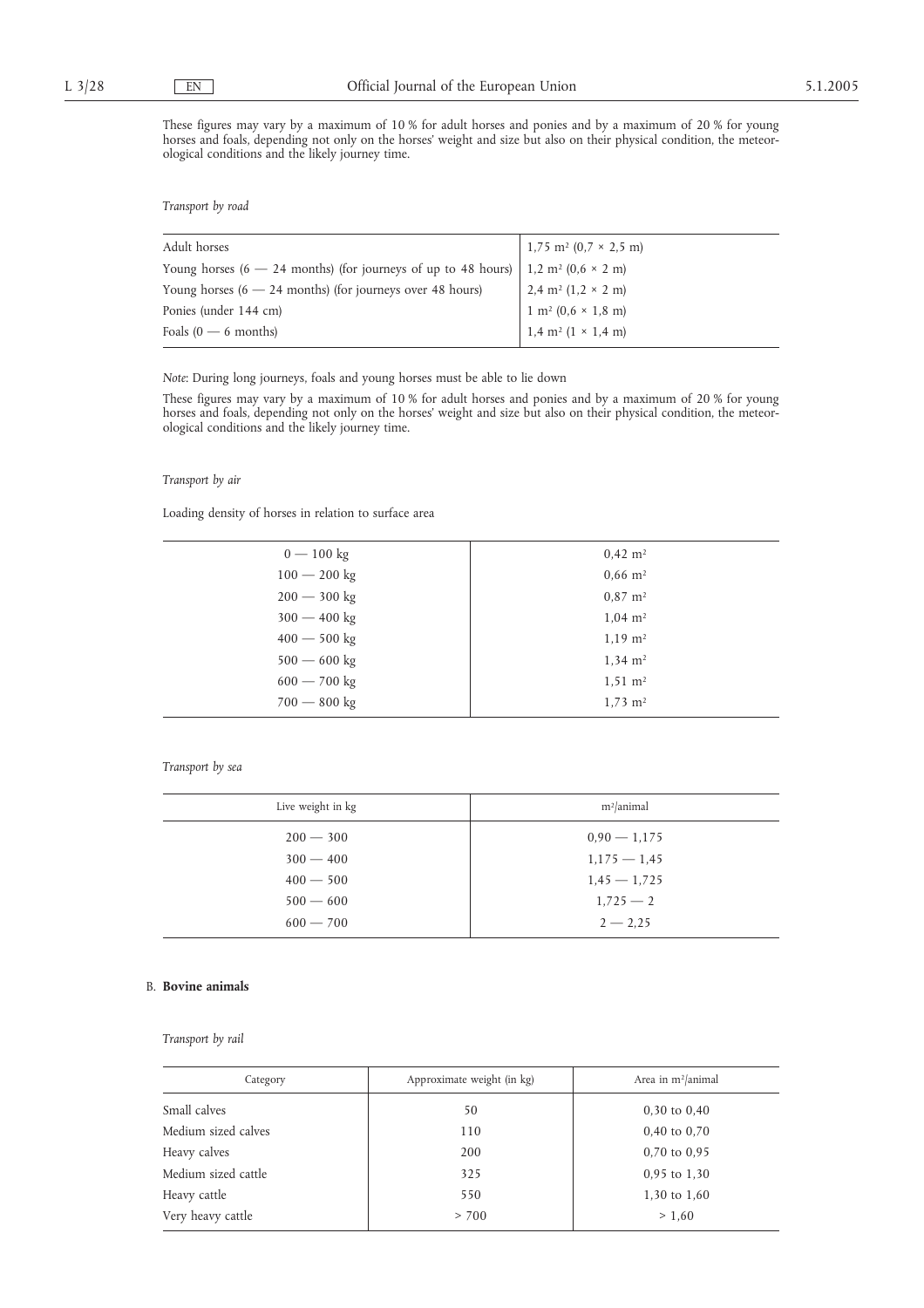These figures may vary, depending not only on the animals' weight and size but also on their physical condition, the meteorological conditions and the likely journey time.

# *Transport by road*

| Category            | Approximate weight (in kg) | Area in m <sup>2</sup> /animal |
|---------------------|----------------------------|--------------------------------|
| Small calves        | 50                         | $0,30$ to $0,40$               |
| Medium sized calves | 110                        | $0,40$ to $0,70$               |
| Heavy calves        | 200                        | $0,70$ to $0.95$               |
| Medium sized cattle | 325                        | $0.95$ to $1.30$               |
| Heavy cattle        | 550                        | 1,30 to 1,60                   |
| Very heavy cattle   | > 700                      | > 1,60                         |
|                     |                            |                                |

These figures may vary, depending not only on the animals' weight and size but also on their physical condition, the meteorological conditions and the likely journey time.

# *Transport by air*

| Category | Approximate weight (in kg) | Area in m <sup>2</sup> /animal |
|----------|----------------------------|--------------------------------|
| Calves   | 50<br>70                   | 0,23<br>0,28                   |
| Cattle   | 300<br>500                 | 0,84<br>1,27                   |

# *Transport by sea*

| Live weight in kg | $m^2$ /animal    |  |
|-------------------|------------------|--|
| $200 - 300$       | $0.81 - 1.0575$  |  |
| $300 - 400$       | $1,0575 - 1,305$ |  |
| $400 - 500$       | $1,305 - 1,5525$ |  |
| $500 - 600$       | $1,5525 - 1,8$   |  |
| $600 - 700$       | $1,8 - 2,025$    |  |
|                   |                  |  |

Pregnant animals must be allowed 10 % more space.

# C. **Sheep/Goats**

# *Transport by rail*

| Category              | Weight in kg | Area in m <sup>2</sup> /animal |
|-----------------------|--------------|--------------------------------|
| Shorn sheep           | < 55         | $0,20$ to $0,30$               |
|                       | > 55         | > 0.30                         |
| Unshorn sheep         | < 55         | $0,30$ to $0,40$               |
|                       | > 55         | > 0,40                         |
| Heavily pregnant ewes | < 55         | $0,40$ to $0,50$               |
|                       | > 55         | > 0.50                         |
|                       |              |                                |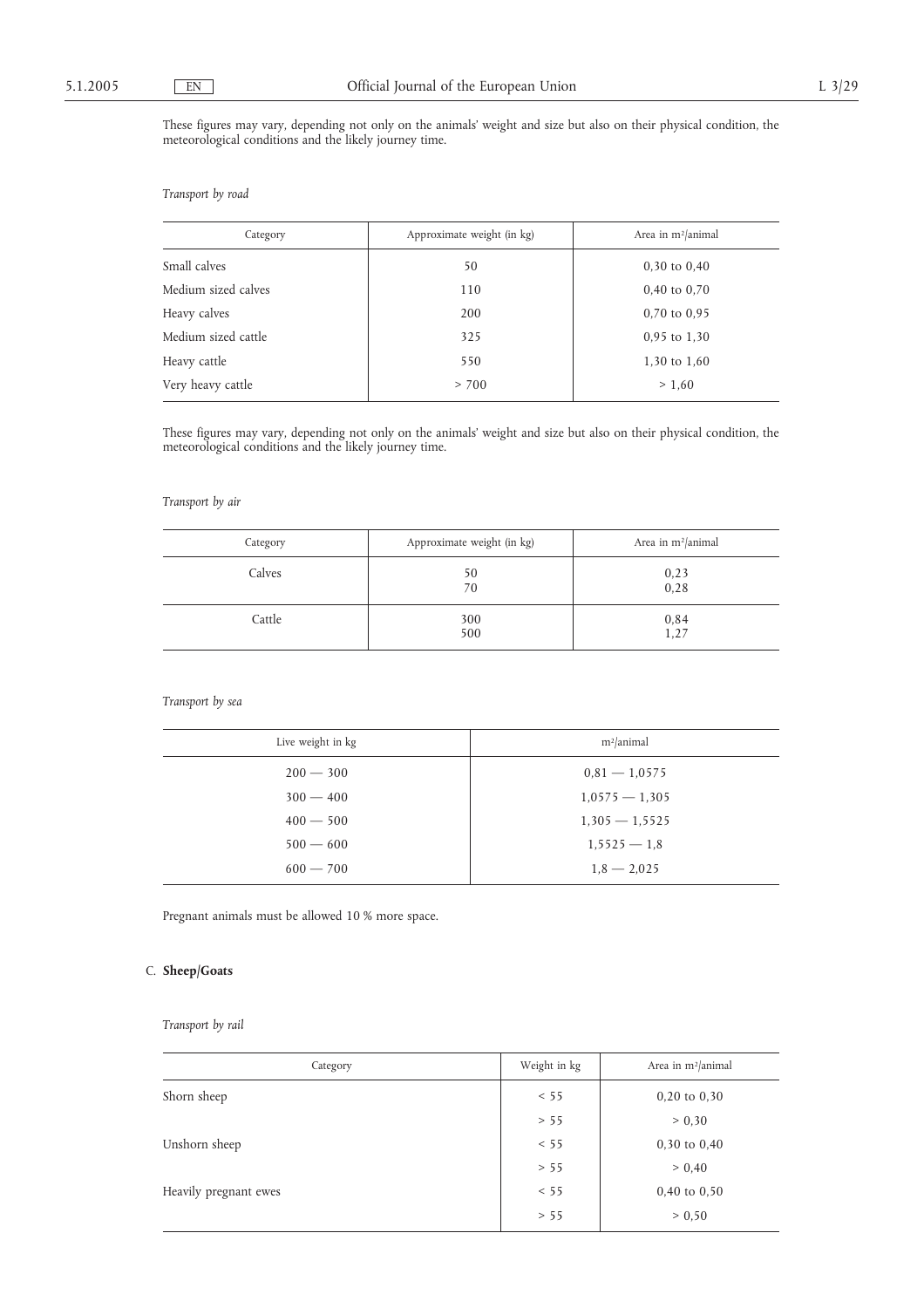| Category               | Weight in kg | Area in m <sup>2</sup> /animal |
|------------------------|--------------|--------------------------------|
| Goats                  | $<$ 35       | $0,20$ to $0,30$               |
|                        | 35 to 55     | $0,30$ to $0,40$               |
|                        | > 55         | $0,40$ to $0,75$               |
| Heavily pregnant goats | < 55         | $0,40$ to $0,50$               |
|                        | > 55         | > 0.50                         |
|                        |              |                                |

The surface area indicated above may vary depending on the breed, the size, the physical condition and the length of fleece of the animals, as well as on the meteorological conditions and the journey time.

# *Transport by road*

| Category                                | Weight in kg | Area in m <sup>2</sup> /animal |
|-----------------------------------------|--------------|--------------------------------|
| Shorn sheep and lambs of 26 kg and over | < 55         | $0,20$ to $0,30$               |
|                                         | > 55         | > 0.30                         |
| Unshorn sheep                           | < 55         | $0,30$ to $0,40$               |
|                                         | > 55         | > 0.40                         |
| Heavily pregnant ewes                   | < 55         | $0,40$ to $0,50$               |
|                                         | > 55         | > 0.50                         |
| Goats                                   | $<$ 35       | $0,20$ to $0,30$               |
|                                         | 35 to 55     | $0,30$ to $0,40$               |
|                                         | > 55         | $0,40$ to $0,75$               |
| Heavily pregnant goats                  | < 55         | $0,40$ to $0,50$               |
|                                         | > 55         | > 0.50                         |

The surface area indicated above may vary depending on the breed, the size, the physical condition and the length of fleece of the animals, as well as on the meteorological conditions and the journey time. As an indication: for small lambs, an area of under 0,2 m<sup>2</sup> per animal may be provided.

# *Transport by air*

Loading density for sheep and goats in relation to surface area

| Average weight (in kg) | Surface area per sheep/goat (in m <sup>2</sup> ) |
|------------------------|--------------------------------------------------|
| 25                     | 0,2                                              |
| 50                     | 0,3                                              |
|                        | 0,4                                              |

# *Transport by sea*

| Live weight in kg | m <sup>2</sup> /animal |
|-------------------|------------------------|
| $20 - 30$         | $0.24 - 0.265$         |
| $30 - 40$         | $0,265 - 0,290$        |
| $40 - 50$         | $0,290 - 0,315$        |
| $50 - 60$         | $0,315 - 0,34$         |
| $60 - 70$         | $0,34 - 0,39$          |
|                   |                        |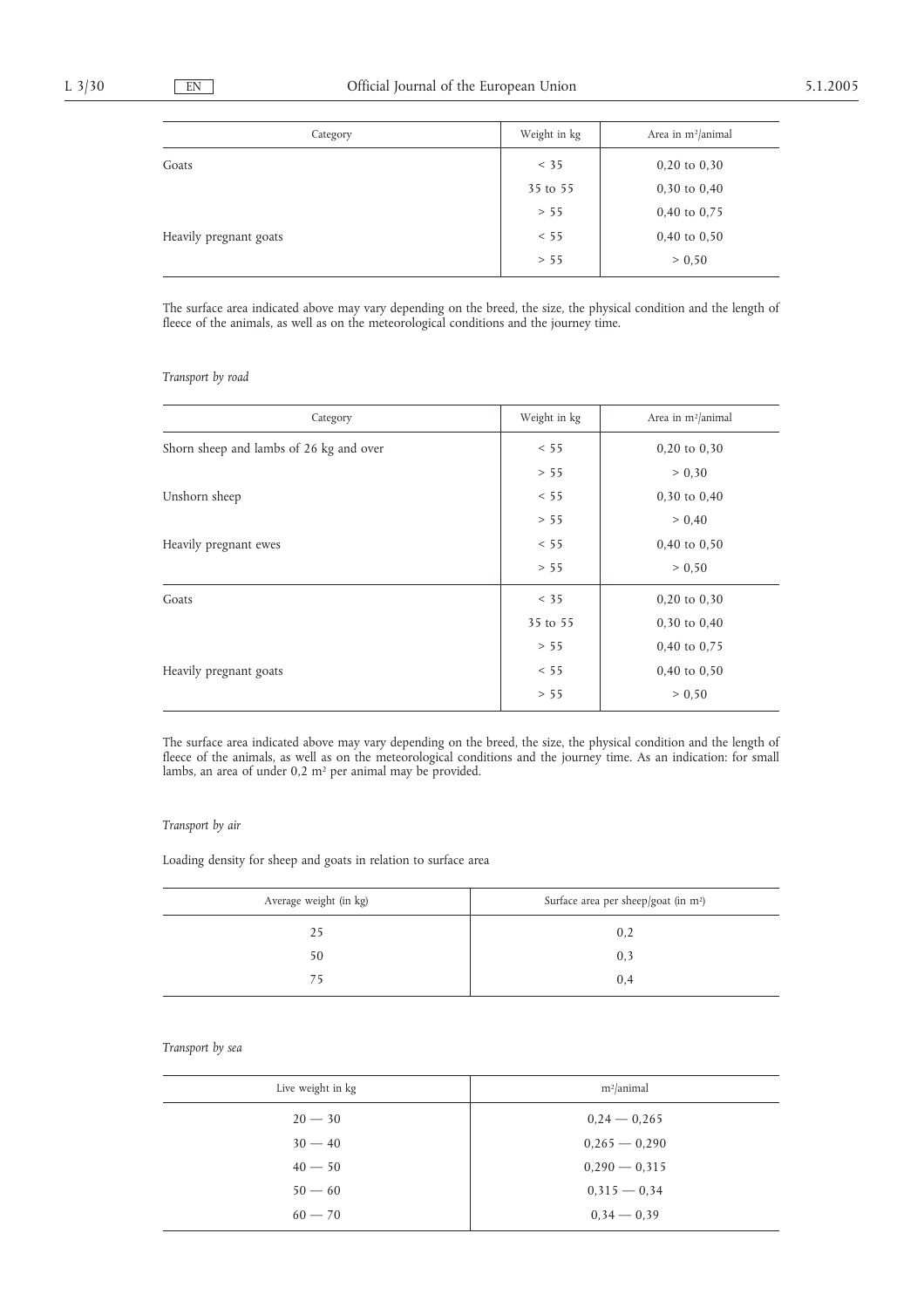#### D. **Pigs**

# *Transport by rail and by road*

All pigs must at least be able to lie down and stand up in their natural position.

In order to comply with these minimum requirements, the loading density for pigs of around 100 kg should not exceed 235 kg/ $m^2$ .

The breed, size and physical condition of the pigs may mean that the minimum required surface area given above has to be increased; a maximum increase of 20 % may also be required depending on the meteorological conditions and the journey time.

#### *Transport by air*

The loading density should be relatively high to preclude injury on takeoff or landing or in the event of turbulence, although all animals must still be able to lie down. The climate, total journey time and hour of arrival should be taken into account in deciding on the loading density.

| Average weight    | Surface area per pig   |
|-------------------|------------------------|
| 15 kg             | $0,13 \; \mathrm{m}^2$ |
| 25 kg             | $0,15 \; \mathrm{m}^2$ |
| $50\ \mathrm{kg}$ | $0,35 \; \mathrm{m}^2$ |
| 100 kg            | $0,51 \; \mathrm{m}^2$ |

# *Transport by sea*

| Live weight in kg | $m^2$ /animal |
|-------------------|---------------|
| 10 or less        | 0,20          |
| 20                | 0,28          |
| 45                | 0,37          |
| 70                | 0,60          |
| 100               | 0,85          |
| 140               | 0,95          |
| 180               | 1,10          |
| 270               | 1,50          |
|                   |               |

## E. **Poultry**

*Densities applicable to the transport of poultry in containers*

Minimum floor areas shall be provided as follows:

| Category                                        | Area in $cm2$                  |
|-------------------------------------------------|--------------------------------|
| Day-old chicks                                  | $21 - 25$ per chick            |
| Poultry other than day-old chicks: weight in kg | Area in cm <sup>2</sup> per kg |
| < 1.6                                           | $180 - 200$                    |
| 1,6 to < 3                                      | 160                            |
| $3$ to $\leq 5$                                 | 115                            |
| > 5                                             | 105                            |

These figures may vary depending not only on the weight and size of the birds but also on their physical condition, the meteorological conditions and the likely journey time.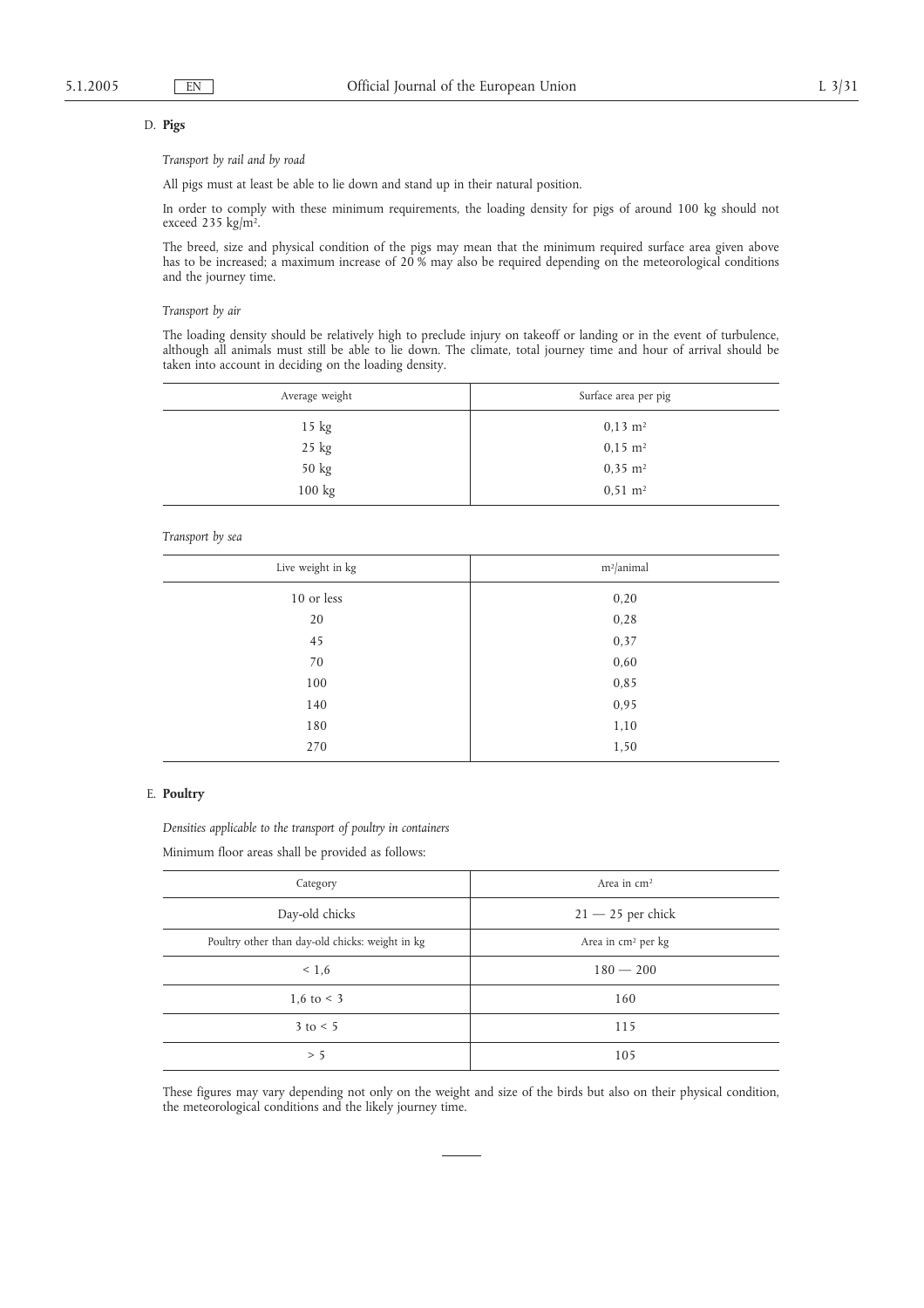#### *ANNEX II*

#### **JOURNEY LOG**

(as referred to in Article 5(4), Article 8(2), points (a) and (c) of Article 14 and Article 21(2))

- 1. A person planning a long journey shall prepare, stamp and sign all pages of the journey log in accordance with the provisions of this Annex.
- 2. The journey log shall comprise the following sections:

Section 1 - Planning;

Section 2 — Place of departure;

Section 3 — Place of destination;

Section 4 — Declaration by transporter;

Section 5 — Specimen anomaly report.

The pages of the journey log shall be fastened together.

Models of each section are set out in the Appendix hereto.

- 3. The organiser shall:
	- (a) identify each journey log with a distinguishing number;
	- (b) ensure that a signed copy of Section 1 of the journey log, properly completed except as regards the veterinary– certificate numbers, is received within two working days before the time of departure by the competent authority of the place of departure in a manner defined by such authority;
	- (c) comply with any instruction given by the competent authority under point (a) of Article 14(1);
	- (d) ensure that the journey log is stamped as required in Article 14(1);
	- (e) ensure that the journey log accompanies the animals during the journey until the point of destination or, in case of export to a third country, at least until the exit point.
- 4. Keepers at the place of departure and, when the place of destination is located within the territory of the Community, keepers at the place of destination, shall complete and sign the relevant sections of the journey log. They shall inform the competent authority of any reservations concerning compliance with the provisions of this Regulation using the specimen form in Section 5 as soon as possible.
- 5. When the place of destination is located within the territory of the Community, keepers at the place of destination shall keep the journey log, except Section 4, for at least three years from the date of arrival at the place of destination.

The journey log shall be made available to the competent authority upon request.

- 6. When the journey has been completed within the territory of the Community, the transporter shall complete and sign Section 4 of the journey log.
- 7. If animals are exported to a third country, transporters shall give the journey log to the official veterinarian at the exit point.

In the case of export of live bovine animals with refunds, Section 3 of the journey log shall not be required if the agricultural legislation requires a report.

- 8. The transporter referred to in Section 3 of the journey log shall keep:
	- (a) a copy of the completed journey log;
	- (b) the corresponding record sheet or print out as referred to in Annex I or Annex IB to Regulation (EEC) No 3821/ 85 if the vehicle is covered by that Regulation.

Documents referred to in points (a) and (b) shall be made available to the competent authority which granted the transporter's authorisation and upon request to the competent authority of the place of departure, within one month after it has been completed and shall be kept by the transporter for a period of at least three years from the date of the check.

Documents referred to in point (a) shall be returned to the competent authority of the place of departure within 1 month after the completion of the journey, unless the systems referred to in Article 6(9) were used. A simplified version of the journey log and guidelines for the presentation of the records referred to in Article 6(9) shall be established in accordance with the procedure referred to in Article 31(2), when vehicles are equipped with the systems referred to in Article 6(9).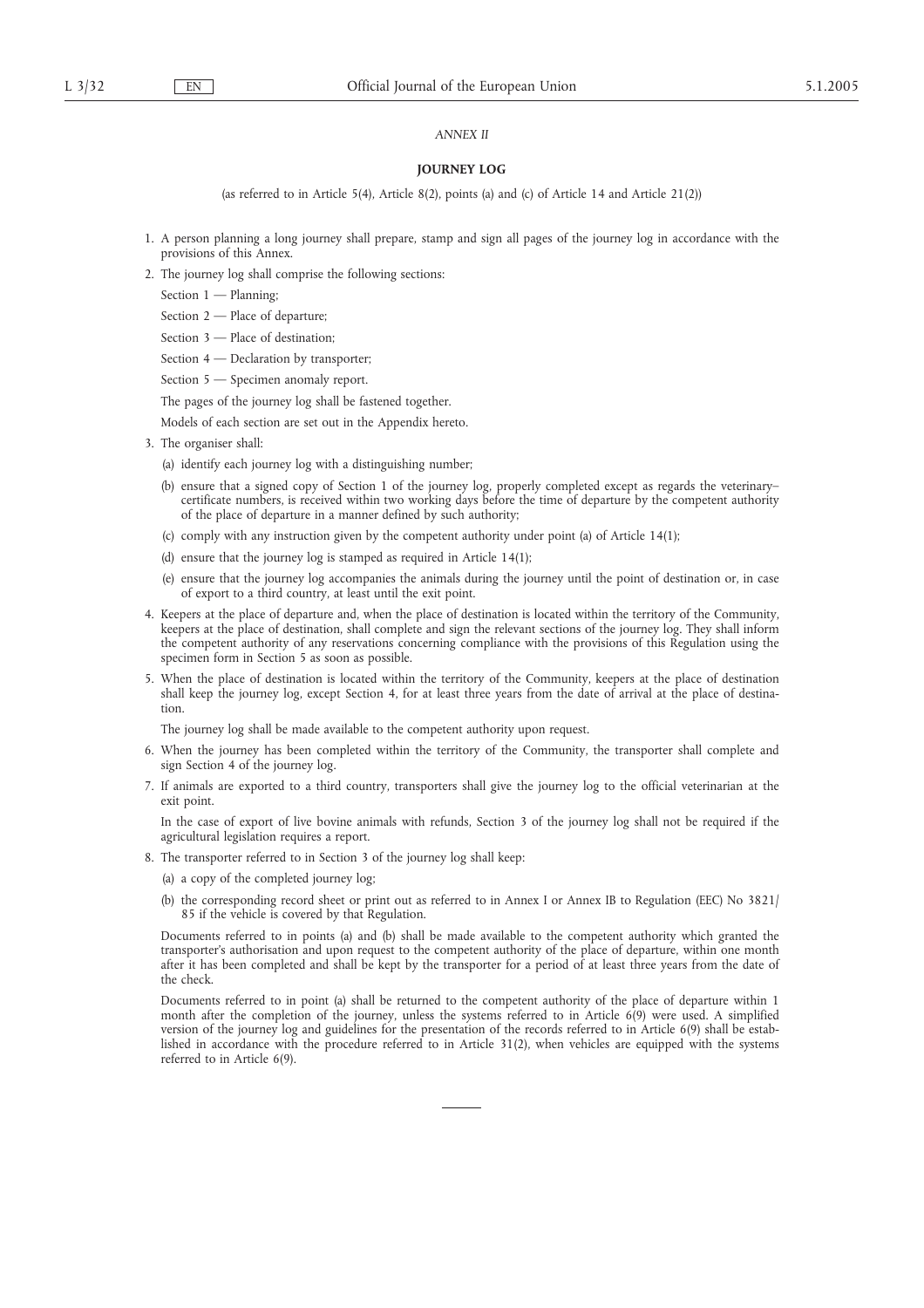# *Appendix*

# SECTION 1

# **PLANNING**

| 1.1. ORGANISER Name and address $(^{a})(^{b})$                                                                                                                                                                                                                                                    |              |                   |                 | 1.2. Name of the person in charge of the journey      |                                                                                   |
|---------------------------------------------------------------------------------------------------------------------------------------------------------------------------------------------------------------------------------------------------------------------------------------------------|--------------|-------------------|-----------------|-------------------------------------------------------|-----------------------------------------------------------------------------------|
|                                                                                                                                                                                                                                                                                                   |              |                   |                 | 1.3.<br>Telephone/Fax                                 |                                                                                   |
| 2.<br>TOTAL EXPECTED DURATION (hours/days)                                                                                                                                                                                                                                                        |              |                   |                 |                                                       |                                                                                   |
| 3.1. Place and country of DEPARTURE                                                                                                                                                                                                                                                               |              |                   |                 | 4.1. Place and country of DESTINATION                 |                                                                                   |
| 3.2.<br>Date                                                                                                                                                                                                                                                                                      | 3.3.<br>Time |                   |                 | 4.2. Date                                             | 4.3.<br>Time                                                                      |
| Species<br>5.1.                                                                                                                                                                                                                                                                                   | 5.2.         | Number of animals |                 | 5.3. Veterinary certificate(s) number(s)              |                                                                                   |
| Estimated total weight of the consignment (in kg):<br>5.4.                                                                                                                                                                                                                                        |              |                   |                 | 5.5.                                                  | Total space provided for the consignment (in $m^2$ ):                             |
|                                                                                                                                                                                                                                                                                                   |              |                   |                 | 6. LIST OF SCHEDULED RESTING, TRANSFER OR EXIT POINTS |                                                                                   |
| 6.1. Name of the places where animals<br>are to be rested, or transferred<br>(including exit points)                                                                                                                                                                                              |              | 6.2.<br>Date      | Arrival<br>Time | 6.3.<br>Length<br>(in hours)                          | 6.4. Transporter's name and authorisation<br>No (if different from the organiser) |
|                                                                                                                                                                                                                                                                                                   |              |                   |                 |                                                       |                                                                                   |
|                                                                                                                                                                                                                                                                                                   |              |                   |                 |                                                       |                                                                                   |
|                                                                                                                                                                                                                                                                                                   |              |                   |                 |                                                       |                                                                                   |
|                                                                                                                                                                                                                                                                                                   |              |                   |                 |                                                       |                                                                                   |
|                                                                                                                                                                                                                                                                                                   |              |                   |                 |                                                       |                                                                                   |
|                                                                                                                                                                                                                                                                                                   |              |                   |                 |                                                       |                                                                                   |
|                                                                                                                                                                                                                                                                                                   |              |                   |                 |                                                       |                                                                                   |
|                                                                                                                                                                                                                                                                                                   |              |                   |                 |                                                       |                                                                                   |
|                                                                                                                                                                                                                                                                                                   |              |                   |                 |                                                       |                                                                                   |
|                                                                                                                                                                                                                                                                                                   |              |                   |                 |                                                       |                                                                                   |
| I, the organiser, hereby declare that I am responsible for the organisation of the abovementioned journey and I have made<br>7.<br>suitable arrangements to safeguard the welfare of the animals throughout the journey in accordance with the provisions of<br>Council Regulation (EC) No 1/2005 |              |                   |                 |                                                       |                                                                                   |
| 8.<br>Signature of the organiser                                                                                                                                                                                                                                                                  |              |                   |                 |                                                       |                                                                                   |

 $\overline{\binom{a}{b}}$  Organiser: see definition in Article 2(q) of Council Regulation EC No 1/2005<br>
(b) If the organiser is a transporter the authorisation number shall be specified.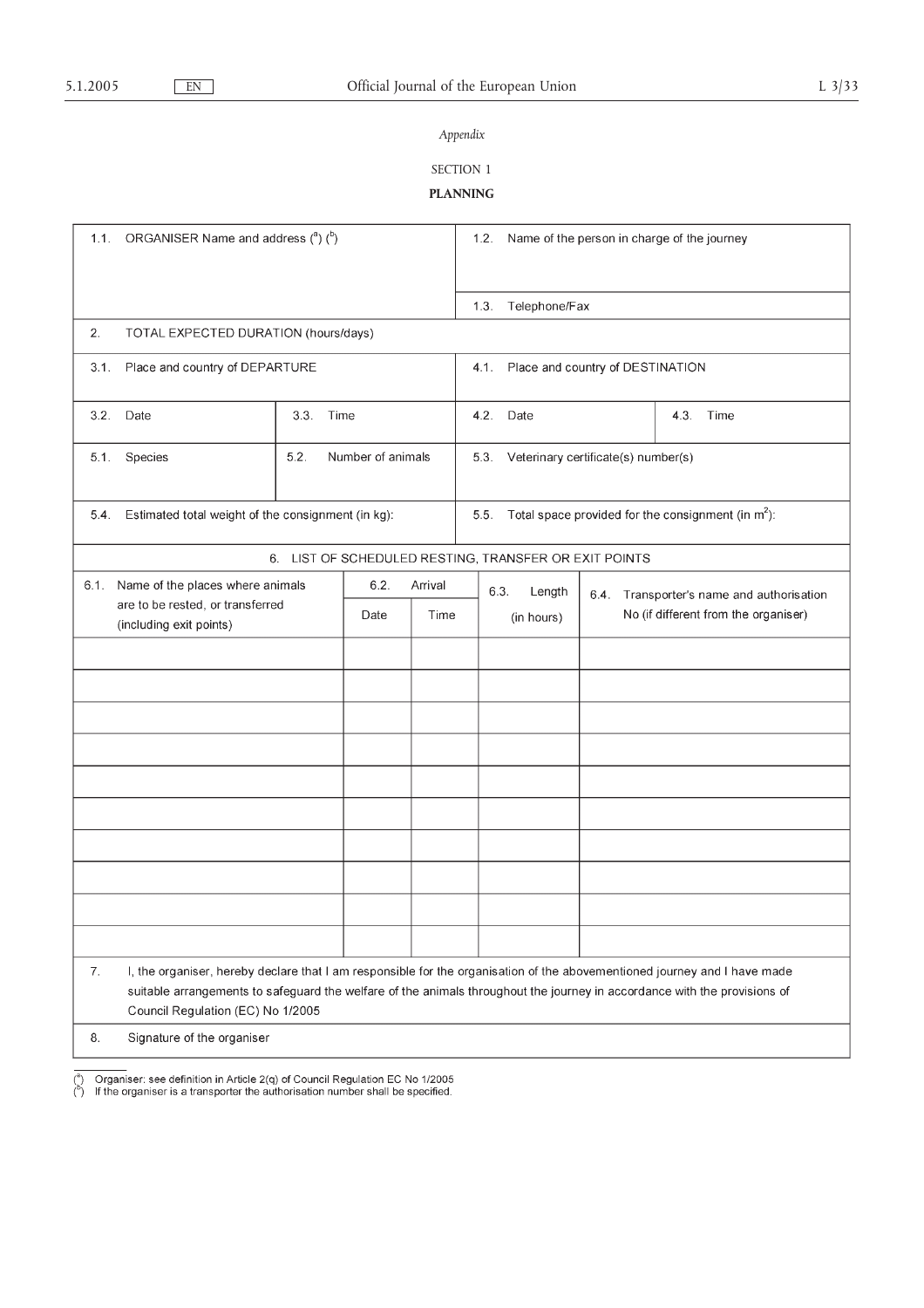# **PLACE OF DEPARTURE**

|                                                                                                                                  | 1. KEEPER at the place of departure – Name and address (if different from the organiser mentioned in section $(1)(a)$                       |                                    |                                                   |  |
|----------------------------------------------------------------------------------------------------------------------------------|---------------------------------------------------------------------------------------------------------------------------------------------|------------------------------------|---------------------------------------------------|--|
|                                                                                                                                  |                                                                                                                                             |                                    |                                                   |  |
|                                                                                                                                  | 2. Place and Member State of departure $(^{b})$                                                                                             |                                    |                                                   |  |
|                                                                                                                                  |                                                                                                                                             |                                    |                                                   |  |
| 3.                                                                                                                               | Date and time of first animal loading $(^{b})$                                                                                              | Number of animals loaded (b)<br>4. | Identification of the means<br>5.<br>of transport |  |
|                                                                                                                                  |                                                                                                                                             |                                    |                                                   |  |
|                                                                                                                                  | 6. I, the keeper of the animals at the place of departure, hereby declare that I have been present at the loading of the animals. According |                                    |                                                   |  |
| to my knowledge, at the time of loading the above mentioned animals were fit for transport and the facilities and procedures for |                                                                                                                                             |                                    |                                                   |  |
| handling the animals were in accordance with the provisions of Regulation (EC) No 1/2005 on the protection of animals during     |                                                                                                                                             |                                    |                                                   |  |
| transport and related operations.                                                                                                |                                                                                                                                             |                                    |                                                   |  |
|                                                                                                                                  | 7. Signature of the keeper at the place of departure                                                                                        |                                    |                                                   |  |
|                                                                                                                                  |                                                                                                                                             |                                    |                                                   |  |
|                                                                                                                                  |                                                                                                                                             |                                    |                                                   |  |
|                                                                                                                                  | 8. ADDITIONAL CHECKS AT DEPARTURE                                                                                                           |                                    |                                                   |  |
|                                                                                                                                  | 9. VETERINARIAN at the place of departure (name and address)                                                                                |                                    |                                                   |  |
|                                                                                                                                  |                                                                                                                                             |                                    |                                                   |  |
|                                                                                                                                  |                                                                                                                                             |                                    |                                                   |  |
|                                                                                                                                  |                                                                                                                                             |                                    |                                                   |  |
|                                                                                                                                  | 10. I, veterinarian, hereby declare that I have checked and approved the loading of the animals mentioned above. According to my            |                                    |                                                   |  |
|                                                                                                                                  | knowledge, at the time of departure, the animals were fit for transport and the means of transport and the transport practices were in      |                                    |                                                   |  |
|                                                                                                                                  | accordance with the provisions of Council Regulation (EC) No 1/2005.                                                                        |                                    |                                                   |  |
|                                                                                                                                  | 11. Signature of the VETERINARIAN                                                                                                           |                                    |                                                   |  |
|                                                                                                                                  |                                                                                                                                             |                                    |                                                   |  |
|                                                                                                                                  |                                                                                                                                             |                                    |                                                   |  |
|                                                                                                                                  |                                                                                                                                             |                                    |                                                   |  |
|                                                                                                                                  |                                                                                                                                             |                                    |                                                   |  |
|                                                                                                                                  |                                                                                                                                             |                                    |                                                   |  |

Keeper: see definition in Article 2(k) of Council Regulation (EC) No 1/2005<br>If different from Section 1.  $\overline{\binom{a}{b}}$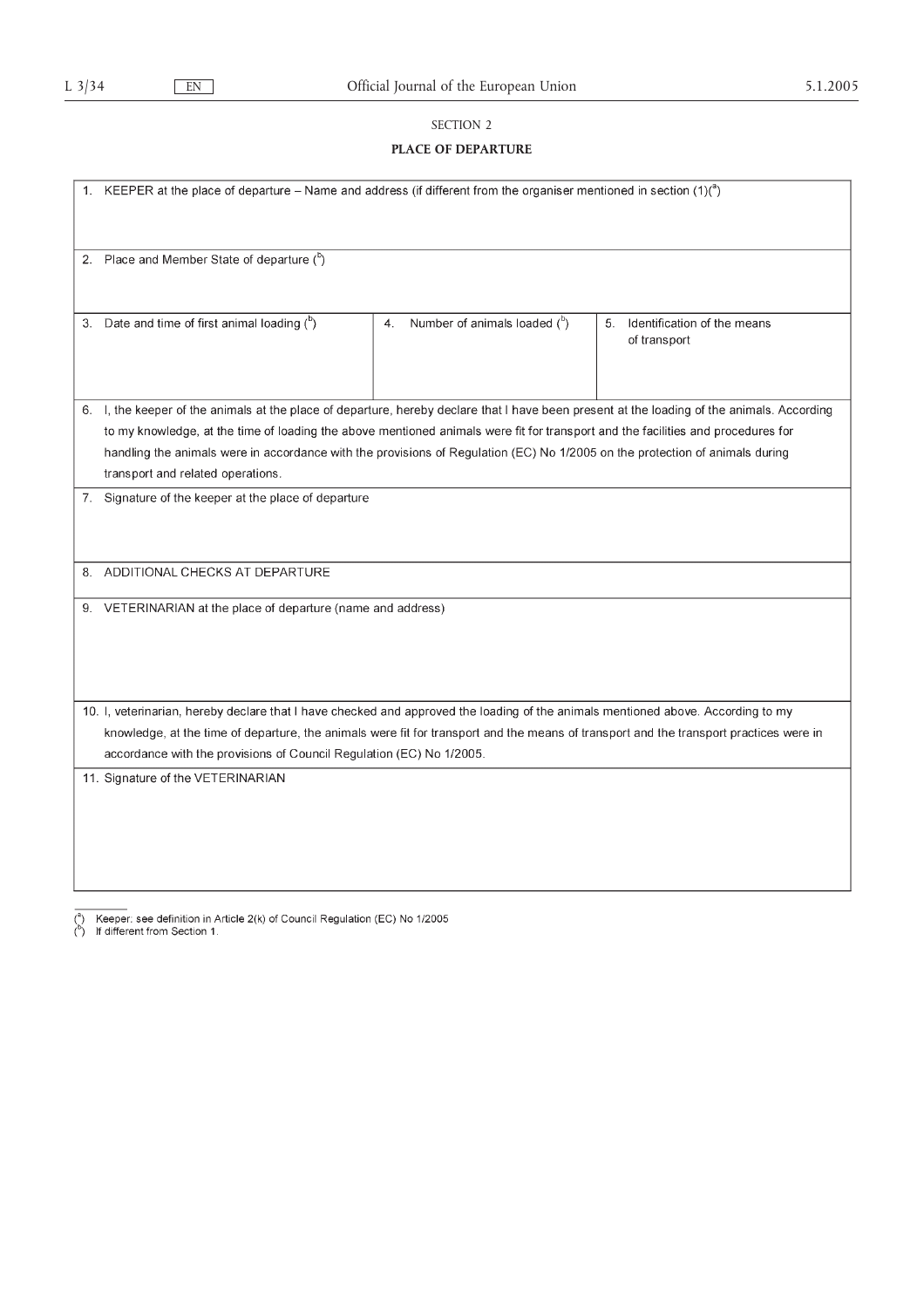# **PLACE OF DESTINATION**

| 1.   |                                                                                                                                                                                                                                                                                                                                                                                                 | KEEPER at the place of destination/OFFICIAL VETERINARIAN - Name and address $(^{a})$            |        |                                              |                              |
|------|-------------------------------------------------------------------------------------------------------------------------------------------------------------------------------------------------------------------------------------------------------------------------------------------------------------------------------------------------------------------------------------------------|-------------------------------------------------------------------------------------------------|--------|----------------------------------------------|------------------------------|
| 2.   |                                                                                                                                                                                                                                                                                                                                                                                                 | Place and Member State of destination/Checking point (a)                                        |        | Date and time of the check<br>3 <sub>1</sub> |                              |
| 4.   | <b>CHECKS PERFORMED</b>                                                                                                                                                                                                                                                                                                                                                                         |                                                                                                 |        | 5.                                           | <b>OUTCOME OF THE CHECKS</b> |
|      |                                                                                                                                                                                                                                                                                                                                                                                                 |                                                                                                 |        | 5.1. COMPLIANCE                              | 5.2.<br>RESER-VATION(S)      |
| 4.1. | Transporter                                                                                                                                                                                                                                                                                                                                                                                     |                                                                                                 |        |                                              |                              |
|      | Authorisation number (b)                                                                                                                                                                                                                                                                                                                                                                        |                                                                                                 |        |                                              |                              |
| 4.2. | Driver                                                                                                                                                                                                                                                                                                                                                                                          |                                                                                                 |        |                                              |                              |
|      | Number of the certificate of competence                                                                                                                                                                                                                                                                                                                                                         |                                                                                                 |        |                                              |                              |
| 4.3. | Means of transport                                                                                                                                                                                                                                                                                                                                                                              |                                                                                                 |        |                                              |                              |
|      | Identification (°)                                                                                                                                                                                                                                                                                                                                                                              |                                                                                                 |        |                                              |                              |
| 4.4. | Space allowances                                                                                                                                                                                                                                                                                                                                                                                |                                                                                                 |        |                                              |                              |
|      | Average space/animal in m <sup>2</sup>                                                                                                                                                                                                                                                                                                                                                          |                                                                                                 |        |                                              |                              |
| 4.5. | Journey log records and journey time limits                                                                                                                                                                                                                                                                                                                                                     |                                                                                                 |        | $\Box$                                       | $\Box$                       |
| 4.6. | Animals (specify the number for each category)                                                                                                                                                                                                                                                                                                                                                  |                                                                                                 |        |                                              |                              |
|      | Total checked                                                                                                                                                                                                                                                                                                                                                                                   | U Unfit                                                                                         | D Dead |                                              | F Fit                        |
|      |                                                                                                                                                                                                                                                                                                                                                                                                 |                                                                                                 |        |                                              |                              |
| 6.   | I, the keeper of the animals at the place of destination/official veterinarian, hereby declare that I have checked this consignment of<br>animals. According my knowledge, at the time of the check the abovementioned findings were recorded. I am aware that the<br>competent authorities must be informed as soon as possible of any reservation there may be and each time dead animals are |                                                                                                 |        |                                              |                              |
|      | discovered.                                                                                                                                                                                                                                                                                                                                                                                     |                                                                                                 |        |                                              |                              |
| 7.   |                                                                                                                                                                                                                                                                                                                                                                                                 | Signature of the keeper at the place of destination/official veterinarian (with official stamp) |        |                                              |                              |

( $^{\circ}$ ) Delete as appropriate.<br>( $^{\circ}$ ) If different from Section 1.<br>( $^{\circ}$ ) If different from Section 2.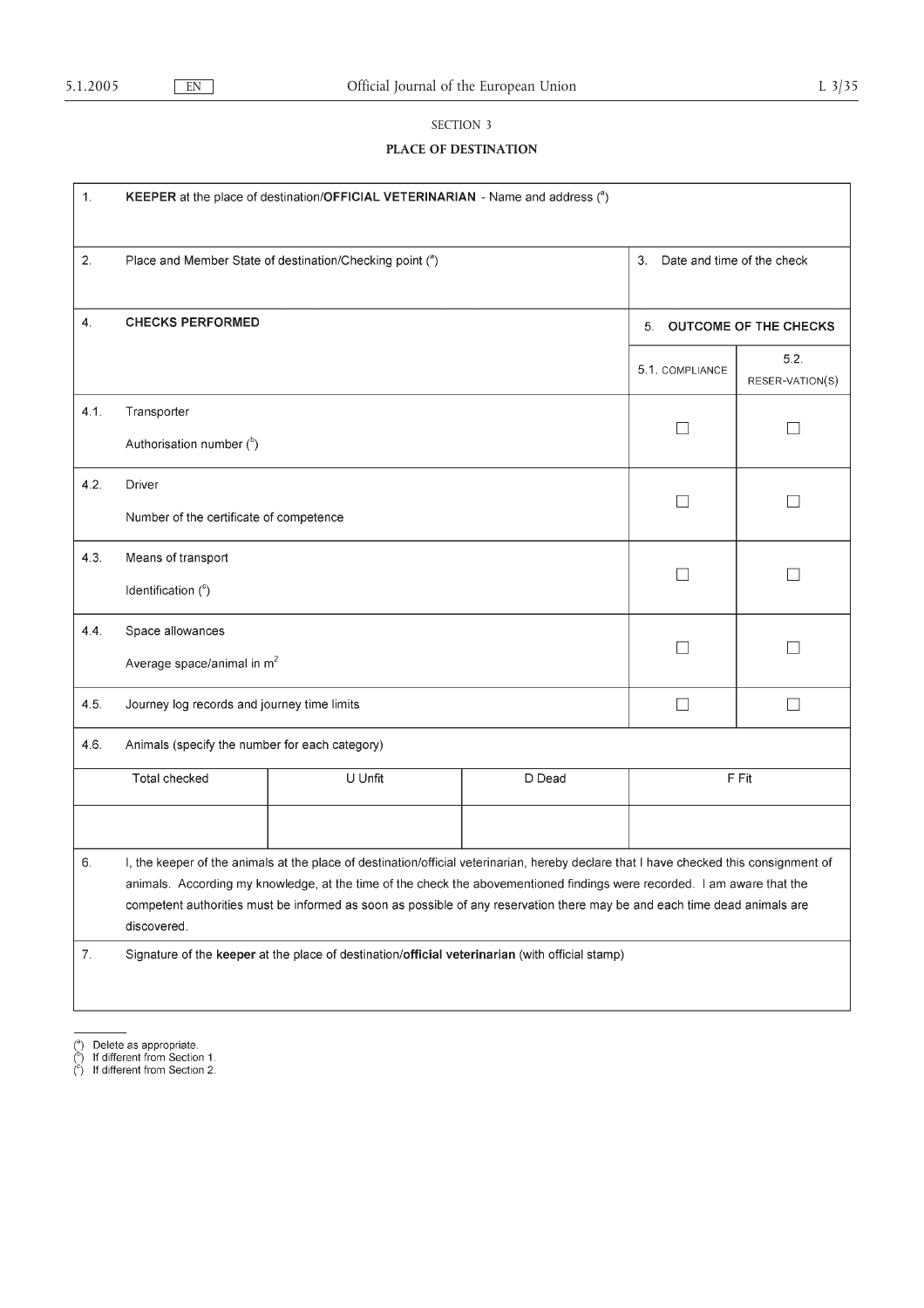| Ĺ      |  |
|--------|--|
|        |  |
| ן<br>ן |  |
| ׃<br>í |  |
|        |  |
| i<br>j |  |

| TO BE COMPLETED BY THE DRIVER DURING THE COURSE OF THE JOURNEY AND TO BE AVAILABLE TO THE COMPETENT AUTHORITIES OF THE PLACE OF DEPARTURE WITHIN<br>ONE MONTH OF THE DATE OF ARRIVAL AT THE PLACE OF DESTINATION.                   |         |      |                                                     |                                          |                |                                                         |
|-------------------------------------------------------------------------------------------------------------------------------------------------------------------------------------------------------------------------------------|---------|------|-----------------------------------------------------|------------------------------------------|----------------|---------------------------------------------------------|
|                                                                                                                                                                                                                                     |         |      | Actual itinerary - Resting, transfer or exit points |                                          |                |                                                         |
|                                                                                                                                                                                                                                     | Arrival |      | Departure                                           |                                          |                |                                                         |
| Place and address                                                                                                                                                                                                                   | Date    | Time | Date                                                | Time                                     | Length of stop | Reason                                                  |
|                                                                                                                                                                                                                                     |         |      |                                                     |                                          |                |                                                         |
|                                                                                                                                                                                                                                     |         |      |                                                     |                                          |                |                                                         |
|                                                                                                                                                                                                                                     |         |      |                                                     |                                          |                |                                                         |
|                                                                                                                                                                                                                                     |         |      |                                                     |                                          |                |                                                         |
|                                                                                                                                                                                                                                     |         |      |                                                     |                                          |                |                                                         |
|                                                                                                                                                                                                                                     |         |      |                                                     |                                          |                |                                                         |
|                                                                                                                                                                                                                                     |         |      |                                                     |                                          |                |                                                         |
|                                                                                                                                                                                                                                     |         |      |                                                     |                                          |                |                                                         |
| Reason for any difference between actual and proposed itinerary/Other observation                                                                                                                                                   |         |      |                                                     |                                          |                | Date and time of Arrival at the place of<br>destination |
| Number and reason for animal injuries and/or deaths during the journey                                                                                                                                                              |         |      |                                                     |                                          |                |                                                         |
| DRIVER(S)'s name and signature                                                                                                                                                                                                      |         |      |                                                     | TRANSPORTER's name, authorisation number |                |                                                         |
| As the transporter, I hereby certify that the entries above are correct and I am aware that any incident during the journey that leads to animals death must be declared to the competent<br>authorities of the place of departure. |         |      |                                                     |                                          |                |                                                         |
| Date and place                                                                                                                                                                                                                      |         |      |                                                     |                                          |                | Transporter' signature                                  |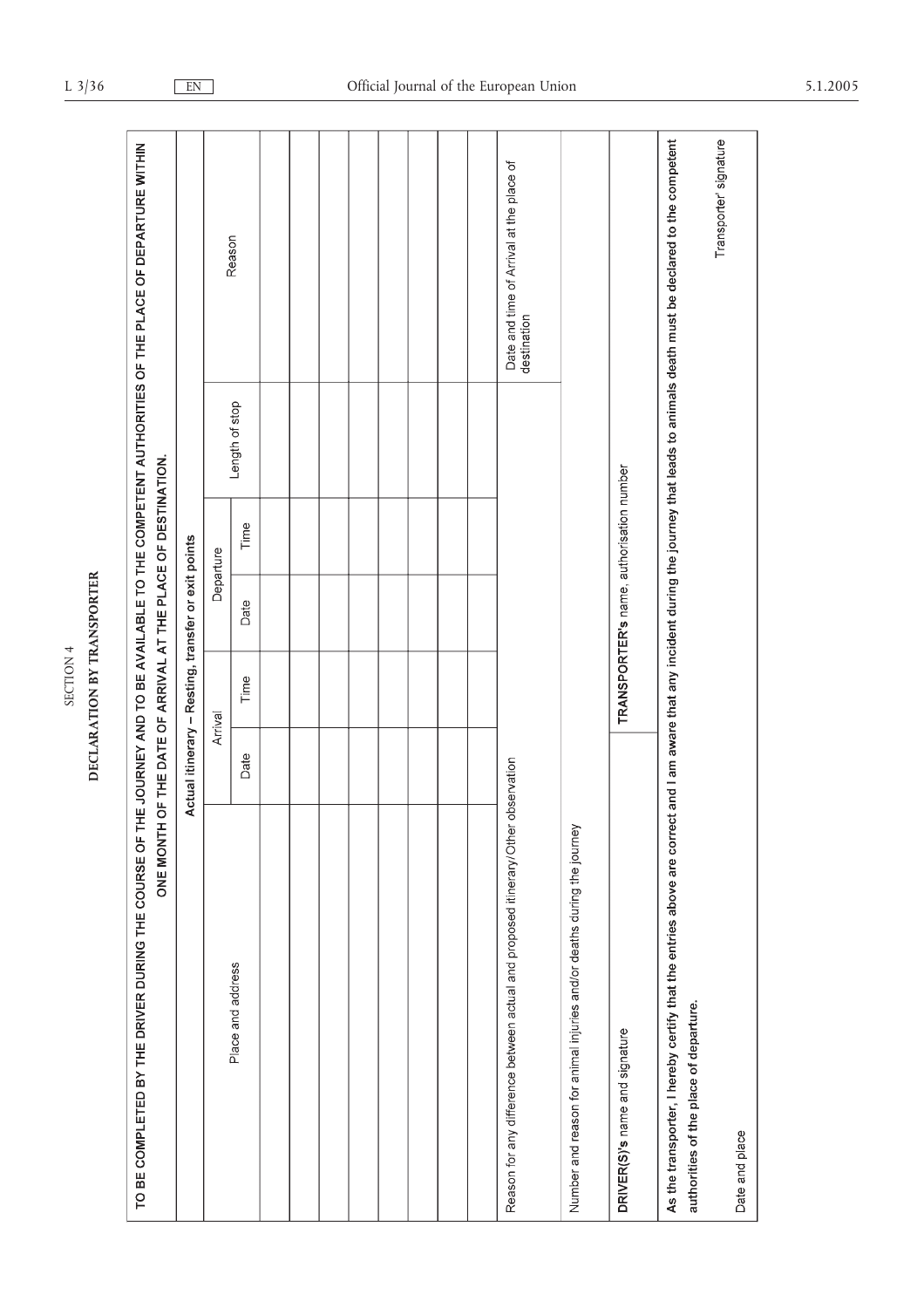# **SPECIMEN ANOMALY REPORT No …**

A copy of the anomaly report accompanied by a copy of Section 1 of the journey log shall be transmitted to the competent authority.

| $\mathbf{1}$ . | <b>DECLARANT'S</b> name, title and address                                                                                                                                                                                                                                                                |   |                |                                             |   |
|----------------|-----------------------------------------------------------------------------------------------------------------------------------------------------------------------------------------------------------------------------------------------------------------------------------------------------------|---|----------------|---------------------------------------------|---|
| 2.             | Place and Member State where the anomaly was observed                                                                                                                                                                                                                                                     |   | 3.             | Date and time when the anomaly was observed |   |
| 4.             | TYPE OF ANOMALY(IES) pursuant to Council Regulation (EC) No 1/2005                                                                                                                                                                                                                                        |   |                |                                             |   |
| 4.1.           | Fitness for transport $(^1)$                                                                                                                                                                                                                                                                              | П | 4.6.           | Space allowances $(^6)$                     | П |
| 4.2.           | Means of transport $(^2)$                                                                                                                                                                                                                                                                                 |   | 4.7.           | Transporter's authorisation (')             |   |
| 4.3.           | Transport practices $(^3)$                                                                                                                                                                                                                                                                                |   | 4.8.           | Driver certificate of competence $(^8)$     |   |
| 4.4.           | Journey time limits $(4)$                                                                                                                                                                                                                                                                                 |   | 4.9.           | Journey log records                         |   |
| 4.5.           | Additional provisions for long journeys ( <sup>5</sup> )                                                                                                                                                                                                                                                  |   |                | 4.10. Other                                 |   |
|                | 4.11. Remarks:                                                                                                                                                                                                                                                                                            |   |                |                                             |   |
| 5.             | I hereby declare that I have checked the consignment of the abovementioned animals and have expressed the reservations detailed<br>in this report concerning compliance with the provisions of Council Regulation (EC) No 1/2005 on the protection of animals during<br>transport and related operations. |   |                |                                             |   |
| 6.             | Date and time of the declaration to competent authority                                                                                                                                                                                                                                                   |   | 7 <sub>1</sub> | Signature of the declarant                  |   |

Annex I, Chapter I and Chapter VI, paragraph 1.9.<br>Annex I, Chapters II and IV.<br>Annex I, Chapter III.<br>Annex I, Chapter V.<br>Annex I, Chapter VI.<br>Annex I, Chapter VII.<br>Article 6.<br>Article 6.

99999999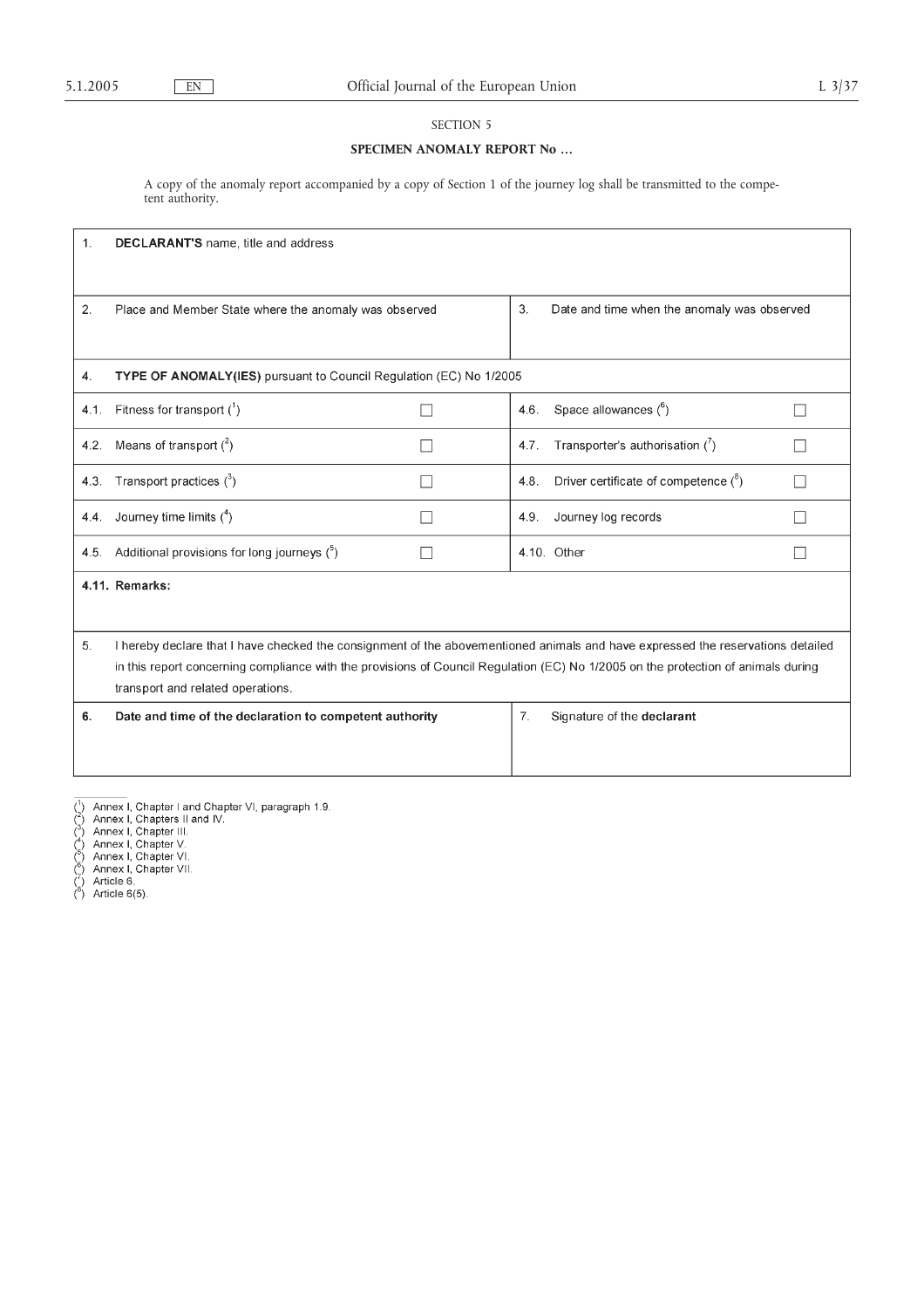# *ANNEX III*

# **FORMS**

(as referred to in Articles 10(2), 11(2), 17(2) and 18(2))

# CHAPTER I

# **Transporter authorisation pursuant to Article 10(1)**

| 1.          | <b>TRANSPORTER AUTHORISATION No</b>        |      |       |      |                      |      |                      |  |
|-------------|--------------------------------------------|------|-------|------|----------------------|------|----------------------|--|
| 2.          | <b>TRANSPORTER IDENTIFICATION</b>          |      |       |      |                      |      |                      |  |
| 2.1.        | Company name                               |      |       |      |                      |      | <b>TYPE 1</b>        |  |
|             |                                            |      |       |      |                      |      | <b>NOT VALID</b>     |  |
|             |                                            |      |       |      |                      |      | FOR LONG JOURNEYS    |  |
|             |                                            |      |       |      |                      |      |                      |  |
| 2.2.        | Address                                    |      |       |      |                      |      |                      |  |
|             |                                            |      |       |      |                      |      |                      |  |
| 2.3.        | Town                                       |      |       | 2.4. | Postal code          |      | 2.5.<br>Member State |  |
|             |                                            |      |       |      |                      |      |                      |  |
|             |                                            |      |       |      |                      |      |                      |  |
| 2.6.        |                                            | 2.7. | Fax   |      |                      | 2.8. | Email                |  |
|             | Telephone                                  |      |       |      |                      |      |                      |  |
| 3.          | <b>AUTHORISATION LIMITED TO CERTAIN</b>    |      |       |      |                      |      |                      |  |
|             | Types of animals $\Box$                    |      |       |      | Modes of transport [ |      |                      |  |
|             | Specify here:                              |      |       |      |                      |      |                      |  |
| Expiry date |                                            |      |       |      |                      |      |                      |  |
| 4.          | <b>AUTHORITY ISSUING THE AUTHORISATION</b> |      |       |      |                      |      |                      |  |
| 4.1.        | Name and address of the authority          |      |       |      |                      |      |                      |  |
|             |                                            |      |       |      |                      |      |                      |  |
| 4.2.        | Telephone                                  | 4.3. | Fax   |      |                      | 4.4. | Email                |  |
| 4.5.        | Date                                       | 4.6. | Place |      |                      | 4.7. | Official stamp       |  |
|             |                                            |      |       |      |                      |      |                      |  |
| 4.8.        | Name and signature of the official         |      |       |      |                      |      |                      |  |
|             |                                            |      |       |      |                      |      |                      |  |
|             |                                            |      |       |      |                      |      |                      |  |
|             |                                            |      |       |      |                      |      |                      |  |
|             |                                            |      |       |      |                      |      |                      |  |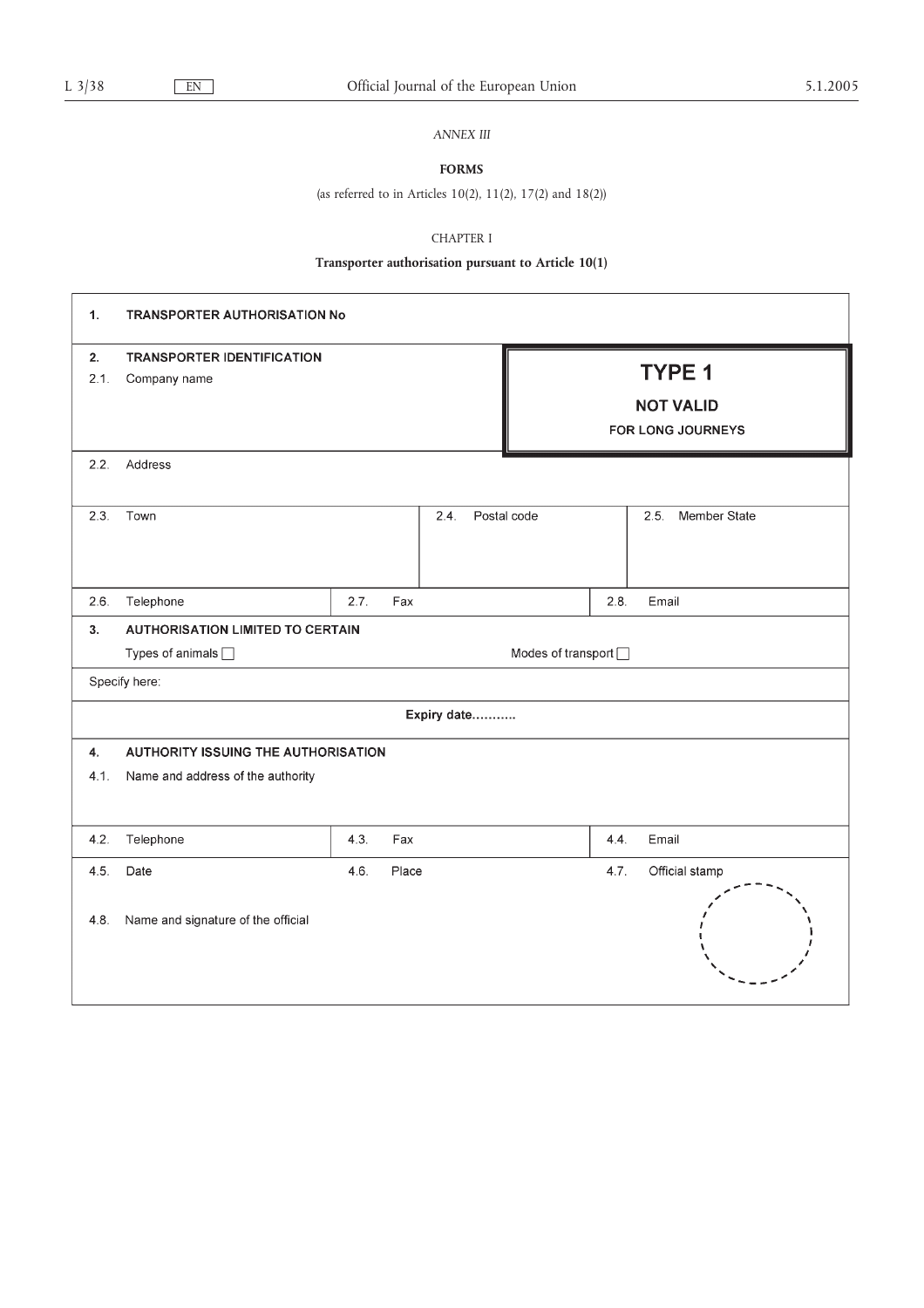# CHAPTER II

**Transporter authorisation pursuant to Article 11(1)**

| 1.             | <b>TRANSPORTER AUTHORISATION No</b>             |      |          |                     |  |  |                                                                                  |
|----------------|-------------------------------------------------|------|----------|---------------------|--|--|----------------------------------------------------------------------------------|
| 2.             | <b>TRANSPORTER IDENTIFICATION</b>               |      |          |                     |  |  |                                                                                  |
| 2.1.           | Company name                                    |      |          |                     |  |  | <b>TYPE 2</b><br><b>VALID FOR ALL JOURNEYS</b><br><b>INCLUDING LONG JOURNEYS</b> |
| 2.2.           | Address                                         |      |          |                     |  |  |                                                                                  |
| 2.3.           | Town                                            |      |          | 2.4.<br>Postal code |  |  | 2.5.<br><b>Member State</b>                                                      |
| 2.6.           | Telephone                                       | 2.7. | Fax      |                     |  |  | 2.8. Email                                                                       |
| 3 <sub>1</sub> | SCOPE OF THE AUTHORISATION limited to certain   |      |          |                     |  |  |                                                                                  |
|                | Modes of transport [<br>Types of animals $\Box$ |      |          |                     |  |  |                                                                                  |
| Specify here:  |                                                 |      |          |                     |  |  |                                                                                  |
|                |                                                 |      |          | Expiry date         |  |  |                                                                                  |
| 4.             | <b>AUTHORITY ISSUING THE AUTHORISATION</b>      |      |          |                     |  |  |                                                                                  |
| 4.1.           | Name and address of the authority               |      |          |                     |  |  |                                                                                  |
| 4.2.           | Telephone                                       |      | 4.3. Fax |                     |  |  | 4.4. Email                                                                       |
| 4.5.           | Date                                            | 4.6. | Place    |                     |  |  | 4.7. Official stamp                                                              |
| 4.8.           | Name and signature of the official              |      |          |                     |  |  |                                                                                  |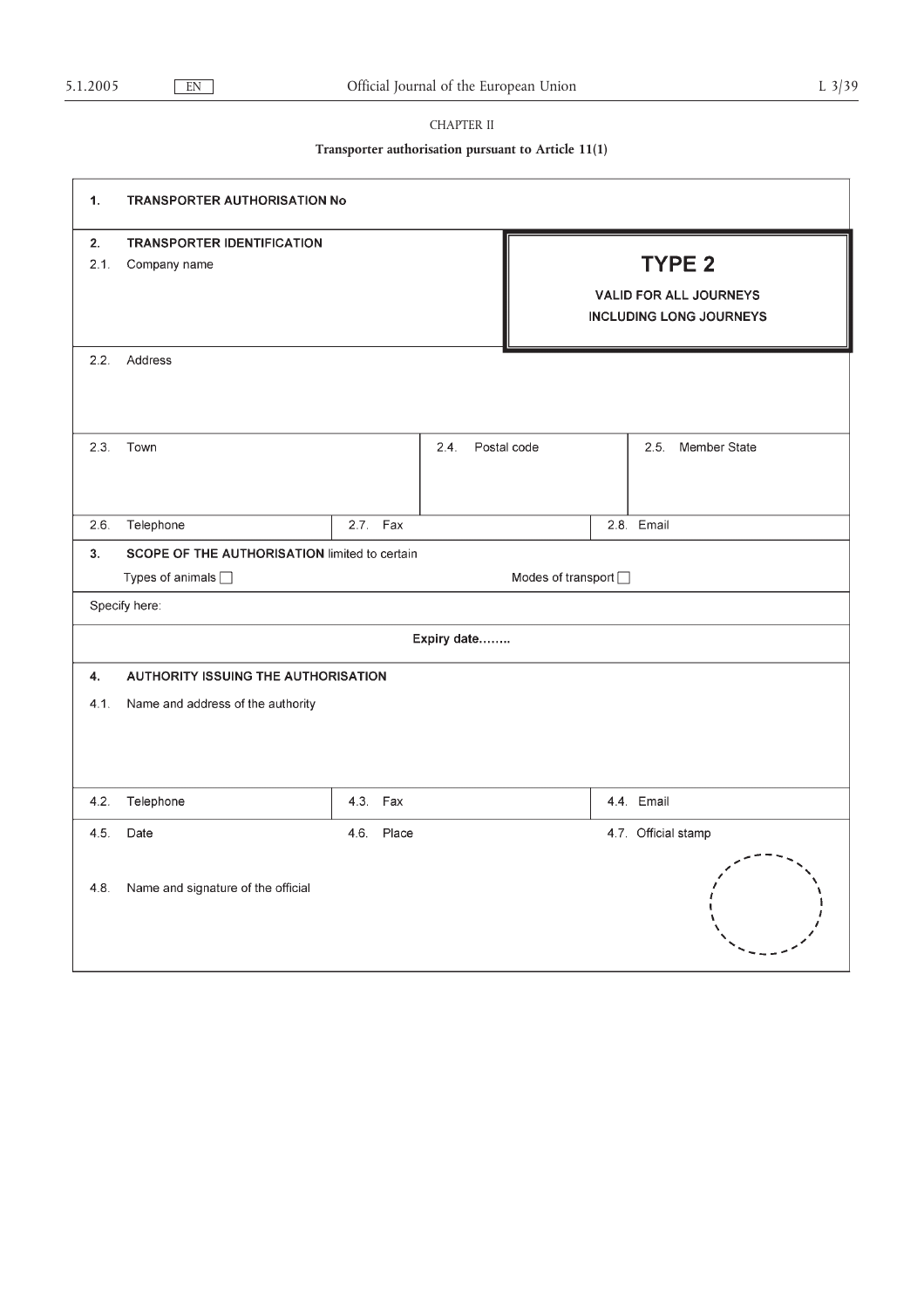# CHAPTER III

# **Certificate of competence for drivers and attendants pursuant to Article 17(2)**

| 1.   | DRIVER/ATTENDANT (1) IDENTIFICATION                  |                                    |  |                     |  |  |  |
|------|------------------------------------------------------|------------------------------------|--|---------------------|--|--|--|
| 1.1. | Surname                                              |                                    |  |                     |  |  |  |
|      |                                                      |                                    |  |                     |  |  |  |
|      |                                                      |                                    |  |                     |  |  |  |
| 1.2. | First names                                          |                                    |  |                     |  |  |  |
|      |                                                      |                                    |  |                     |  |  |  |
| 1.3. | Date of birth                                        | 1.4.<br>Place and country of birth |  | 1.5.<br>Nationality |  |  |  |
|      |                                                      |                                    |  |                     |  |  |  |
|      |                                                      |                                    |  |                     |  |  |  |
|      |                                                      |                                    |  |                     |  |  |  |
| 2.   | <b>CERTIFICATE NUMBER</b>                            |                                    |  |                     |  |  |  |
| 2.1. | This authorisation is valid until                    |                                    |  |                     |  |  |  |
|      |                                                      |                                    |  |                     |  |  |  |
| 3.   | <b>BODY ISSUING THE CERTIFICATE</b>                  |                                    |  |                     |  |  |  |
| 3.1. | Name and address of the body issuing the certificate |                                    |  |                     |  |  |  |
|      |                                                      |                                    |  |                     |  |  |  |
|      |                                                      |                                    |  |                     |  |  |  |
|      |                                                      |                                    |  |                     |  |  |  |
| 3.2. | Telephone                                            | 3.3. Fax                           |  | 3.4. Email          |  |  |  |
|      |                                                      |                                    |  |                     |  |  |  |
| 3.5. | Date                                                 | 3.6. Place                         |  | 3.7. Stamp          |  |  |  |
|      |                                                      |                                    |  |                     |  |  |  |
| 3.8. | Name and signature                                   |                                    |  |                     |  |  |  |
|      |                                                      |                                    |  |                     |  |  |  |
|      |                                                      |                                    |  |                     |  |  |  |
|      |                                                      |                                    |  |                     |  |  |  |

 $(^1)$  Delete as appropriate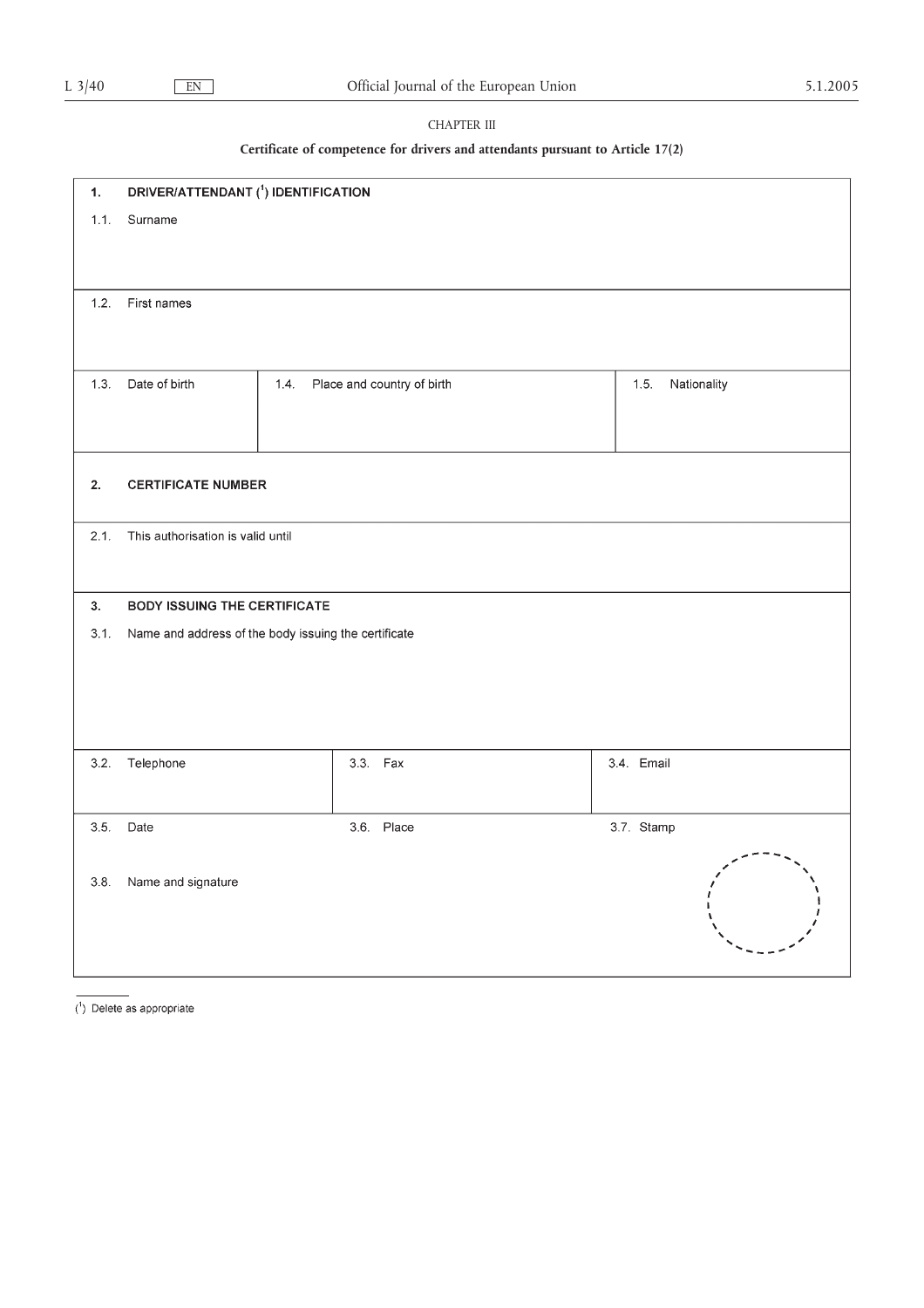# CHAPTER IV

# **Certificate of approval of means of transport by road for long journeys pursuant to Article 18(2)**

| 1.   | <b>LICENCE NUMBER</b>                                |  |            |  |            |           |
|------|------------------------------------------------------|--|------------|--|------------|-----------|
| 1.2. | Equipped with Navigation System:                     |  |            |  | <b>YES</b> | <b>NO</b> |
| 2.   | Types of animals allowed to be transported           |  |            |  |            |           |
| 3.   | <b>AREA IN M<sup>2</sup>/DECK</b>                    |  |            |  |            |           |
| 4.   | This authorisation is valid until                    |  |            |  |            |           |
| 5.   | <b>BODY ISSUING THE CERTIFICATE</b>                  |  |            |  |            |           |
| 5.1. | Name and address of the body issuing the certificate |  |            |  |            |           |
| 5.2. | Telephone                                            |  | 5.3. Fax   |  | 5.4. Email |           |
| 5.5. | Date                                                 |  | 5.6. Place |  | 5.7. Stamp |           |
| 5.8. | Name and signature                                   |  |            |  |            |           |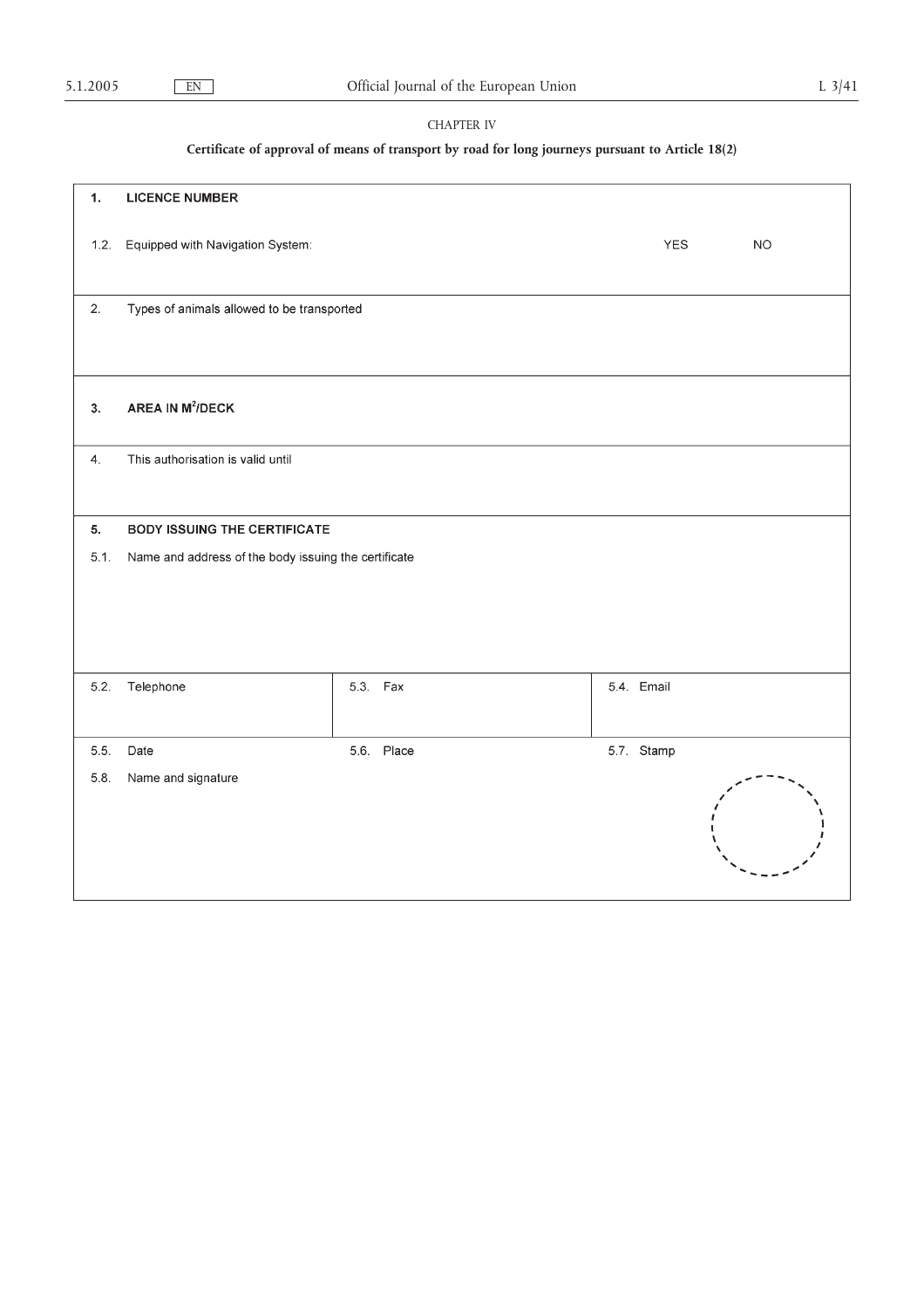### *ANNEX IV*

# **TRAINING**

- 1. Road drivers and attendants as referred to in Article 6(5) and Article 17(1) shall have successfully completed the training as provided for in paragraph 2 and have passed an examination approved by the competent authority, which shall ensure that examiners are independent.
- 2. The training courses referred to in paragraph 1 shall include at least the technical and administrative aspects of Community legislation concerning the protection of animals during transport and in particular the following items:
	- (a) Articles 3 and 4 and Annexes I and II;
	- (b) animal physiology and in particular drinking and feeding needs, animal behaviour and the concept of stress;
	- (c) practical aspects of handling of animals;
	- (d) impact of driving behaviour on the welfare of the transported animals and on the quality of meat;
	- (e) emergency care for animals;
	- (f) safety considerations for personnel handling animals.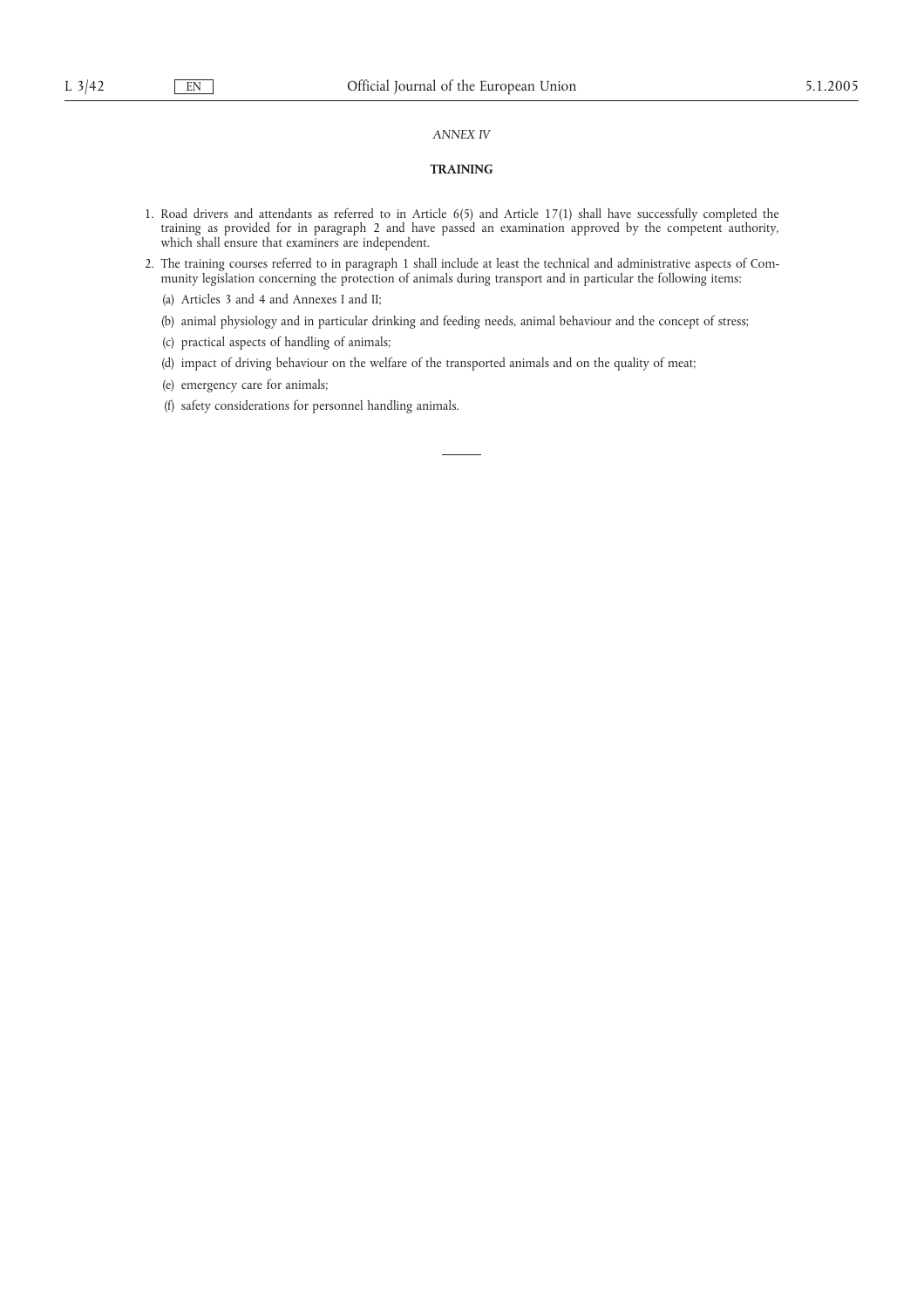*ANNEX V*

# **INTERNATIONAL AGREEMENTS**

(as referred to in Article 21(1)(e))

The European Convention for the protection of animals during international transport.